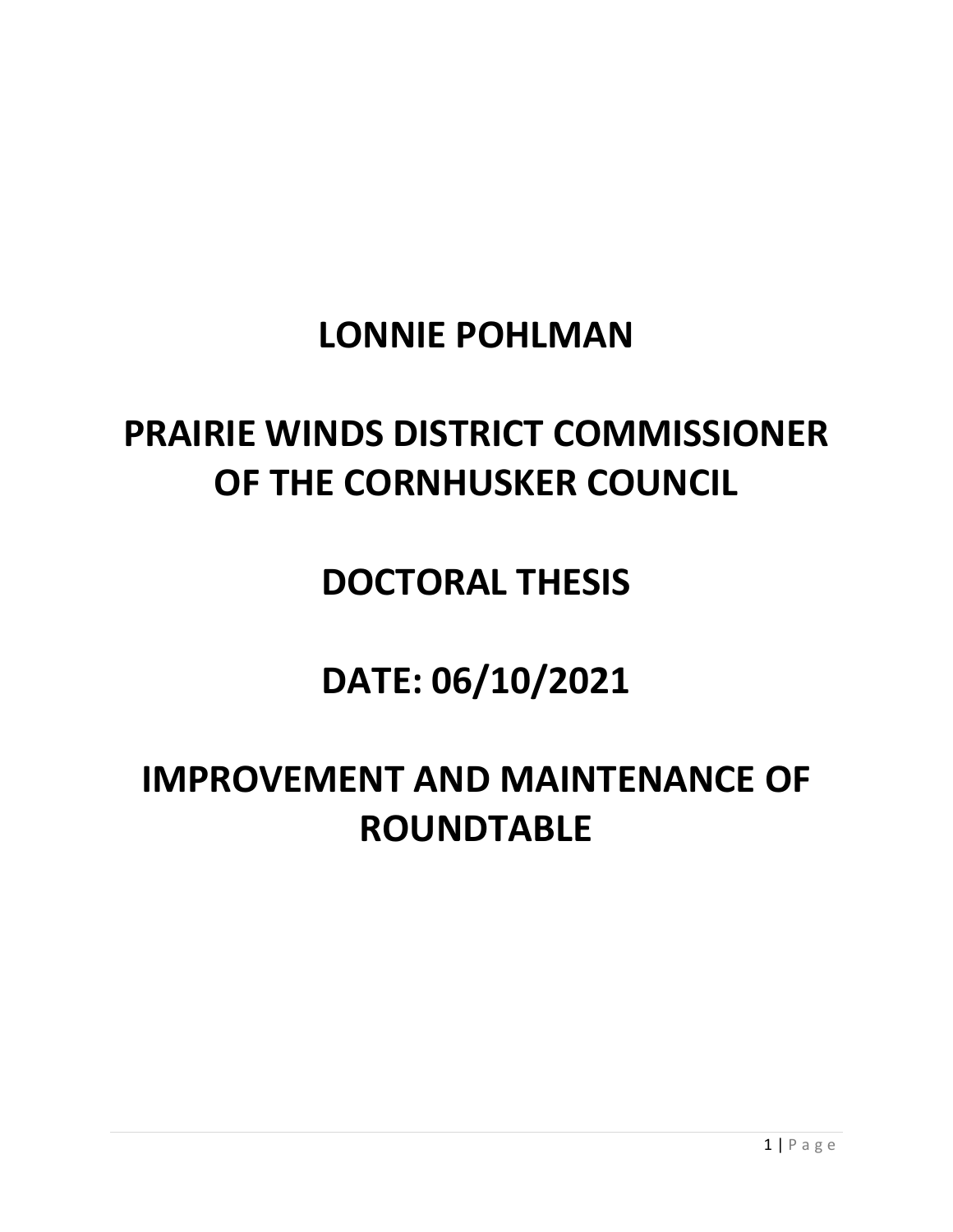## **TABLE OF CONTENTS**

| <b>Opening and History</b>                                  | 3  |
|-------------------------------------------------------------|----|
| <b>Roundtable Duration</b>                                  | 4  |
| Surveys                                                     | 5  |
| <b>Big Rock and Breakout</b>                                | 7  |
| Homework                                                    | 12 |
| <b>Awards and Extras</b>                                    | 13 |
| Summation                                                   | 19 |
| <b>Resources</b>                                            |    |
| ** (Appendix A) Skits                                       | 21 |
| ** (Appendix B) Attendance Activities                       | 27 |
| ** (Appendix C) Cub Scout and Scout BSA Minutes and Prayers | 28 |
| ** (Appendix D) Songs                                       | 36 |
| ** (Appendix E) Surveys and Results                         | 41 |
| ** (Appendix F) (Attendance results)                        | 52 |
| References                                                  | 53 |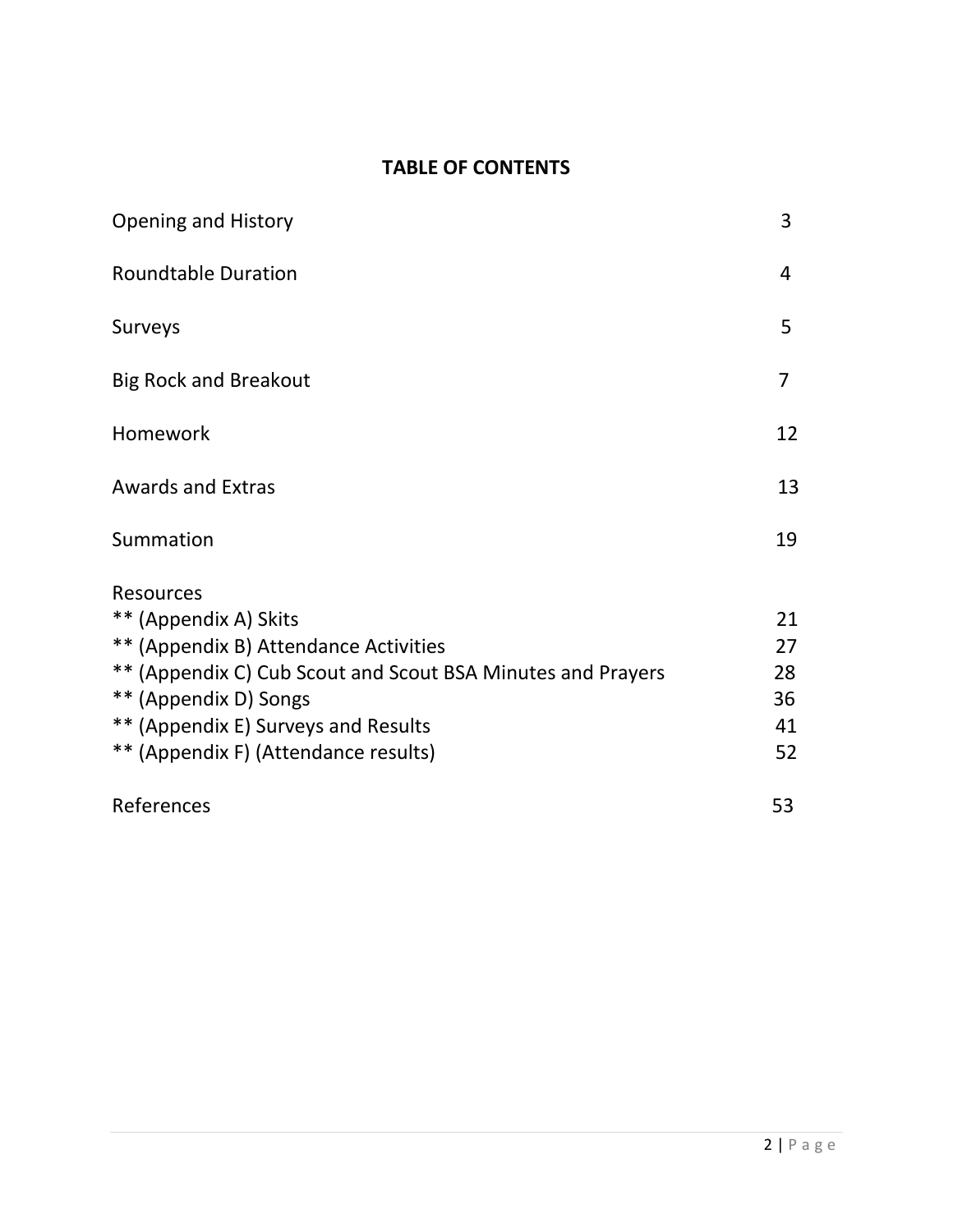## **OPENING AND HISTORY IMPROVEMENT AND MAINTENANCE OF ROUNDTABLE ATTENDANCE**

The dissertation thesis covers different aspects of how to improve and then maintain good

attendance at District Roundtables.

#### **HISTORY AND BACKGROUND**

Roundtable in the Prairie Winds District of the Cornhusker Council consists of Cub Scouts, Scouts BSA, Order of the Arrow, Commissioners and their respective leaders, committee members, merit badge counselors and chartered organization representatives. All of the assistants, parents and youth scouters are welcomed to attend.

The district consists of sixteen pack units and fourteen troop units. The units are spread across approximately a three-hour drive from one end of the district to the other end. The district has had several turnovers of district executives, district, and roundtable commissioners, in the past few years. These and several other factors have led to deterioration in attendance for the district roundtables. The Covid 19 epidemic ended all in person roundtables for April and May. The district does not schedule Roundtable in June and July.

The roundtable event serves as an integral part of the scouting program. There are a variety of philosophies on the frequency of the meeting as well as the duration of the meeting. This particular district decided long ago that June and July would have no roundtable meetings due to the busy summer scouting experience with camps. The duration was decided to be approximately ninety minutes, with time for questions and thought sharing after the meeting. The distance traveled for many unit leaders during the work week worked best starting at 7 PM. This would allow for the majority, if not all adults to leave work, attend the meeting and return home by 10:00 PM during the week. If a meeting did conclude early, the conversations could continue voluntarily, but most could return home earlier. Thursday evening was decided as the least active school activity night for adults. Many of the units were already holding their unit meetings on Monday and Tuesday with family/church night being on Wednesday night. The days of Friday through Sunday Roundtable were also disregarded as family and school activities interfered, along with the potential for weekend camping, merit badge universities leader trainings and other activities for scouting.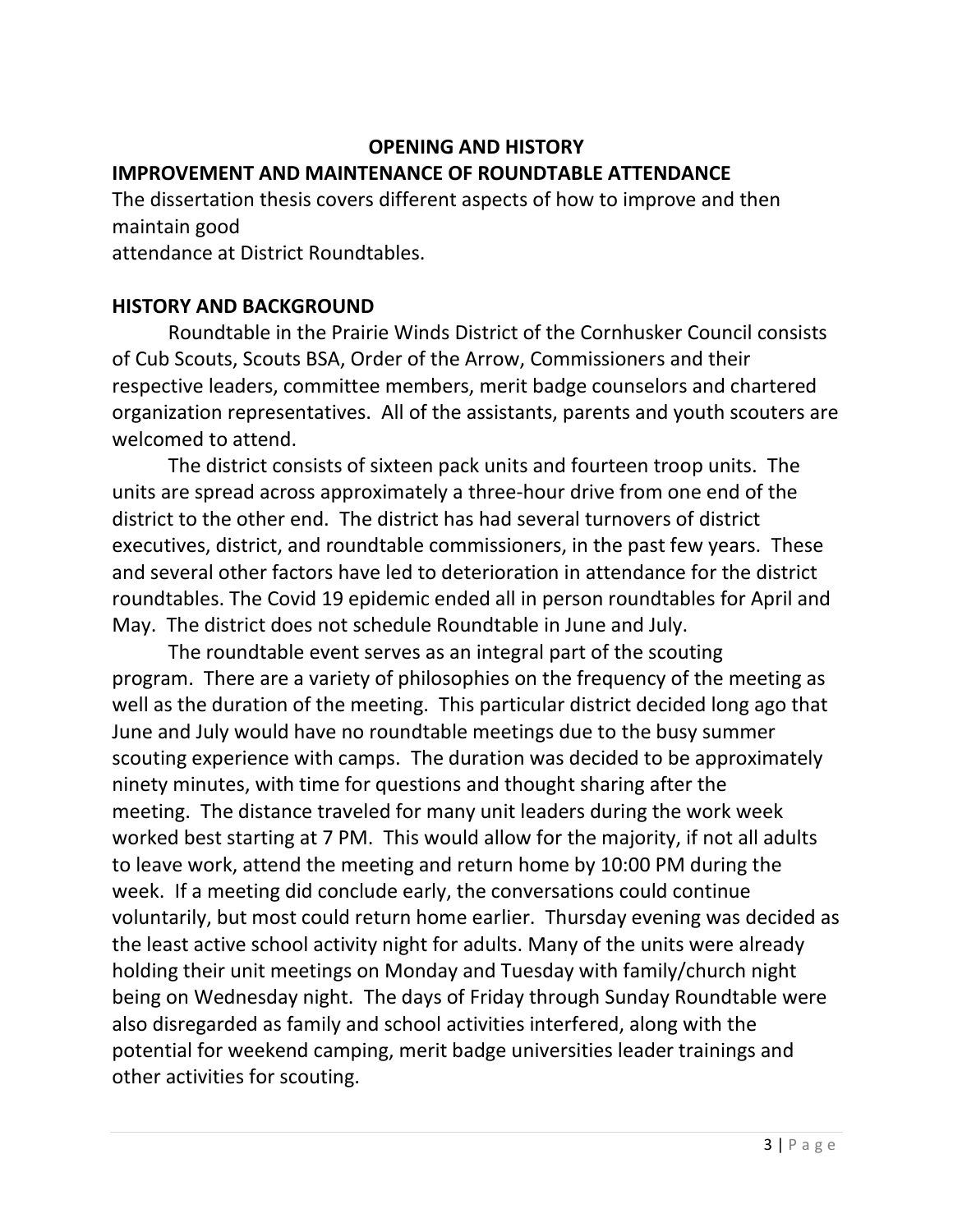#### **ROUNDTABLE DURATION**

The following considerations for the length of the Roundtable would include:

- 1. Material to be delivered.
- 2. Distance to travel for speakers.
- 3. Number of participants (average).
- 4. Opinions of attendees (Survey).
- 5. Roundtable staff.
- 6. District size.
- 7. Quantity and types of units.
- 8. Activities of the units, districts and council.

9. Consistency of start and finish time. "Never end later and hopefully end earlier."

As a new roundtable commissioner, I needed to determine where the units stood concerning the attendance of Roundtable. A survey was conducted among all unit leaders. The survey was sent out in the mail during the summer months with a stamped self-addressed letter for return. Roundtable planning was then formulated with the needs of the local units as well as the district and council. The survey was tabulated with thirteen of the sixteen Cub Scout units and twelve of the fourteen Scouts BSA units sending back surveys.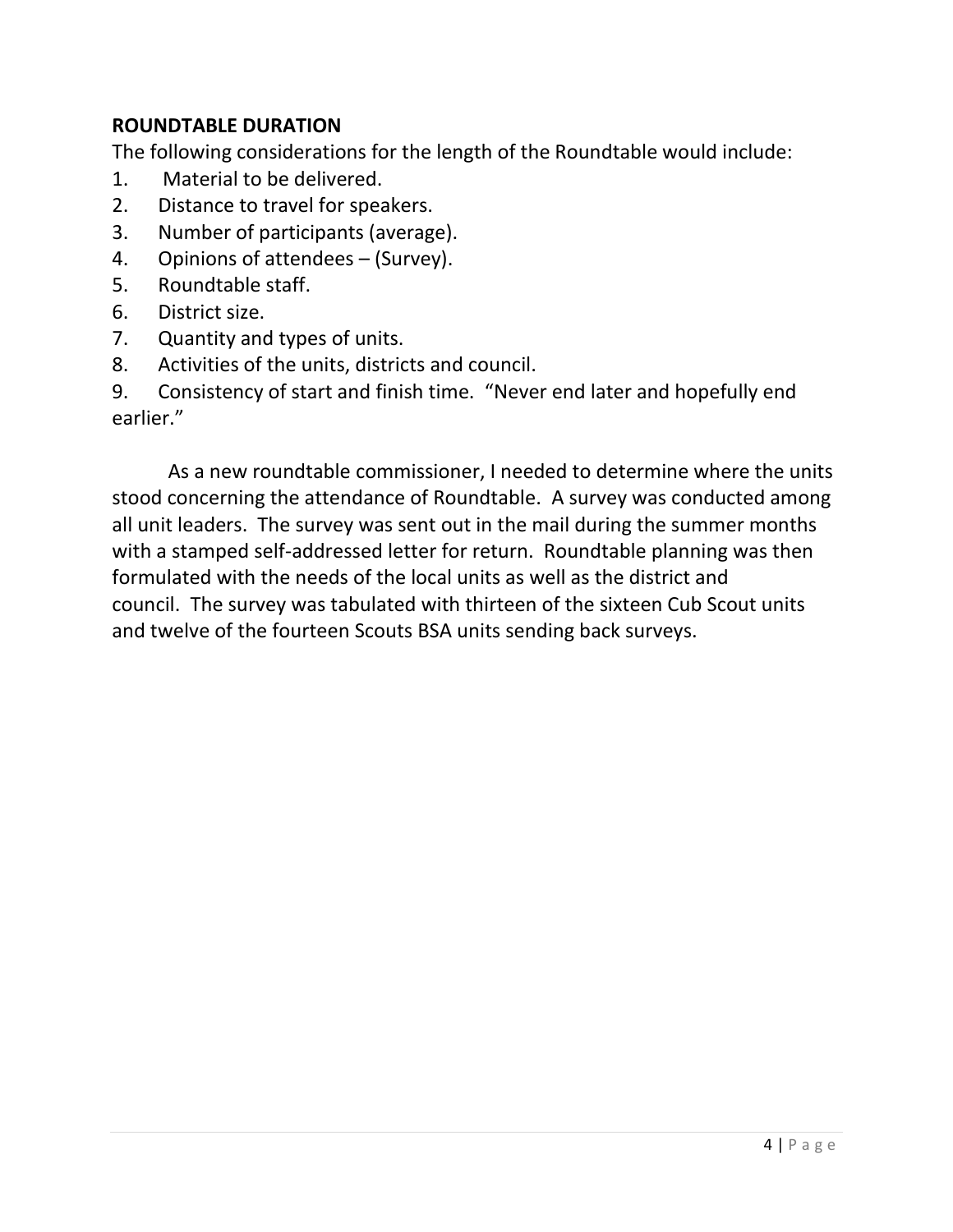#### **SURVEYS**

A survey is a way of communicating back to the roundtable commissioner and/or committee the success or failure of roundtable. A survey may be formal or informal. The formal survey will presented to all participants in person and completed at the presentation. All surveys will contain the signature of the person being surveyed. The informal survey may contain a drop box that people can put their anonymous opinion at any time during a meeting. Their name is optional and can be addressed at the convenience of the roundtable commissioner. An informal one on one conversation setting by phone or email can also be used. These types of surveys will be very time consuming and may put individuals in an awkward situation for both the surveyor and person to be surveyed, unless the survey is somewhat generic in nature. Email surveys may be difficult to get a response from the responder. Paper surveys give the person surveyed time to reflect on each question without being put on the spot for a hasty response. All surveys should have a deadline to return the response and any needed responses back should also be timely.

The best type of paper surveys will follow certain guidelines to be successful. The survey should be confidential to get the most responsible answers. Only if the respondent wishes to share their answers are they made public. The survey should not include a lot of in-depth questions that will need long drawn out comments. The survey should have one sentence questions with one sentence answers. Give the respondent space to answer and make a certain point to the question. If a survey has answers that are numbered for importance, use four numbers  $-1234$  (worst to best) answer and do not allow for a middle of the road or not applicable answer, and no opinion answers. The questions could include delivery of the program (Big Rock session, Breakout session, Announcements, Special activities, Preparation and Transition of the program, and other comments. This type of survey will allow for better compilation of results without having a large range of varied comments that may not have any definitive results. The end of the year survey should leave space for comments so that the assessment may be implemented for the next year.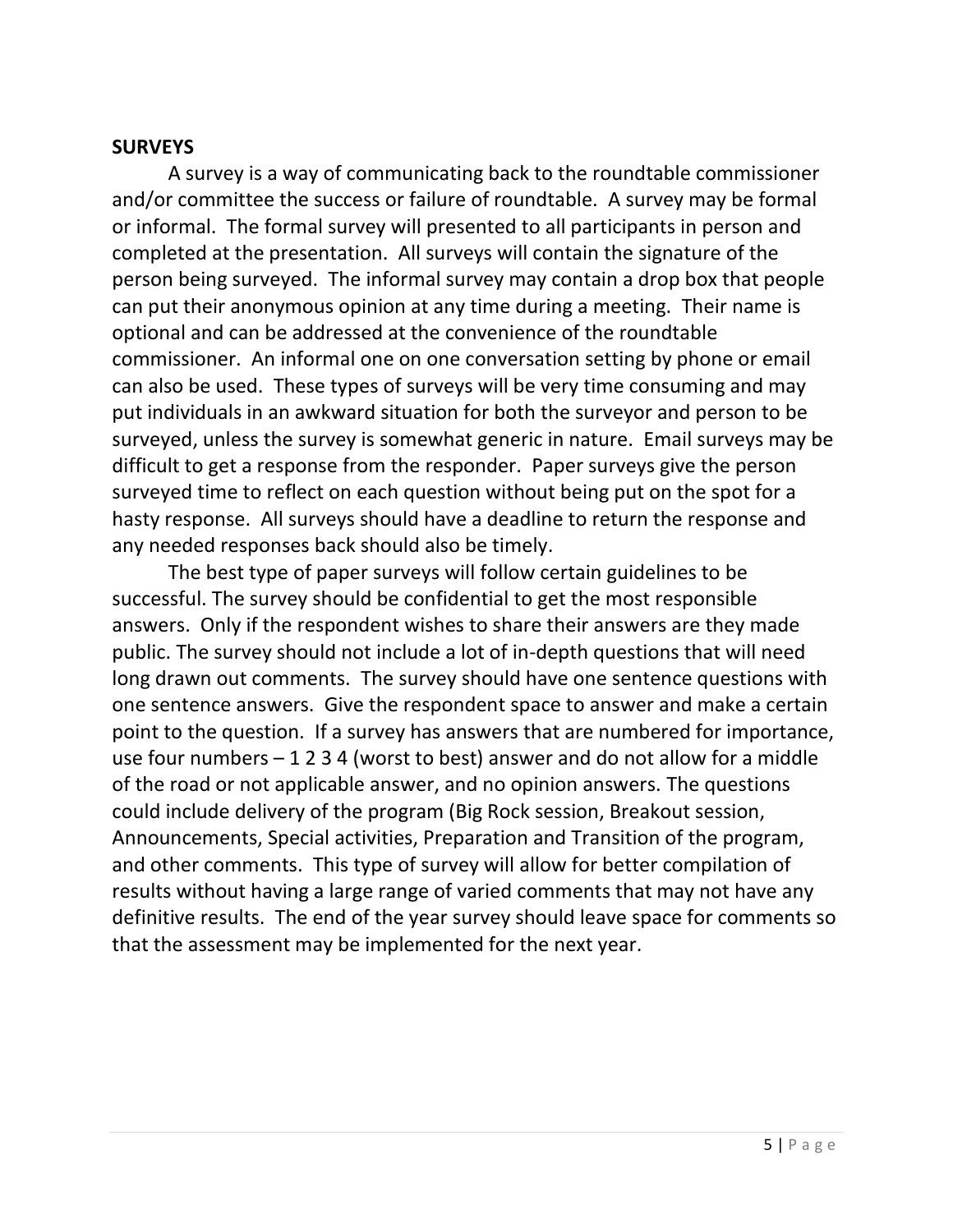## **ROUNDTABLE MUSTS AND MUST NOTS:**

- 1. The Big Rock and Breakouts. Number one on the list of musts. The main theme and side topics must serve an important service to all participants in attendance every time.
- 2. Keeps it moving! No dead time, quick transitions from Opening, to Big Rock, Breakout, Skits, Music, Drawings, Announcements, and to the Closing.
- 3. Any question-and-answer sessions are kept to a minimum or moved to the end of the session after closing ceremonies. Interrupt with "We are having a good discussion on this topic and to get to our other topics we will move this to a better time after closing."
- 4. Announcements from the district and council are put on paper for distribution with minimal explanation and conversation.
- 5. Do not ramble on with personal stories, unit situations or district and council situations that may not be of value to all of the scouting units.
- 6. Do not publicly comment on individual leaders or units unless it is to praise an accomplishment. The units or individuals may have relatives or friends present at the Roundtable.
- 7. Skits, songs, drawings, Cub Scout/Boy Scout minutes; and other activities are kept short and serve a purpose.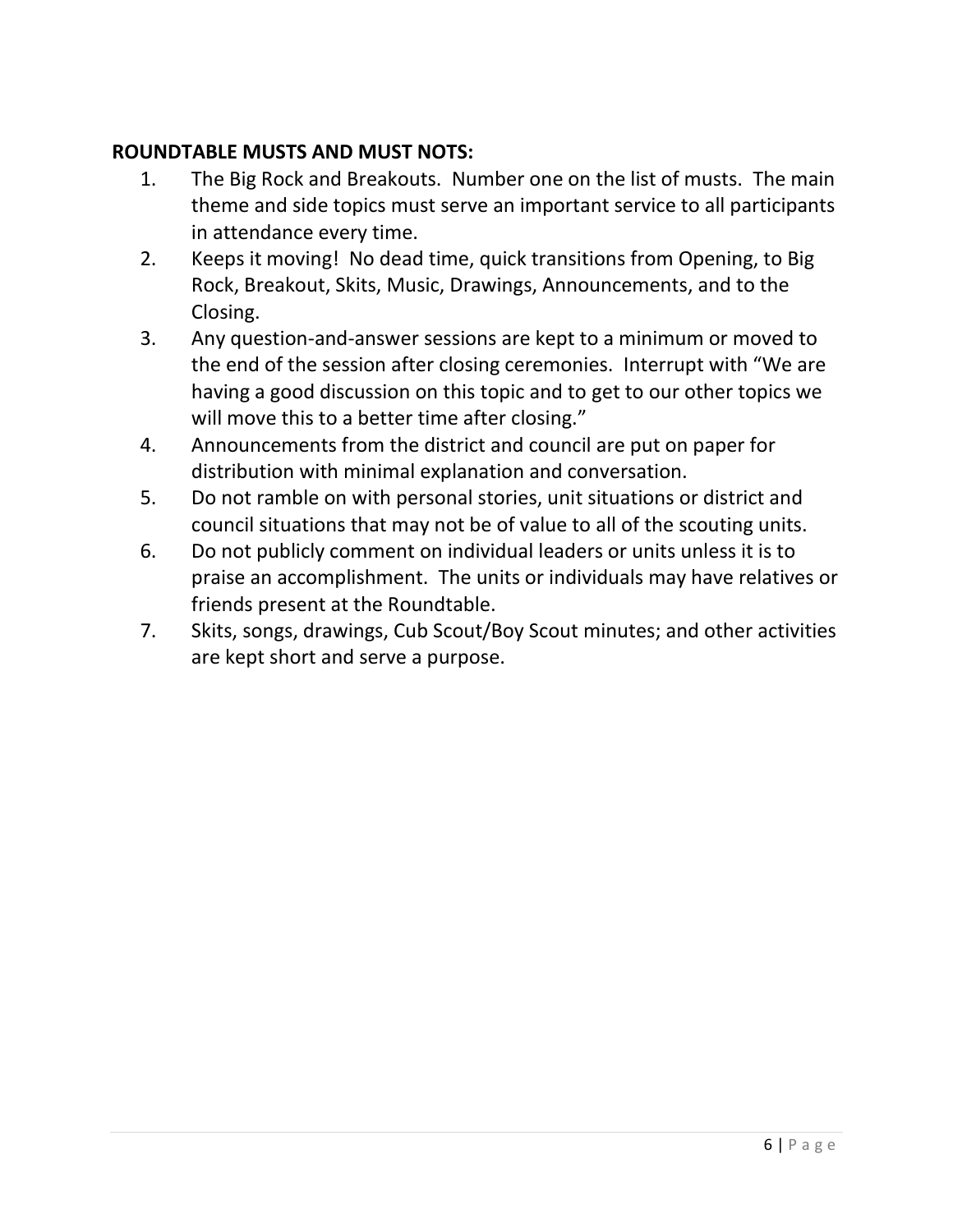#### **BIG ROCK AND BREAKOUT:**

The Big Rock topic is information relevant to all Scout leaders across BSA programs. It is important to include a Big Rock topic as part of each month's opening activity. Big Rocks are designed to provide or remind leaders from each unit the basic information which will assist them in provide a quality program. The Roundtable can provide leaders of Cub Scout programs a variety of ideas to give their units the spark needed to keep the youth interested. Sharing ideas from the National office and other District Roundtable Commissioners within a Council may give uniformity across the council as well as assure that major topics are covered throughout the year.

The Big Rock and Breakout sessions will provide the main theme as well as the resources to implement the idea within the units so that leaders do not have to find the information themselves. An official policy of BSA can put the boundaries for a safe deliverance of the themes from unit leader to their youth. The breakout sessions allow the participants time to share ideas on the main theme as well as a question and answer time slot of individual leaders of the unit. This time does not have to be shared with Scouts BSA or other leadership roles with no interest in the subject manner.

There are four essential techniques used in the presentation of the main theme or breakouts.

- 1. The Roundtable Fair is a many-level setup with the participants able to move from station to station and preview ideas of interest. Each participant has the opportunity to move or stay at a presentation as long as they wish. Each presenter can focus on their particular topic.
- 2. The Open Forum Roundtable main focus is based on a question and answer format where participants share ideas during a planned topic or theme. This will provide interaction between participants that are new to the topic and participants experienced in the topic. This can exist after the close of the Roundtable where many of the participants may leave for the evening and those with an interest stay for clarification.
- 3. The directed discussion format is a combination of an open forum and a presentation. The topic or main theme is presented as a whole outline and then a set time is set for discussion of the topic.
- 4. An "expert in the field" format will have a presenter that may be from the scouting organization or an outside professional that has the theme or topic as their main focus or profession. (A Police Officer talking about law enforcement).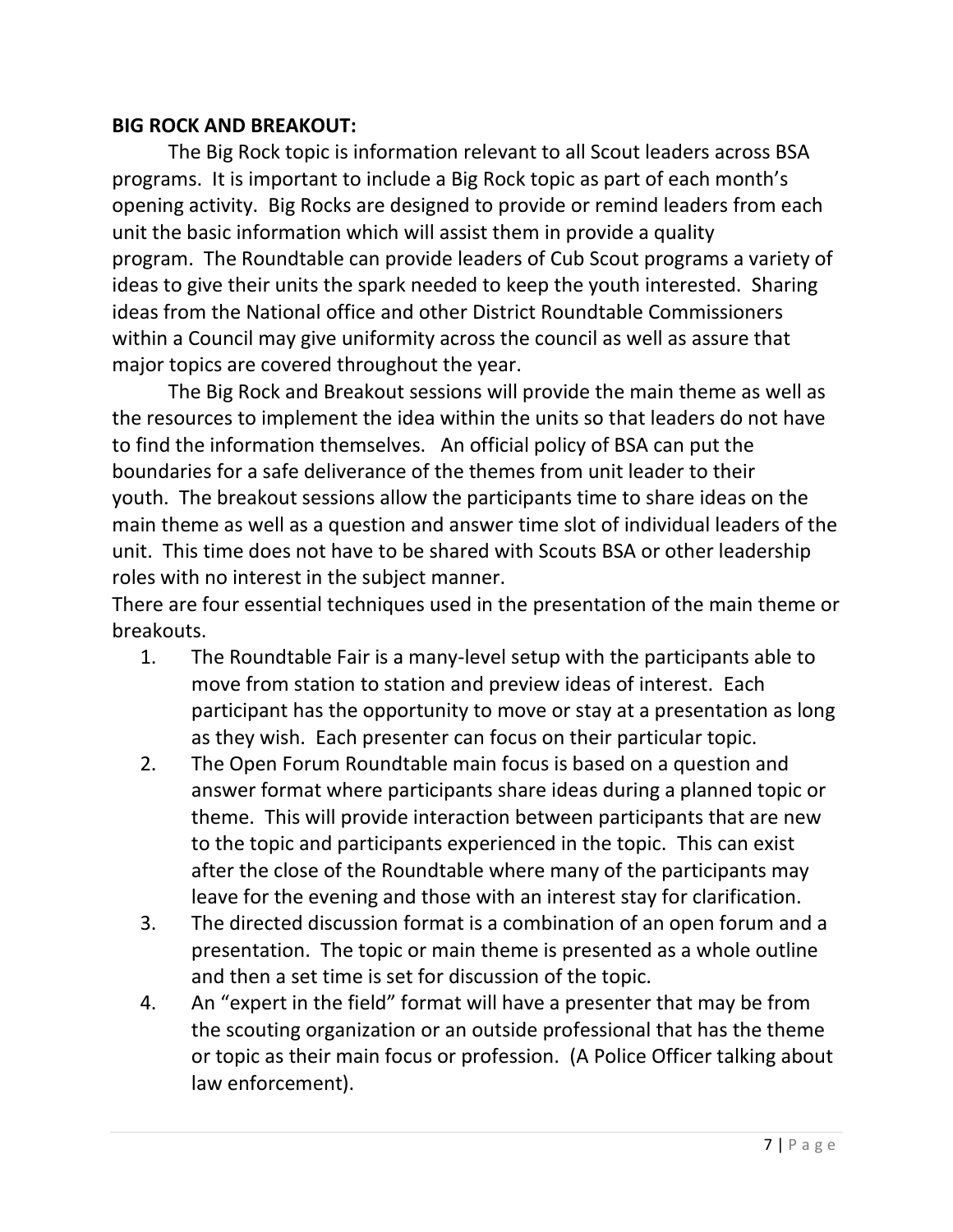## **COMMUNICATION:**

Effective communications should include the following:

- 1. **Where**: Where is the future meeting held? An attempt to rotate roundtables to move them closer to units that were at different ends of the district was tried for a couple years in the past, but proved to be less desirable. Two sites were selected and put on a rotating schedule every other month. The same units came to both meetings and the same units missed both meetings with relatively the same attendance. Units struggled to remember which site the roundtable was held at, especially if they missed one or two meetings. All roundtables should be announced by word and in print every month. Any changes of time and place should be made several months in advance.
- 2. **What**: The time and location with start and finish times, current month theme (Big Rock) and should include breakout sessions. Many districts have set an annual agenda with topics included for the entire year. If an annual agenda is set, then the roundtable staff should make every opportunity to stay on track and not change the schedule too much. Any changes should be made several months in advance. Speakers for the Big Rock (if you are bringing in experts) should be contacted by the roundtable staff on a weekly basis and maybe more the week prior to the meeting. There should be a backup plan if speakers suddenly become unavailable. The speaker may need materials for the presentation such as projector and screen, slide show, power point, internet access, handouts, and other presentation equipment.
- 1. **3. How**: Communicating with all the units in the District. The presentation may have been the best Roundtable session ever and if barely anyone was there, it still could have been a failure. A District Roundtable Commissioner must use all the media forms they possibly can to get the message of Roundtable to all the units.
- 2. The following priorities should be followed.
	- A. Using other staff members (unit commissioners, and district members) to contact units. Any meeting a commissioner attends is a good time to remind the unit about the roundtable meeting.
	- B. District and Council websites (Facebook) that publish a calendar.
	- C. A Calendar of events for the year when Roundtables will occur.
	- D. A paper handout at a Roundtable that will list important future dates throughout the season.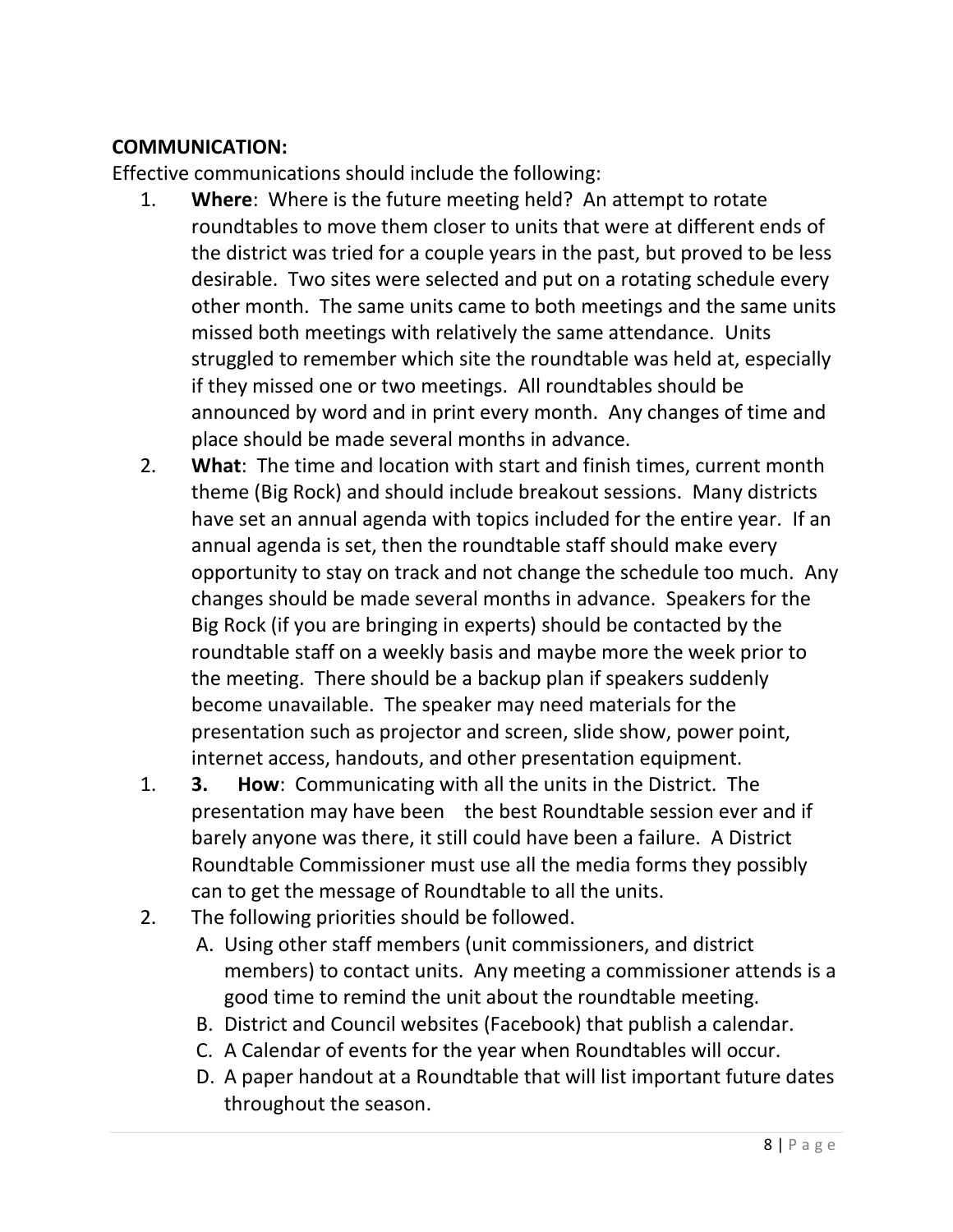- E. A direct call to the unit leader, charter organization representative or committee chairman (Key 3).
- 3. Methods of communication include:
	- A. Paper mail through the post office for announcements is one manner of how to communicate. However the roundtable staff may not know if the mail was received (in time or at all) if there is no response to the notification. Cost of mailing will be determined by the number of recipients (leaders, committee members, charter organization representatives, etc.).
	- B. Email is another form of communication to all units. There may be no response to thr email and there may be unit leaders that do not use e-mail as in the district. A district website for announcements could also be included in the internet process. This would again be difficult for non-internet users and privacy issues may exist in the usage.
	- C. Direct phone calls to the units offer a more personal approach to communication. The draw backs would be in time management for a single caller getting the unit at a convenient time or their answering machine.
- 4. All of these forms of communication may/will be eased with the use of unit commissioners or district members to perform the task.
- 5. The pandemic opened another form of communication for roundtables. Virtual meetings are being conducted in all avenues of the business world and personal communication. Scouting has been a hands-on in-person experience and until recently not an onscreen experience. Virtual experience became a necessity when person to person meetings were deemed unsafe to the general health of the participants. Now a virtual meeting can be presented from anywhere in the world directly to the convenience of the participant's home environment. In our council certain districts have gone completely virtual to a partial virtual combined with in person attendance. This section will deal with in person roundtables.
- 3. **Who**: The people that need to be communicated with primarily are the unit leaders. This communication should not stop with the unit leaders. All assistant leaders, committee members, and chartered organization representatives, unit commissioners, assistant district commissioners, district committee members, and scout parents should be encouraged to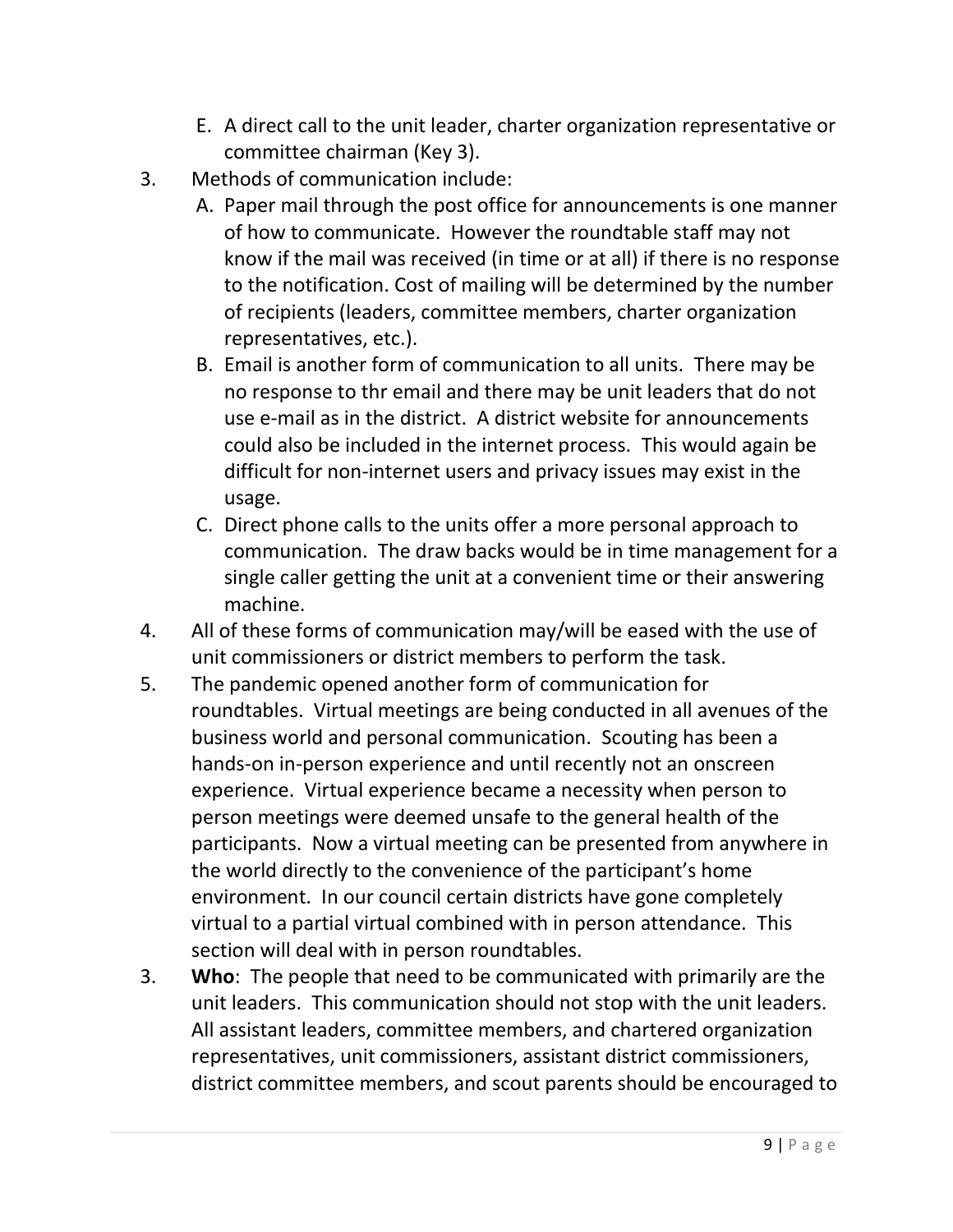attend. The unit leaders should encourage their unit to be represented at each roundtable meeting. A suggestion is made at many of the roundtable meetings to rotate attendance within each unit. This will lessen the responsibility for one person and expose more members to the roundtable experience.

- 4. **Why**: All people attending a roundtable meeting should be able to receive the information that they need or can take back to their units that will be of benefit.
	- A. The Information and discussion on current trends and issues that is relative to their unit, district and council. Learn and gather information on training courses, camping opportunities, merit badge opportunities and advancements, and other pertinent information to run an efficient year round scouting program.
	- B. Participants can learn about updates of results for popcorn sales, Friends of Scouting, leadership awards, tenure, success stories and accomplishments of adult leaders and their youth that they may be able to implement into their unit.
- 6. Roundtable has that primary focus an open discussion that allows different opinions to be heard and leaders that keep the debate or discussion within the parameters of Scouts BSA decorum whatever the main theme or breakout session. A good Roundtable mentor will begin with a presentation that will lead to a discussion by the attendees. There should be Subject Matter Experts available from the district or council to clear up any misunderstandings. If discussions cannot be cleared up, the meeting should be moved forward with the question in hand dealt with at a later time after the meeting or cleared up soon as possible on a more personal basis. The roundtable should be enjoyable for those that attend. The attendees should be looking forward to this meeting and the next one. The use of skits, songs, drawings, games, scouting minutes, and activities should be implemented as often as possible without distracting from the main theme, breakouts and duration of the meeting.
- 7. Every Adult Scouter already has multiple commitments on their time, from family, job, their own scouting unit, education and hobbies and needed free time to pursue their personal interests. This time commitment makes it imperative to make a roundtable meeting as efficient as possible for all adults in scouting.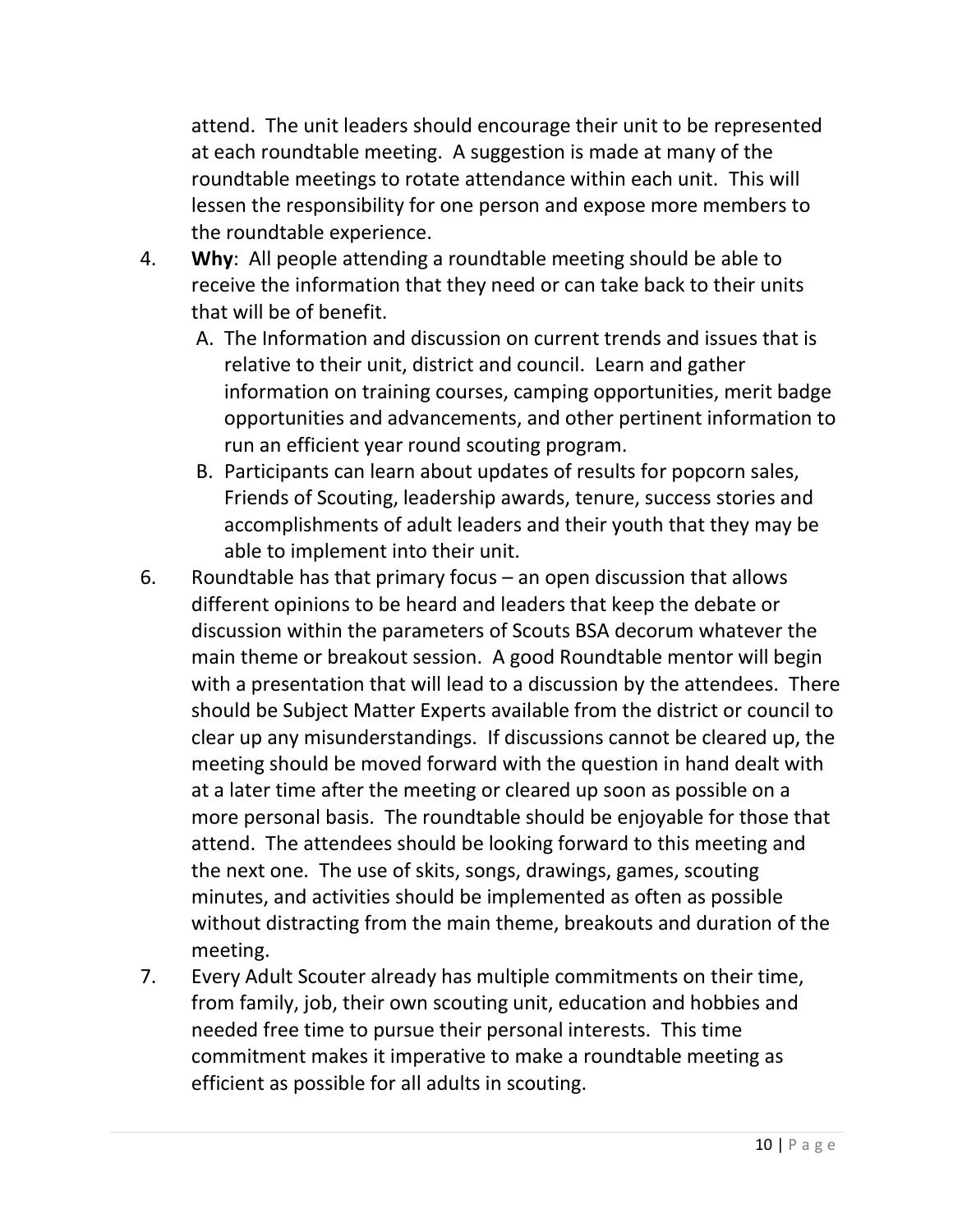5. **When**: Announcements should first be made at each roundtable about future dates. The communication should be continued 1-2 weeks before the next meeting with a follow-up the same week as the meeting. This gives each unit time to notify their respective groups – committee members, leaders and assistant's adequate time to plan for their attendance or make changes due to conflicts they may have in their schedules.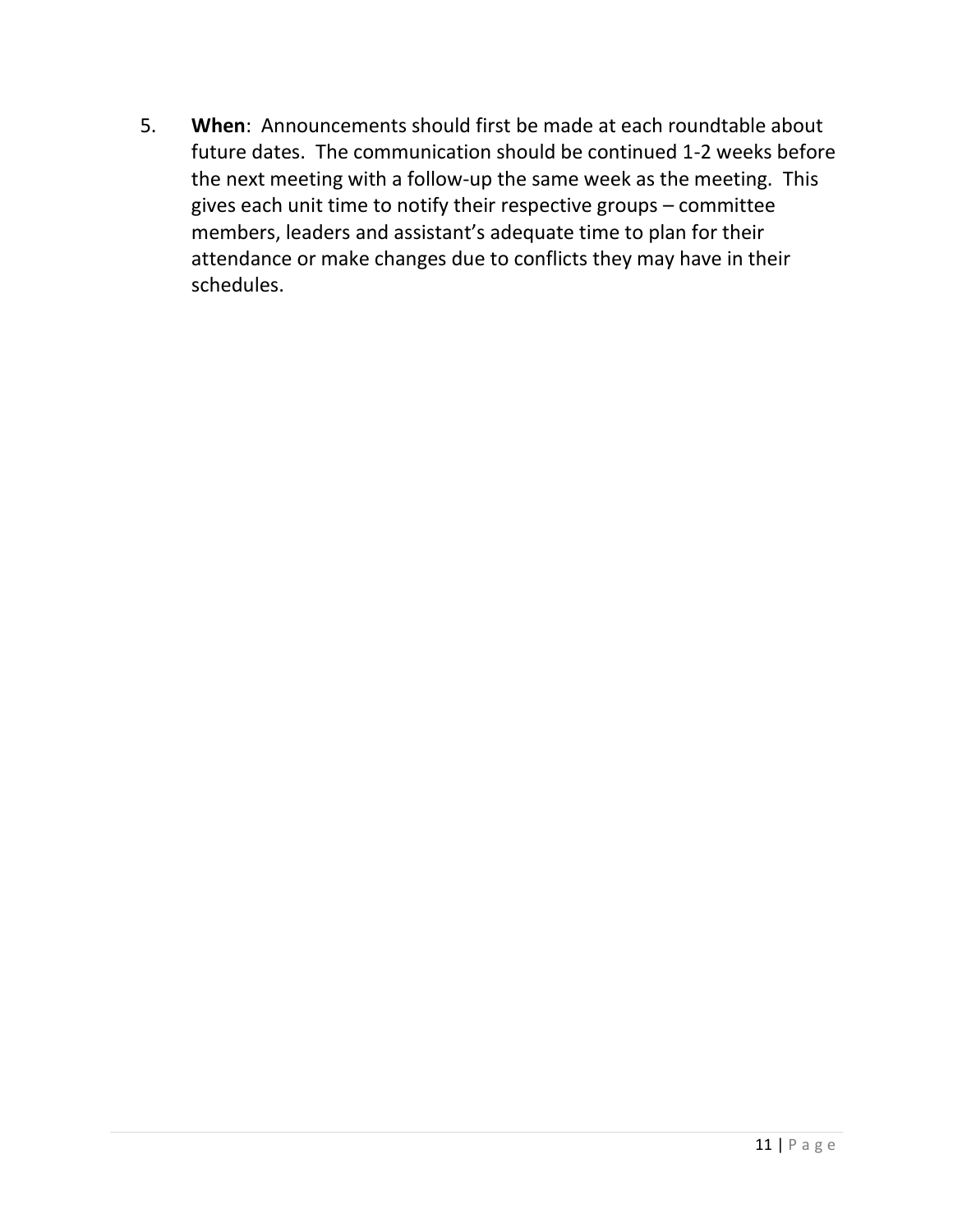#### **HOMEWORK**:

This is not a classroom in that the attendees should not have to continuously take notes throughout the meeting. The attendees should not be expected to memorize all the material presented at the Roundtable. When the Scouters have something to take home with them they will have better retention and can refer back to the presentation at their own schedule. It is better for all important announcements and information be placed on paper. The resources of emails and URL links will allow the attendee to use the information at their convenience. The information can be presented in the following manner:

- A. The flyers may be put in a folder that would represent each unit as a mailbox for them to gather at the beginning of each Roundtable.
- B. These handouts could be given directly to each attendee at the beginning of the Big Rock topic or breakout session.

The Roundtable meeting is usually attended by adults. The need for homework is not the emphasis; rather the information presented could and would be available for future use. It is convenient and useful for each person in attendance to take material home with them. Everyone in attendance will not be able to put the information to work immediately when they get home. The information and discussion from the Roundtable should not be intended to be memorized either. Therefore, it is wise for all relative and important information be given out in paper form. The physical takeaway will provide the leader with the opportunity to get more information at their convenience. The paper trail will also help the representative at the roundtable the opportunity to share with their respective leaders.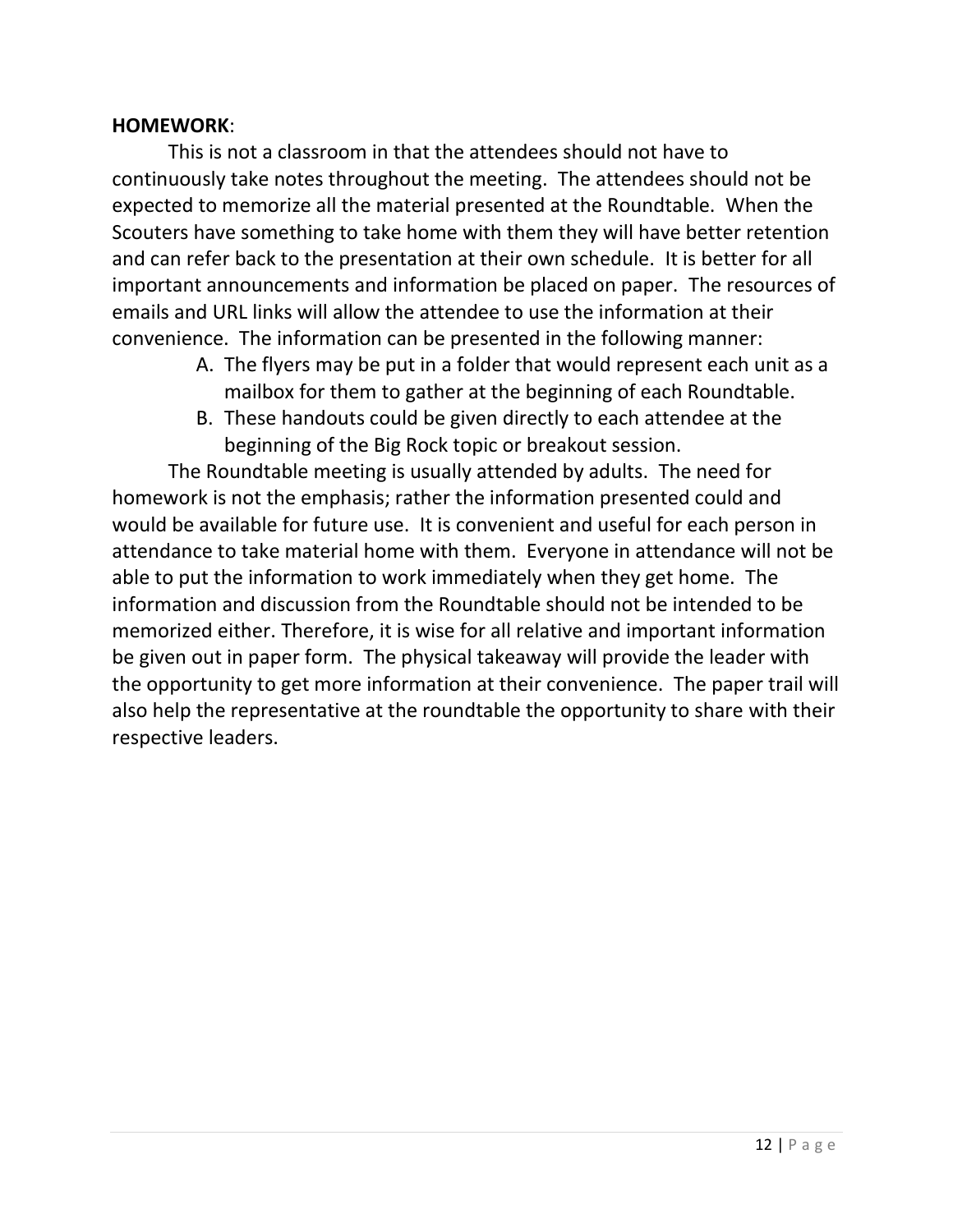#### **AWARDS AND EXTRAS**

#### **AWARDS**

The Roundtable is an excellent place to give recognition. If an individual from a unit or the unit is receiving a local, district, council or national award. The Roundtable is a place to also offer congratulations on years of service to scouting, attendance at Roundtables, first time attending a roundtable, birthdays and anniversaries to make it more personal. A certificate, plaque, patch, ribbon for a unit pole, gas gift cards, Boy Scout popcorn, or a craft made by/for scouting are just some of the ingenious ways to make something special. Create an attendance board that gets a star and display at every meeting. At the end of the year have an attendance award or certificate.

#### **EXTRAS-REFRESHMENTS**

The "Cracker Barrel" is there any meeting that does not improve in attendance when there is food available? The district roundtable does not usually carry a budget or have dues to cover the costs of bringing refreshments. Units could be put on a rotation to bring food, but there would be limitations due to attendance issues and personal budgets. The district members could formulate several options. The most common is a volunteer potluck of quick, easy, finger foods that require very little preparation, setup, and clean up. Maybe something is left over from unit meetings, family gatherings or scouting events. The remnants from a cooking contest (Dutch oven) are all options. The pandemic is changing the cracker barrel to prepackaged items that are carried out individually after the meeting. This is the Roundtable version of "Leave No Trace".

#### **SURPRISES**

A monthly giveaway is something that all attendees may look forward to.

- 1. An award for attendance could be given that could be put on a pole at their unit or at the Roundtable meeting.
- 2. A drawing out of the scout hat that has the number of every unit could be given a prize. A number that is drawn with no one there to collect should be redrawn.
- 3. Activities either on paper or in action that people compete in are good opening activities or a transition activity between the Big Rock and Breakout sessions.
- 4. A prize for recruiting a new person or unit to a Roundtable meeting could build attendance.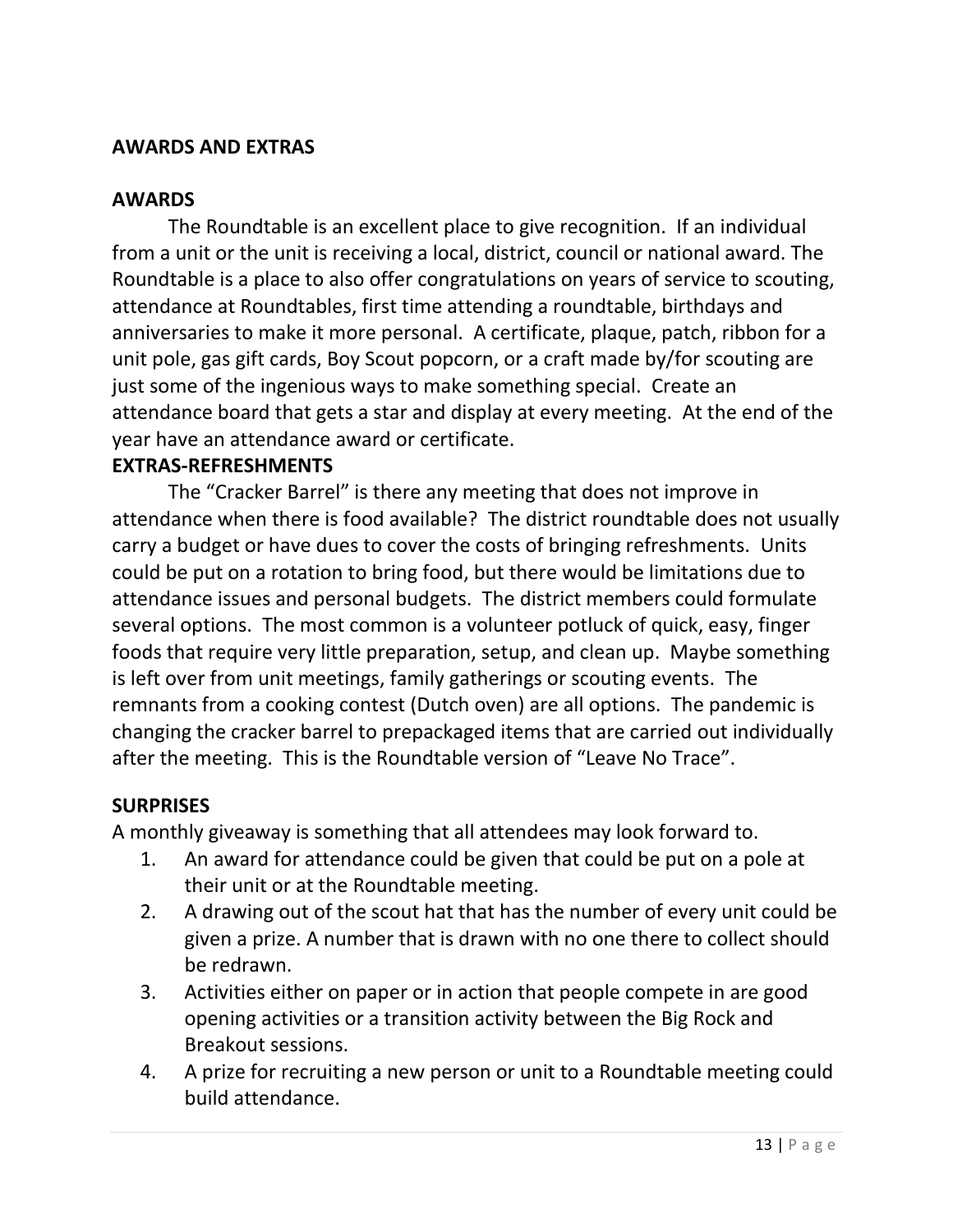5. The December Roundtable could be an opportunity to have a gift exchange and bring a couple extra gifts for people that did not bring a gift.

### **BELLS AND WHISTLES**

The Bells and Whistles part of the evening should be short in nature and hopefully fit a part of the main theme or breakout session. Skits, Scouter's minute, Attendance drawings/activities, and songs are the most common presentations that can start off, transition, or finish off a good Roundtable night. Each activity does not need to appearat every Roundtable. Rotate the activity to keep the people in attendance interested. When the actual learning sessions are long in nature, the activity may be skipped or abbreviated to keep the night on schedule. The activity may also revitalize those in attendance for the next breakout.

There are many resources with Scouting minutes, activities, skits and songs available to scout leaders from the Scouting catalogs and offices that could be used at a Roundtable or a unit meeting. The appendix will list several ideas that were presented during Roundtable. Involving the leaders that are in attendance in an activity, skit or song will only enhance the presentation. Suggesting these activities as something that could be presented at unit meetings will give them more emphasis to be remembered.

## **ASSESSMENT**

The effectiveness of the District Roundtable needs to be evaluated on a regular basis. The quality and usefulness of a meeting needs feedback to assess what changes, if any need to be made. The following people should be asked for their opinions of the event.

1. The Roundtable Commissioner must first self-evaluate the program as they prepare for future programs. List both the high and low points of each Roundtable. This can be listed in the comments of recording Roundtable attendance.

2. When there is a Roundtable committee or Roundtable assistants, their input should also be evaluated after the meeting.

3. If and when a guest speaker has made a presentation, get their perception of the evening.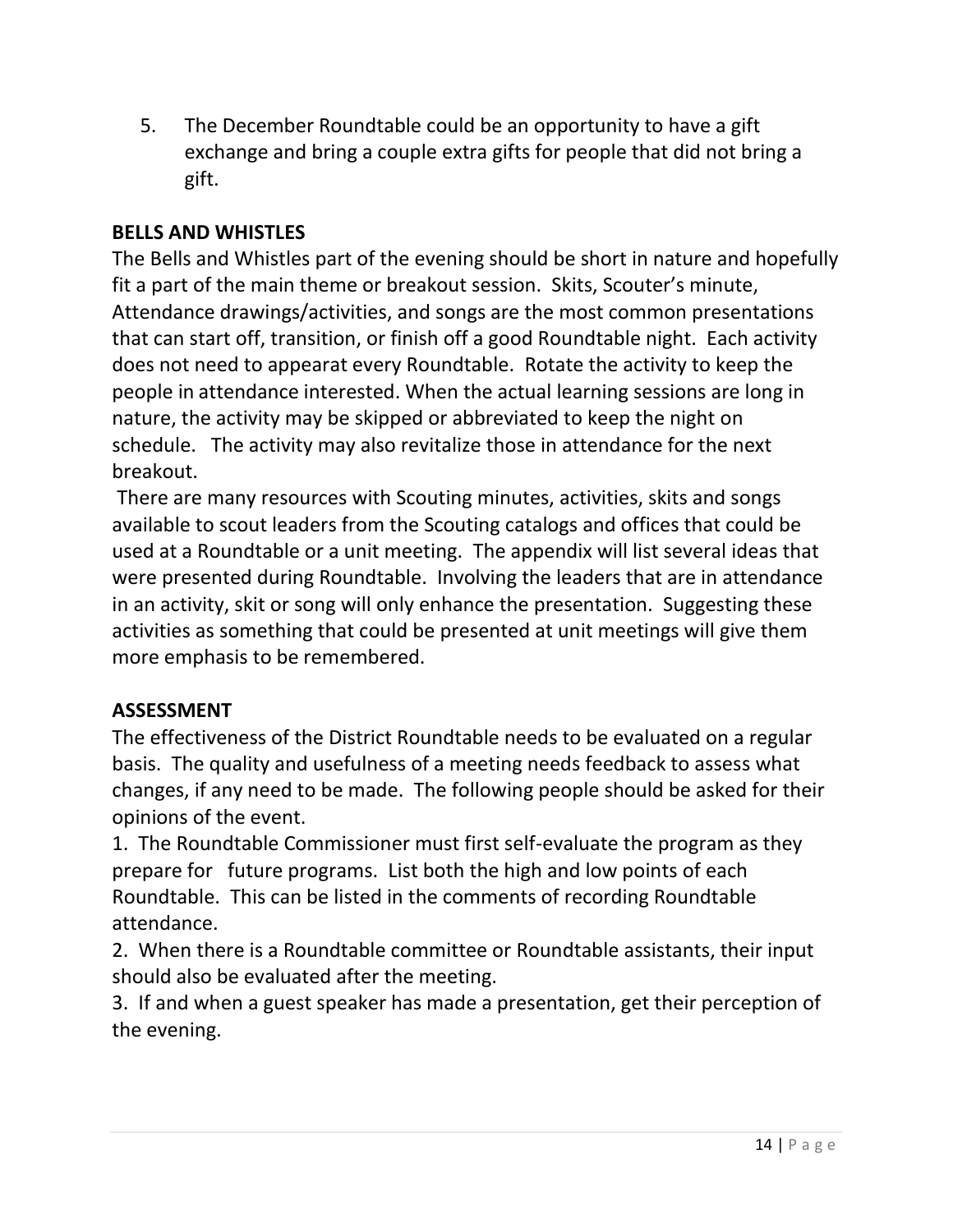4. Comments from those that attended the meeting. The comments can be made verbally or be made through a comment box available every meeting. A monthly survey at the Roundtable may be conducted at the finish of a session.

5. Comments from the scouting personnel from the District and Council level that were in attendance.

The final information for the Commissioner and staff members of the Roundtable should then use the personal record keeping and attendance history, along with comments from Commissioner Roundtable stored in [My.scouting.org](http://my.scouting.org/) as a reference.

These records will show:

- 1. The active units.
- 2. The non-active active units.
- 3. What position do the participants hold in their respective units? (Leader, Committee, Assistant, Cub Scouts, Scouts BSA)
- 4. How consistent are units on returning for each Roundtable?
- 5. Reasons that units attend.
- 6. Number of guests or new units and why did they attend?

This feedback should be evaluated every month and treated with great respect and total confidentiality. The person will not be contacted about their response unless THEY wish to further the discussion. The positives and negatives will help in determining future Roundtables for the next month and even years down the road. The feedback should not rely on just one of the assessments presented. Comments may be altered depending on the person questioned and their ability to respond. Written surveys can be documented and reviewed easier than a verbal comment.

#### **THE ROUNDTABLE CALENDAR PLANNING**

The planning should start with looking at the National and Council events planned for the year. The dates for camping sessions for National, Council, and surrounding Districts should receive priority and reduce conflicts. The events for Cub Scouts, Scouts BSA, Order of the Arrow and other organizations within the Scouting program should be recorded. The Roundtable committee should look at national holidays and recognition of celebrated historical events throughout the year. An example of Mother's Day and Father's Day would not be a good time to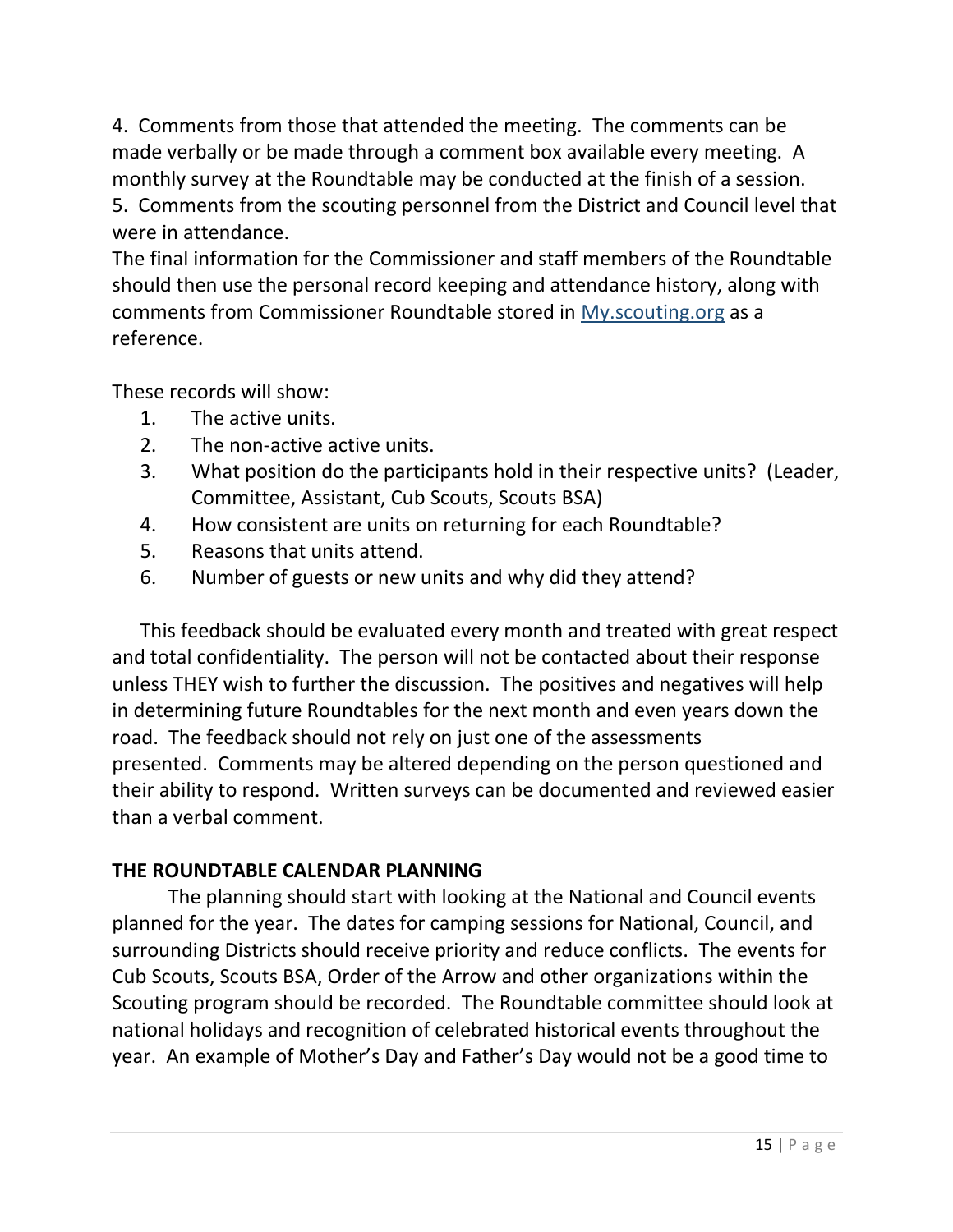plan an event for the district. A National or Council activity may become your main theme or breakout session for a Roundtable.

Another consideration for the Roundtable Committee is the recognized activities of college and high school sports. Are the high school state tournaments, college or professional games home or away going to conflict with the activity you are planning? This extra planning may keep those attending, not to miss and to keep the speakers more readily available.

#### **ANNOUNCEMENTS**

During the Roundtable session, there will be a time slot for announcements. The District or Council may have been planning an activity a year in advance with several months of intense preparation. This planning should not be carried into a Roundtable event. The Roundtable itself should not be used for the planning of the council event. Flyers and brochures and a brief statement may be made at one or two Roundtables and leave the rest to outside time for the rest of the operation. There should not be a detailed description of the entire project for the council, district, or even a particular unit. All of the announcements should be cleared with the Roundtable Commissioners in advance of the meeting. The use of the Council and District web page and emails or letters of a description should be the primary means of announcing the activity. Make sure announcements reach the group specifically involved in the activity. The announcements do not need to be made to every person in attendance. The people in attendance may have left straight from work and driven hours to get to the meeting and have hours to drive again to go home. Do not take up their time with information that does not pertain to their needs. A role of the Roundtable administrators may be to set up guidelines for all speakers including those from the Council. The following guidelines may be used for the announcement part of the Roundtable.

- 1. All announcements should be available for the people in attendance in paper form.
- 2. Announcements should take less than one or two minutes.
- 3. Announcements should be made available to the Roundtable staff several days in advance of the actual day of a Roundtable meeting.
- 4. Announcements should be made that pertain to all of the participants; if the message is for a small select group, that message should be delivered to them in a breakout session or at the conclusion of the meeting.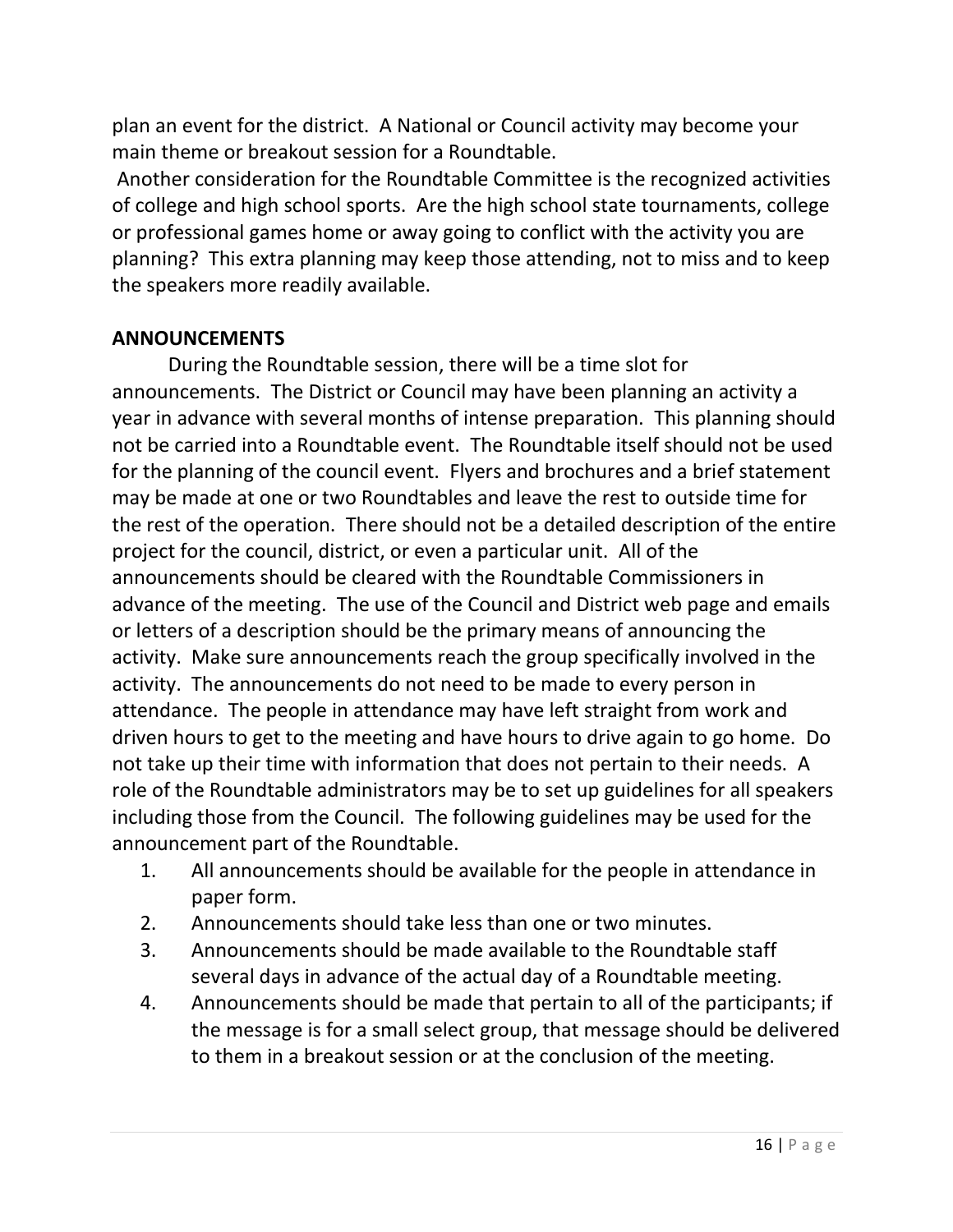- A. Messages that are specific to Cub Scouts should be kept for a separate Cub Scout session. This should be the same for committees, Scouts BSA, Chartered Organization Representatives, Venturing and any other internal organizations.
- B. People that are not a part of the topic will not be interested and may interfere with the discussion. Even if there is not interference there is still wasted time for someone.
- 6. If the message is long, give an opening statement and complete the announcement at a breakout or when the meeting is over. The Roundtable commissioner may intervene during the announcement to finish the conversation at the conclusion of the meeting.
- 7. The combined time for all announcements should take no longer than ten minutes. Many announcement makers will attempt to monopolize time for their own agenda and it is the job of the Roundtable commissioners to control the time slot. Develop a form for all potential announcement makers to read and understand prior to their presentation.
	- A. The commissioner may interrupt the announcement (politely).
	- B. The commissioner may agree this announcement is very important and will be continued at the conclusion of the meeting.
	- C. The commissioner can report that the announcement presenter will be available in a designated area for more questions or details from any interested personal.
- 8. The announcements do not start the Roundtable meeting. The sign in and fellowship (Maybe an activity) should be in the beginning of every Roundtable. The official start of the Roundtable should start on time with the Opening Ceremony. After the Opening Ceremony there could be two optimal options to have announcements. The first option is to have the brief announcements after introducing all the new guests and then introduce the announcement maker. The second option occurs after the Big Rock session (main theme), Roundtables may have a cracker barrel or transition to their respective Breakout session and the announcements are made to the respective groups just prior to the Breakout. Either time slot may work, but it is important to have communication between presenters, announcements, and the Roundtable staff prior to the meeting.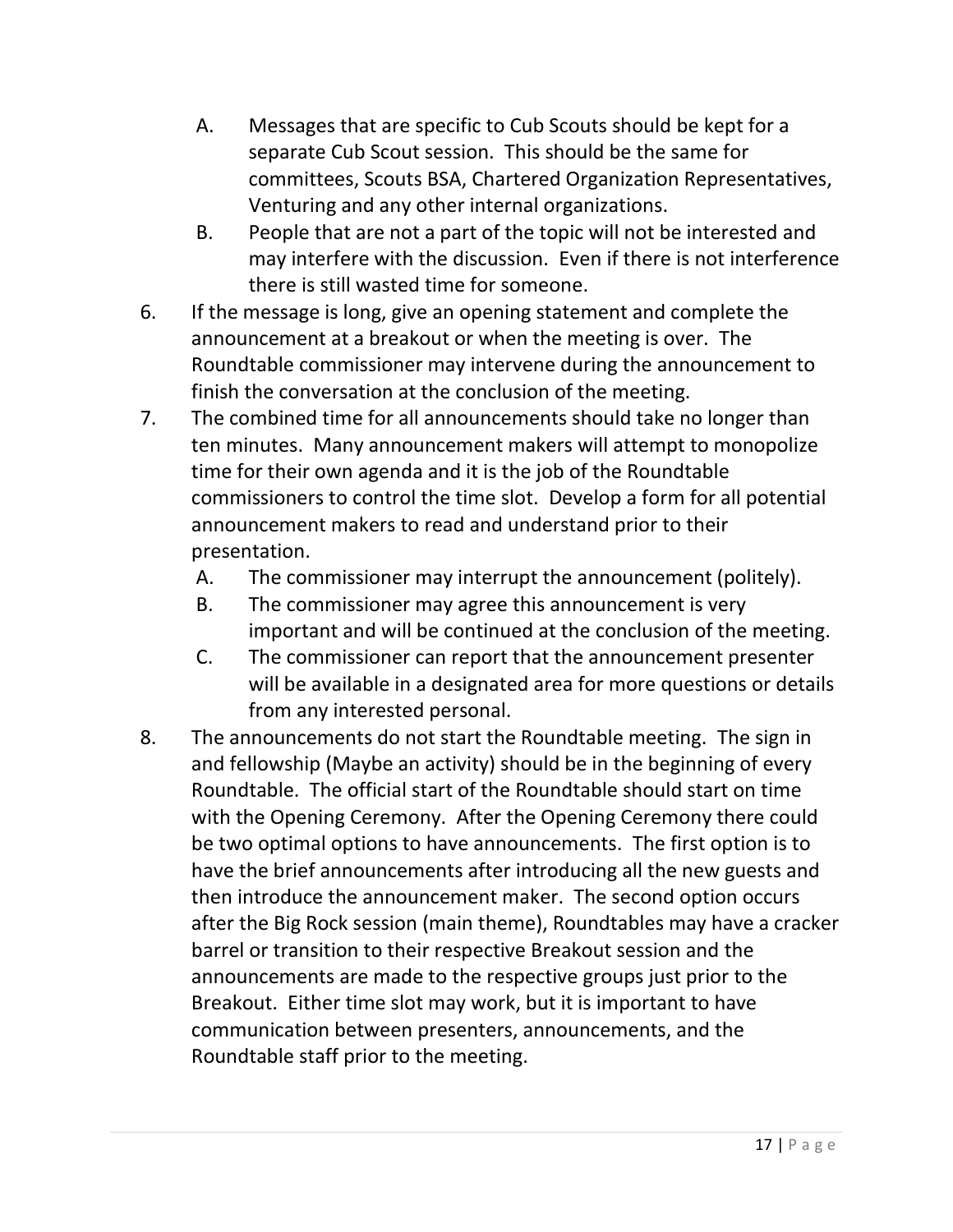Before the Big Rock Presentation:

Advantages of announcements before the Big Rock

- A. There are only a couple short announcements.
- B. All attendees must listen to the announcements.
- C. A larger group of people are in attendance for a presentation, or an award given.
- D. The Main Theme or Breakout sessions are very long; therefore, it is good to get the announcements out of the way early, before people are anxious to leave.

Disadvantages of announcements before the Big Rock

- A. People came for the Presentations and long announcements may disrespect the main speaker or the people that rushed their schedule to get there on time and didn't need that announcement.
- B. The Big Rock and Breakouts may be rushed on their time if announcements take too long.
- C. It is not as important as Big Rock or breakout session, but is getting first attention.

After the Breakout session:

Advantages of announcements before the Breakout session

- A. The Breakout sessions will finish on time or have a time deadline.
- B. The people in attendance have the choice of leaving without interrupting a session.
- C. Those in attendance may be able to further question the Main Theme speaker or Breakout speaker.
- D. Breakout presenters are able to finish their session and miss the announcements.

Disadvantages:

- A. Breakout session must give special attention to everyone staying after the session is over.
- B. The announcements may be skipped altogether by those in attendance, since they may feel they have received what they came for.
- C. The Breakout session may feel rushed to finish or leave unanswered to fit announcements in.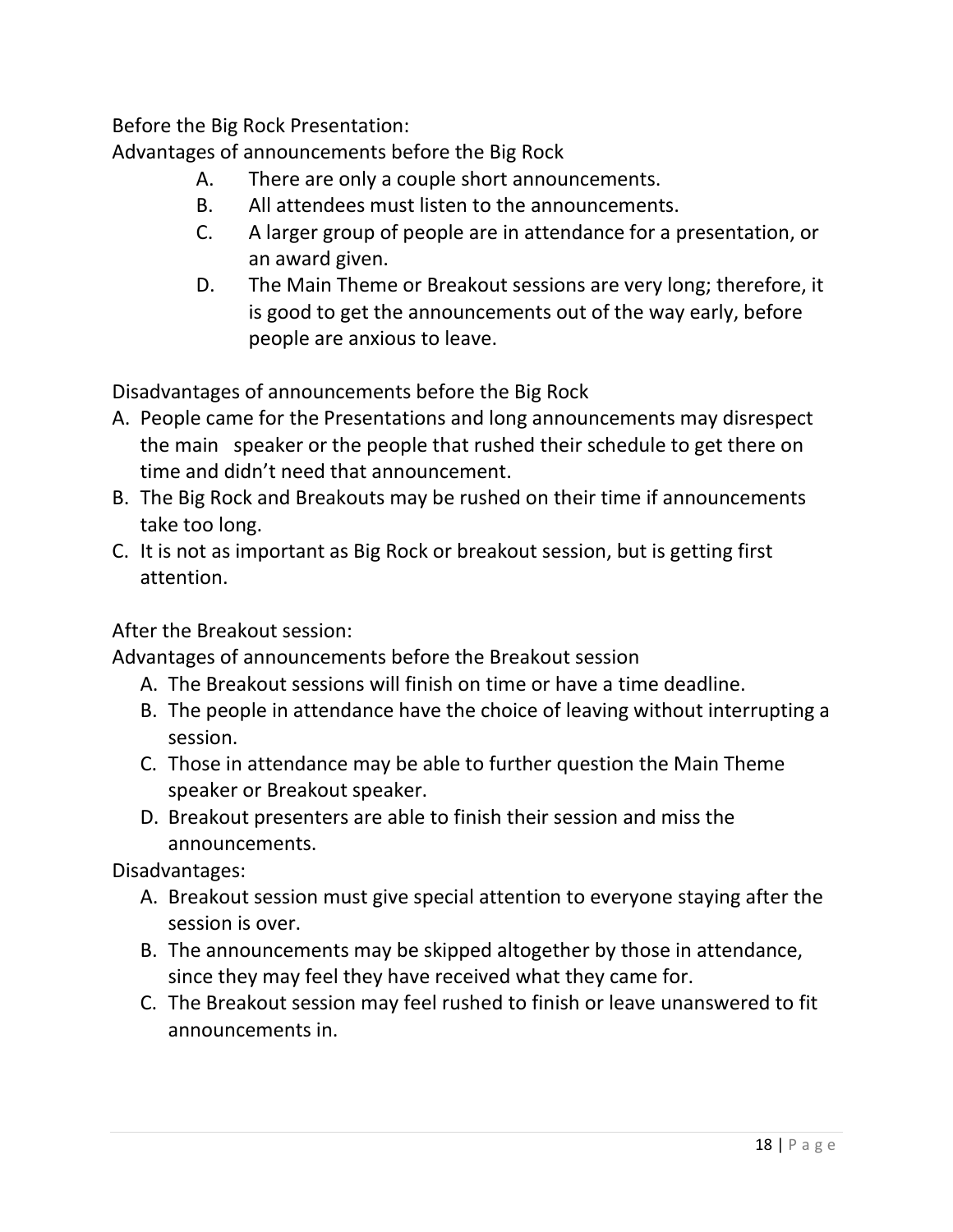#### **SUMMATION**

A Roundtable program is designed for the distribution of pertinent information at the precise time to the unit leaders so that they can maintain and improve their individual program for their youth in a timely manner. Creating, maintaining, and improving the Roundtable programs depend on several categories. Some of the categories cannot be controlled such as the traveling distance within the district and the size and types of Units that make up the district. A few of the categories can be maintained or are manageable with the volunteer staff, along with Big Rock and Breakout sessions kept to a minimum. The Roundtable programs will reflect the existing assets available that will enhance the program. In order for the programs to maintain and improve throughout the year for all the units in attendance, the Roundtable needs to deliver the training, support and information necessary to operate the Cub Scout and BSA Scout programs at peak efficiency. The Roundtable must fully utilize the scouting adults that will work closely with the youth, units, and the district. The adult leaders which include assistants, committee members, and chartered organization representatives should feel they are an integral part of the Scouting adventure.

The Roundtable experience must develop a mission using the District Key Three members, committees, assistant and head Roundtable Commissioners, and leaders of the units. The Roundtable Commissioner must develop and attempt to understand the needs of the district categories which would include the individual units along with the District and Council. The Roundtable can, with the help from the Council and District Commissioners and Executives; establish the different needs for the right Roundtable staff and managing the other Roundtable categories. This will allow the Roundtable format to progressively grow and improve at a sustainable rate.

The Roundtable is providing attention and feedback to and from those in attendance and those that might miss a Roundtable session. The Roundtable commissioner will also gain important meaning as to how to continuously improve the Roundtable mission. The Roundtable Commissioner can give as many as possible adult leaders what they need to run their program in a timely and efficient manner. These adult scouters are people that have a passion and may have a mastery of a topic that will give all attendees a chance to bring success to their own units. This will give Roundtable renewed purpose and interest to a growing group of both veteran and new adult scouters.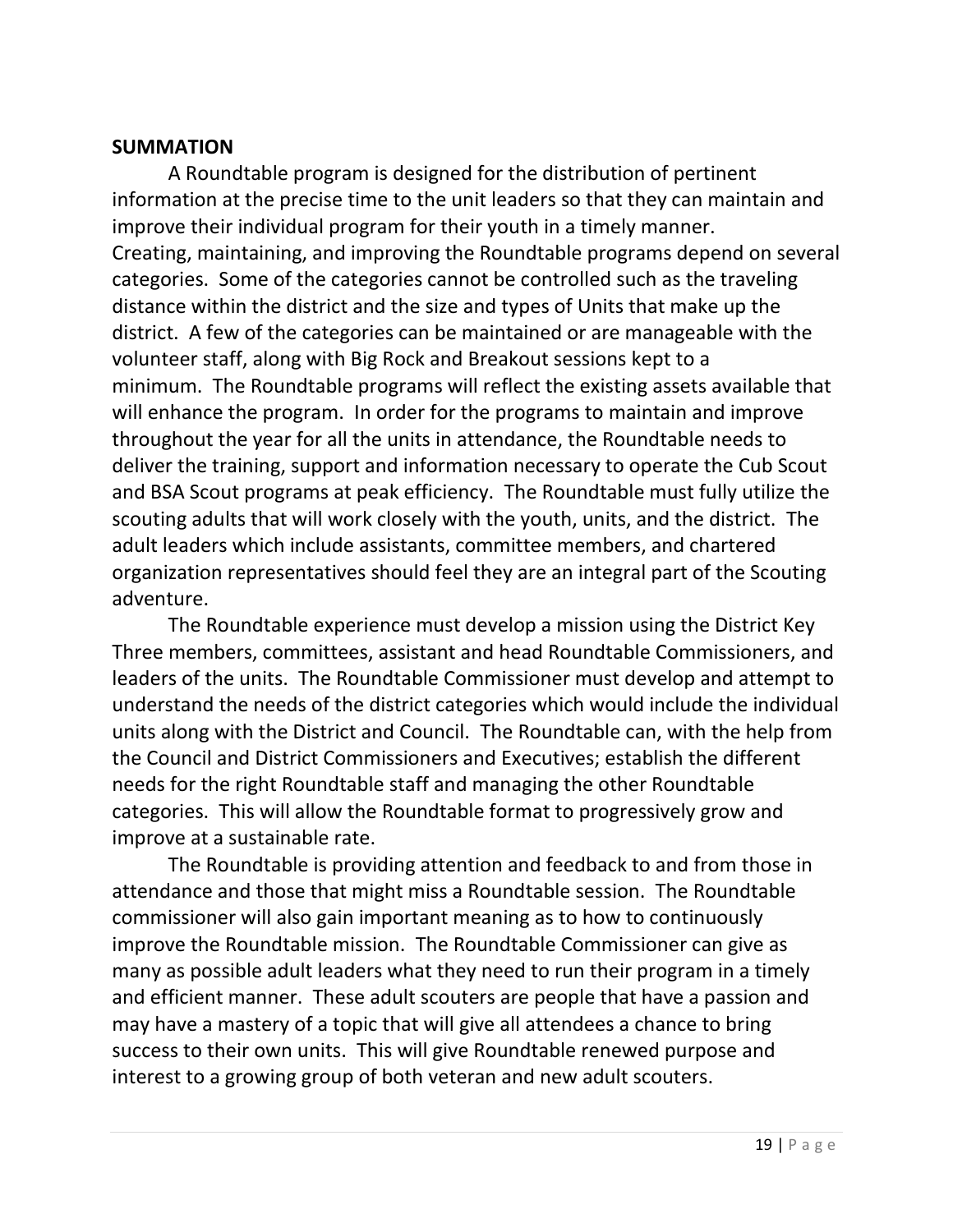When the Roundtable sessions have reached the attendance goals of the Commissioner and district members; there should be no letup in attempting to improve the next session. Complacency can reverse the cycle of success. The attendance percentages and survey results will serve as the best indicators of success.

The following evaluations were based on attendance and surveys through the past 10 months concerning Roundtable in the Prairie Winds District of the Cornhusker Council.

## **ATTENDANCE**

Attendance at Roundtable had been fairly consistent at 23% in 2018, 24% in 2019, moved up to 32.6% in 2020 and from August of 2020 through May of 2021 the average is at 50%. The process of improvement and maintenance in Roundtable attendance is not an "easy fix" and the process will be continuous each year and throughout the year. The consensus of the leaders from the surveys stated the delivery of relevant content and general pace of the Roundtable showed variety, preparedness and enthusiasm of the Roundtable Commissioner. These particular items were important to the attendance improvement.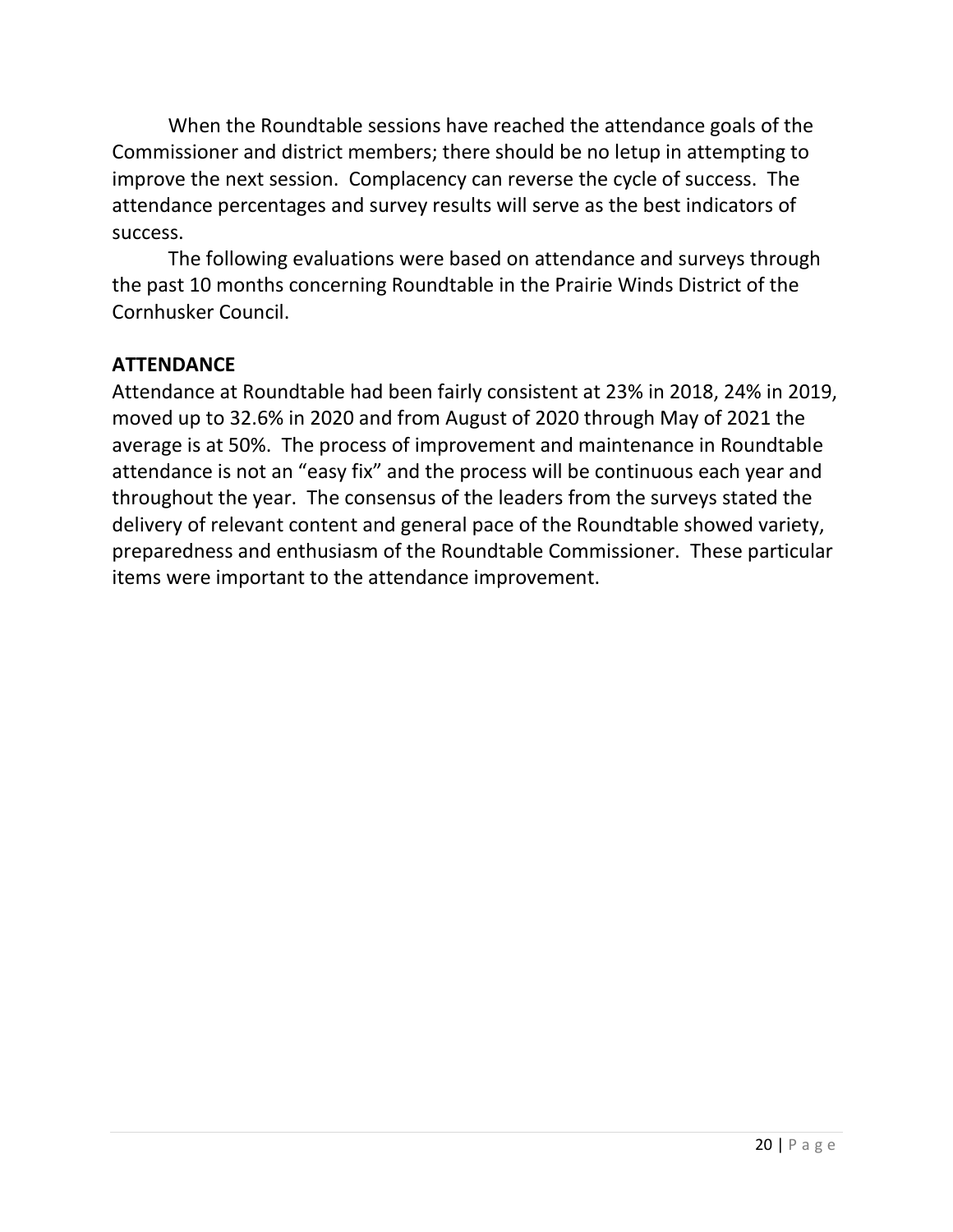## **APPENDIX**

The appendix contains a select sampling of skits, songs, attendance activities, Scouter's minutes, survey questions and answers, which are currently being used during the Roundtable experience.

#### **APPENDIX A**

#### **SKITS**

BACK TO NATURE: Materials: Eight large decorated shopping bags – half of them labeled "Dirty Bugs" and the other half "Tidy bugs". Each Cub Scout carries a bag with his lines written on it near the top. If desired each boy may also put bug decoration on a smaller paper sack and wear over his head.

Cub Scout #1: My name is Litter Bug Lou. And oh, what litterbugs do!

Cub Scout #2: We clutter the country with papers and trash. At making a mess, we're really a smash.

Cub Scout #3: The roadsides and parks are scenes of our folly. We really enjoy it and think it quite jolly.

Cub Scout #4: We leave behind garbage, bottles, and paper, as little memories of our daily labor.

Cub Scout #5: I'm tidy bug Ted of the Tidy Bug clan. We work to keep things spic and span.

Cub Scout #6: We pick up the litter wherever we are and always carry litterbags in our car.

Cub Scout #7: We'll wipe out Lou and all of his band and make America a beautiful land.

Cub Scout #8: Free of litter, trash, and clutter. Won't you help us, dear Father and Mother?

SUPERHEROES HALL OF FAME: Setting: Several Cub Scouts pretend to be superheroes in a hall of fame. Two volunteers (one preferably an adult) will be visitors there. Let the Scouts pick out superheroes to impersonate, but one of them must be Aqua man. Backstage just before walking out, Aqua man takes a gulp of water and holds it in his mouth. The Cub Scouts line up in front of the audience with Aqua man at the end.

ACTION: Call a planted "volunteer" out of the audience and tell him you will be touring the Superhero Hall of Fame. As you go down the line, tap or hit each Cub Scout to start the hero in action. Each boy will impersonate the character: Superman acts as if he were flying, the Flash as if he were running fast,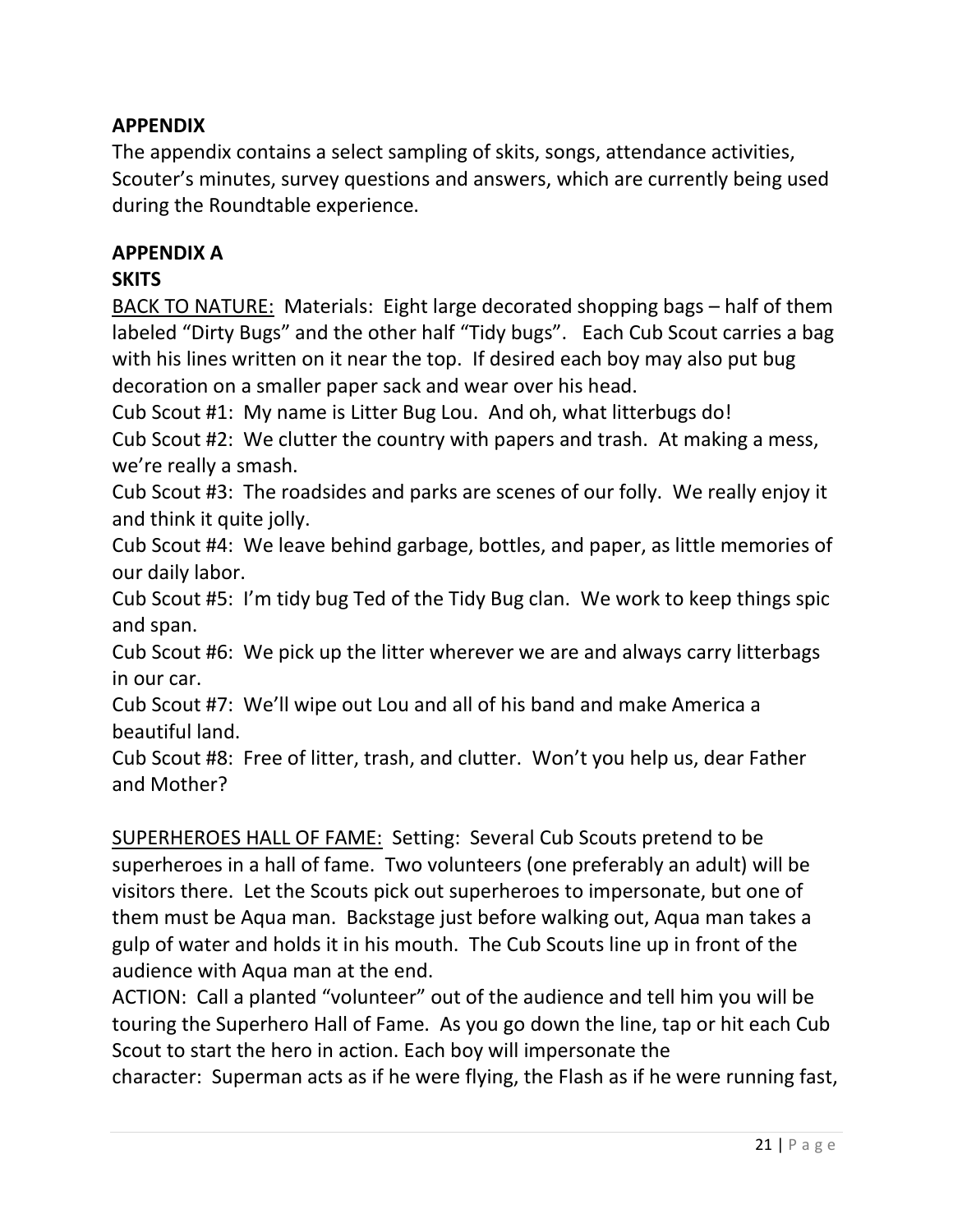and so forth down the line. At the end of the line, Aqua man gets tapped, and sprays into the water towards the volunteer.

T

RACKS:

Leader: Today we are going to be talking about some really good topics from our scout book….

Scout: (In a hurry) Hey, scout leader, what are we doing today? I am so ready to go, what are we doing?

Leader: UMMM I want you to go outside and look for tracks, and then you come back and tell me what you found. Back to what I was talking about (as scout runs off in hidden area and puts neckerchief around head and covers the nose) Oh yes I want you to open your books to page 2. Scout comes back walking like he stinks and leader picks up the scent.

Leader: What did you DO?

Scout: I found some tracks.

Leader: What were they?

Scout: Skunk tracks.

Leader: Well go back outside and go look outside for something else. (Scout leaves and puts neckerchief over one eye and another one on his arm and grabs a walking stick to use as a crutch.)

Leader: Ok, back to the book. Scout comes back out limping and bent over groaning.

Leader: Now what happened?

Scout: I found more tracks. Leader: what kind this time? Scout: Train tracks. Leader: Maybe I should get some training before I lead this group.

DOING GOOD TURNS: Leader: Please come over here Cub Scout #1 (name), you know you should always do good turns. Cub #1: I tried, honest. Leader: Cub Scout #2would you come over here. You should always do good turns. Cub Scout #2: I tried several times, I really did. (Continue with several scouts) until the last one. Leader: Cub Scout #5, come over here please. This scout is smiling and pretends to be successful. Leader: You should always do good turns. Scout #5: Scout comes out pretending to be flipping a pancake in a frying pan. Oh, I got the pancakes turned Ok, but you should see the mess in the kitchen from the other guys.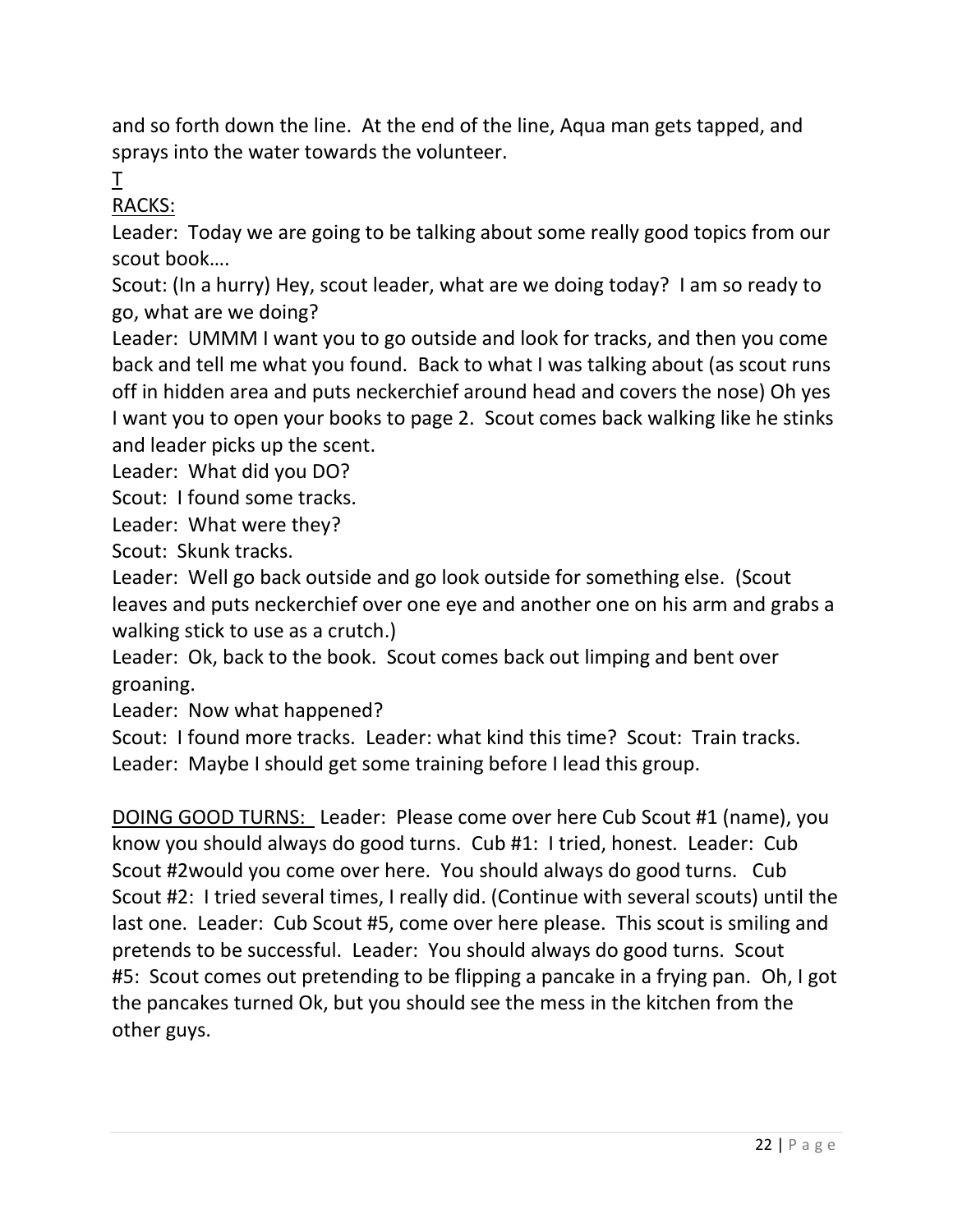THE INVISIBLE BENCH: Two Cub Scouts are building an invisible bench using invisible tools. They pretend to hammer and saw, lift pieces, and carry the completed bench to a spot onstage. Make sure they make the bench seem heavy.

Cub #1: Boy am I glad we are done building this invisible bench.

Cub #2: Yes, let's go show it to our leader. # 1 and #2 leave.

Cub #3 and Cub #4 now enter and move over to sit on the invisible bench.

Scout #1 and #2 come back with their leader.

Scout #1: Go ahead and try it.

The leader goes over and sits with Scout #3 and #4.

They comment on how soft and comfortable the bench is.

Cub Scout #1: What are you guys doing?

Leader: We are trying out your new bench.

Cub Scout #2: But we moved it over here.

All seated: (pretending to fall) AAAAAAAHHH.

## MEASUREMENT PROBLEM:

Materials: Tall pole.

Two Webelos scouts enter the stage enter the stage, carrying the long pole, they prop it up, then stand it up and try to measure it with their shoes, but can't reach the top of it.

Webelos #1: I'm guessing about 2 meters.

Webelos #2: that can't be right, looks taller. They try a different way of measuring with their hands. A smaller Cub Scout walks in and asks, "What are you doing?"

Webelos scout #1: We are trying to measure the exact height of this pole. Cub Scout: Why don't you lay it on the ground and measure its length.

Webelos Scout #2 (to the cub scout): You weren't listening, we want to know how Tall the pole is – not how Long it is.

## THE SOUND PROPS:

Materials: Noise makers such as drumsticks, drum, bell, whistle, musical instruments, etc. carried by each Cub Scout.

Cub #1 walks on stage): I've just got to find the sound! I've just got to!

Cub Scout #2 enters the stage playing his noise maker.

Cub Scout #1: "No, that is not the sound."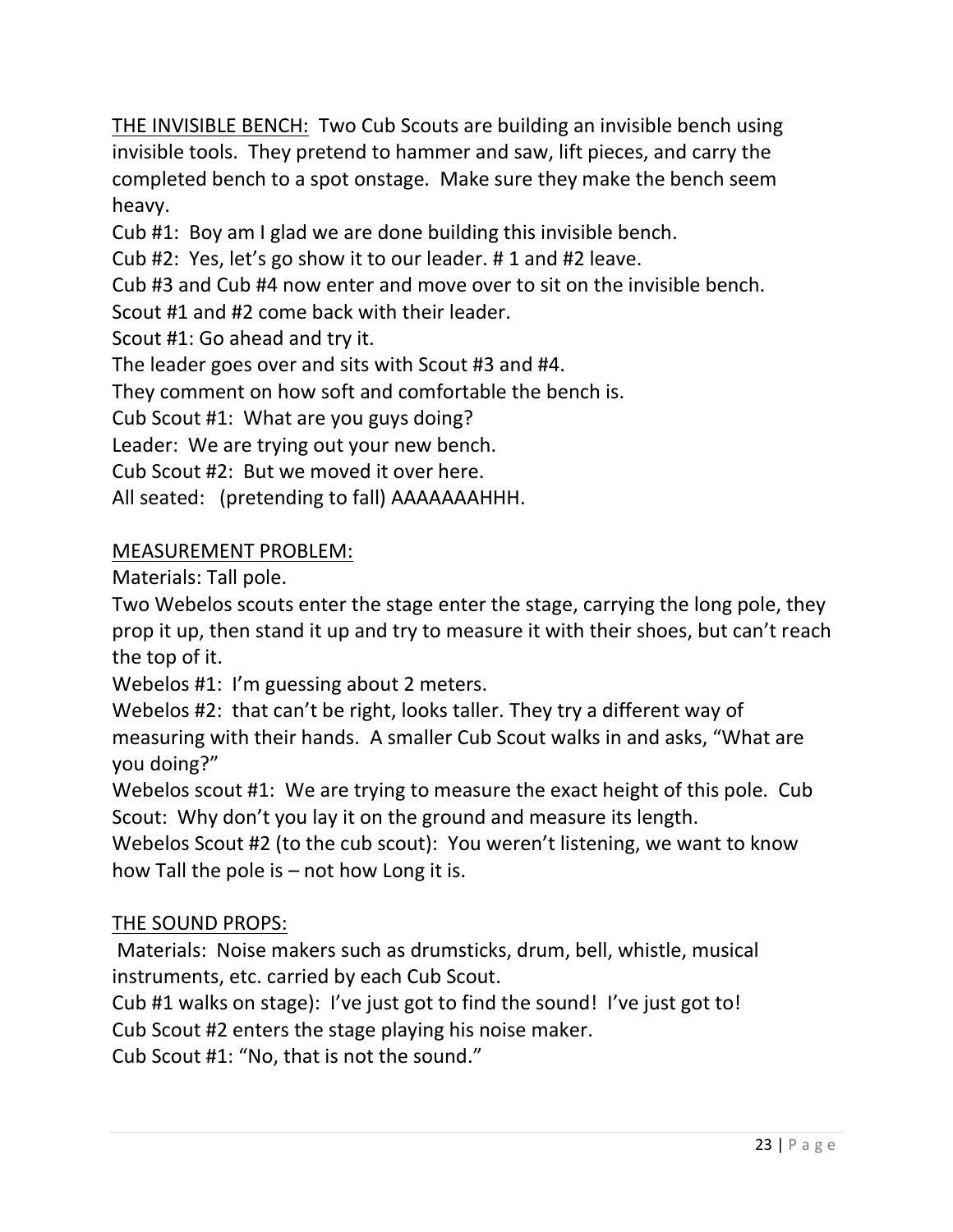Continue with Scout #3, #4 and so forth. Suddenly, there is a triangle sound from off the stage or a scout walks out and rings the triangle wearing a cook's hat. Cub Scout #1: That is it. That is the sound.

ALL Cub Scouts: What is that sound?

Cub Scout #1: Why it is the sound that is calling us to dinner. What better sound can there be? All scouts run off the stage towards the cook.

## GOING THE DISTANCE:

Cub Scout #1: (stopping): I am thirsty. All pretend to take a drink and continue walking.

Cub Scout #2: I am hot. All wipe their faces and continue walking.

Cub Scout #3: I'm hungry. All pretend to be eating.

Cub Scout #4: My shoe string is undone. All pretend to tie their shoes and then keep walking. Last Cub Scout: This sure is a long walk. How far have we traveled?

Cub Scout #1: Across the stage.

## DIRTY SOCKS:

Materials: A 5 gallon pail, a coffee can filled  $\frac{1}{2}$  full of water, a very dirty sock and a clean sock, a stirring stick and a clear cup.

Cub Scout #1 sets down the 5 gallon empty pail and a hidden clean sock, with a coffee can fill with clean water inside.

Cub Scout #2 throws dirty sock into pail, but not into coffee can.

Cub Scout #3 stirs inside the pail. But around the outside of coffee can where sock is.

Cub Scout #4 walks in with cup, wipes his brow, dips into coffee can and drinks water.

Cub Scout #4: "This camp coffee is getting worse."

Cub Scout #5: Enters and does the same thing. "This camp tea is getting worse." Cub Scout #6: Enters and does the same thing. "This camp cocoa is getting worse."

Cub Scout #2 renters the scene, walks to the can, reaches into the can and pulls out the clean sock. " I knew this would get my sock clean!"

DIRECTIONS: May be used to introduce new scout or scout leader. 4 people are needed. Person 1 (can't speak) and hand points to person 2 which direction for person 4 to move. Person 2 (can't speak) and holds up paper sign (with arrow) to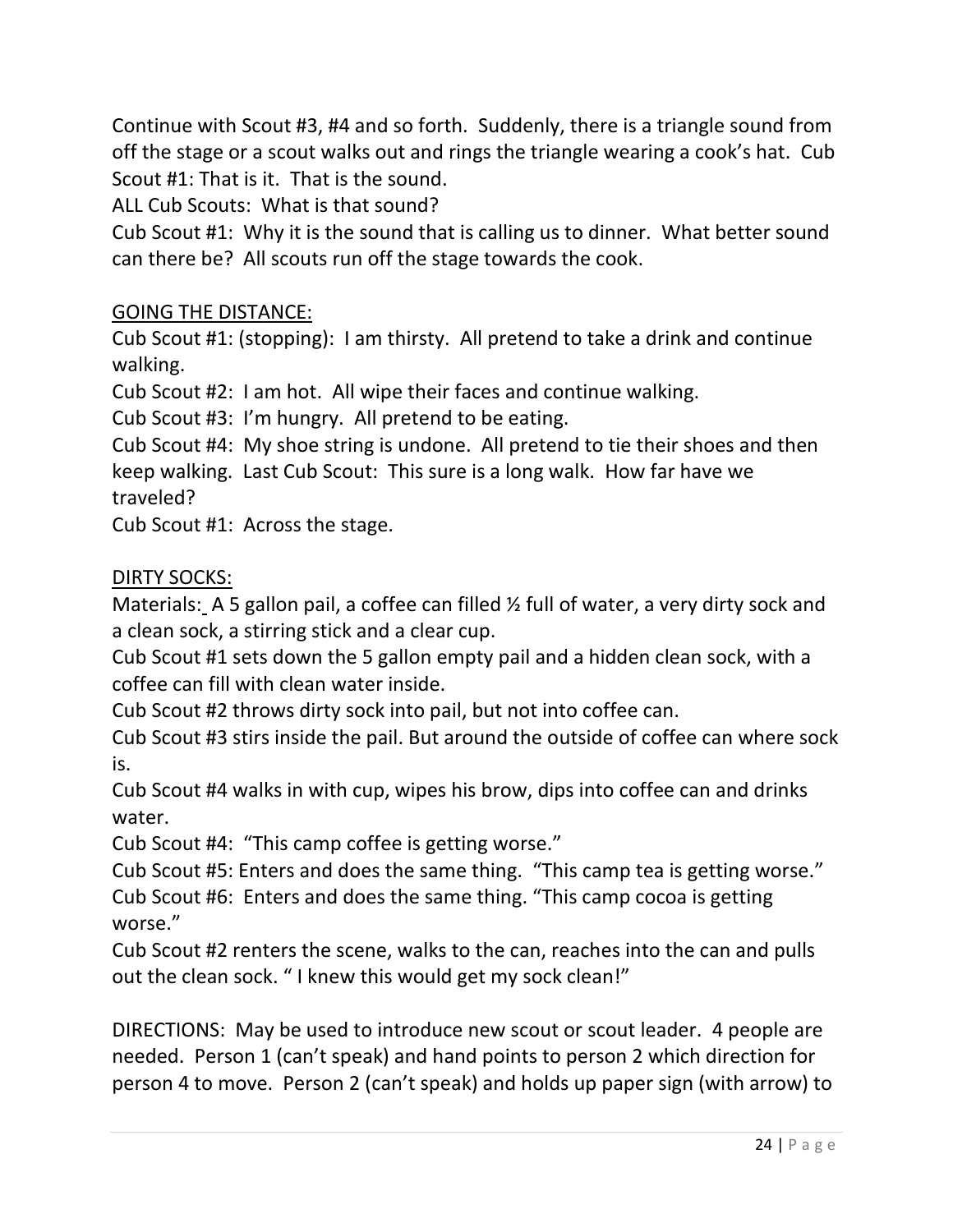person 3 which direction for 4 to move. Person 3 tells person 4 which direction to move. Person 3 cannot see person 4 and person 4 is blindfolded. Move person 4 from back of room to the front of the room. Level of difficulty depends on obstacles in the way.

ACT OF KINDNESS: Three to five central players and the rest are seated on a bus. Bus driver: "All aboard".

Little old lady struggles to get on the bus carrying a big basket of laundry. Driver: You will have to put your basket in the rear of the bus."

Lady: "I do not dare. This laundry does not belong to me."

Driver: "Look lady either put the basket in the back or get off the bus, I have a schedule."

The lady was almost in tears when a young man arose from his seat. "You sit here ma'am. I will take your basket to the back and sit with it. The lady was afraid to give it to him but another person said, "It's OK, look at his scout uniform, and I will vouch for him".

The boy gave up his seat and carried the bag back so the lady sat down for the trip. At the end of the trip the scout carried the basket off the bus and helped the lady off the bus. Then he returned to the bus and away the bus went.

Two guys commented: "Did you know that kid?" "I didn't know the kid, but I knew the uniform and you can trust it every time."

PHYSICAL FITNESS: May use props, but not necessary.

Scout 1 is lifting barbell above his head and says, to keep your body strong and healthy is more valuable than being wealthy.

Scout 2 is jumping rope and says, when you are fit, you feel so good. You try to do the things you

should.

Scout 3 is curling dumbbells and says it helps when you lend a helping hand to needy folks across the land.

Scout 4 is eating from a bowl and says, eating the right food is always wise, and everyone needs some exercise.

Scout 5 enters and touches toes saying, stand on your toes, one, two, and three, touch your toes and don't bend your knees.

Scout 6 enters running in place saying, run a while, then slow your pace. Practice will help you win. Scout 7 enters, stands at attention and gives the cub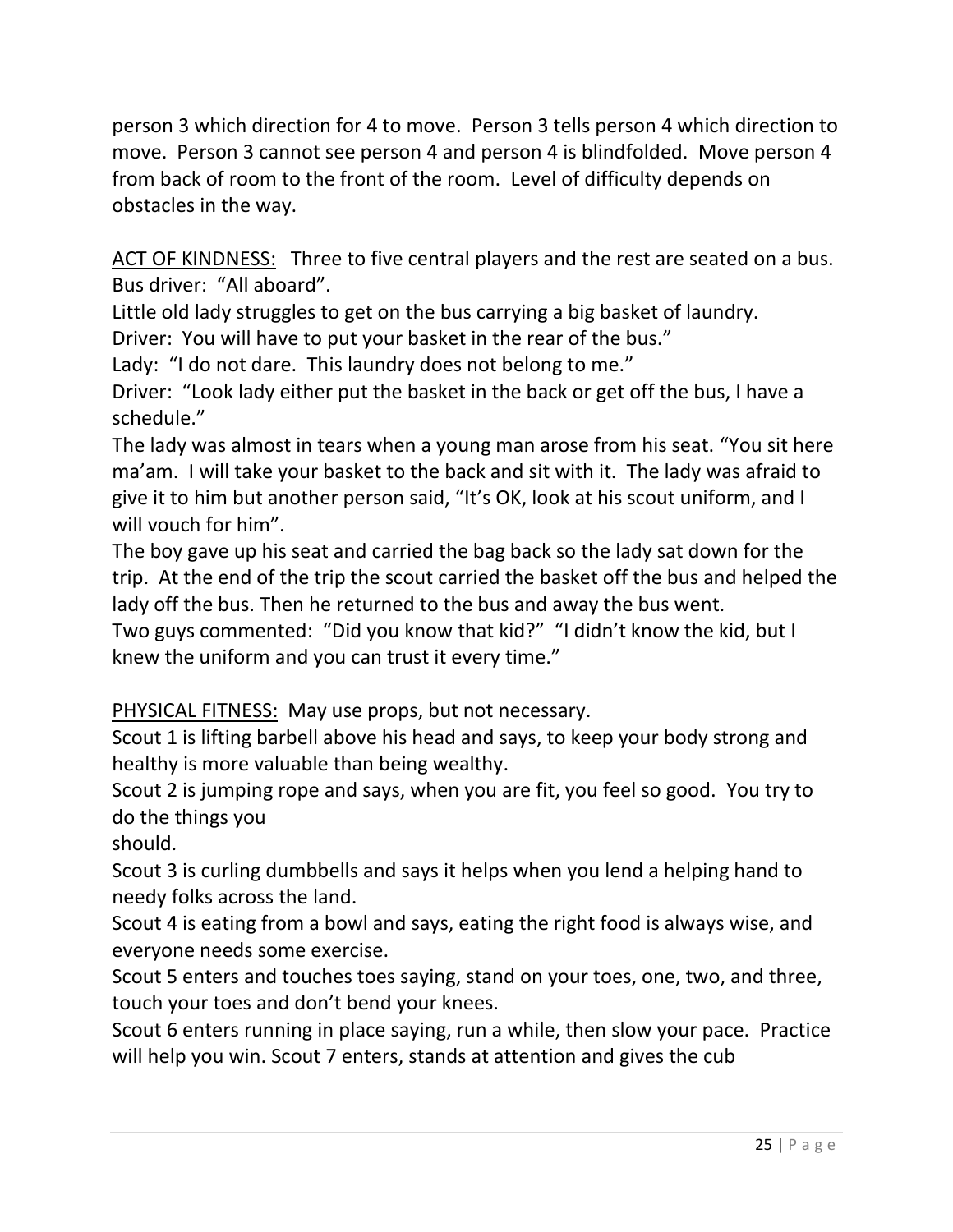salute. The scout says, Cub scouting turns young children into young adults. This is where it all begins.

#### THE STORE:

1<sup>st</sup> Scout says I am opening a store and 2<sup>nd</sup> scout listens.

I need a revolving door and uses two adults to stand and act like a revolving door with bell ringing sound. I need shelves and use two adults to stand with arms out straight. I need a cash register and use one adult to work imaginary cash register (click, click, click, ca'ching) over and over. I need shopping carts and use two people with arms out front and walking around saying wobble, wobble. The 2<sup>nd</sup> scout asks, what kind of store are you having? 1<sup>st</sup> scout says, I think a candy store, since I already have so many suckers.

TOILET SEAT: Three volunteers. The three volunteers will leave the room. The MC will tell the crowd that a chair in the middle of the stage is a make-believe toilet. The MC then brings the three volunteers back and gives the instructions. Instructions: Show each volunteer a card with the following themes: A race car driver, a seated ballerina. a racehorse jockey. Then each volunteer acts out their theme. Crowd votes on best and then tells them about the chair.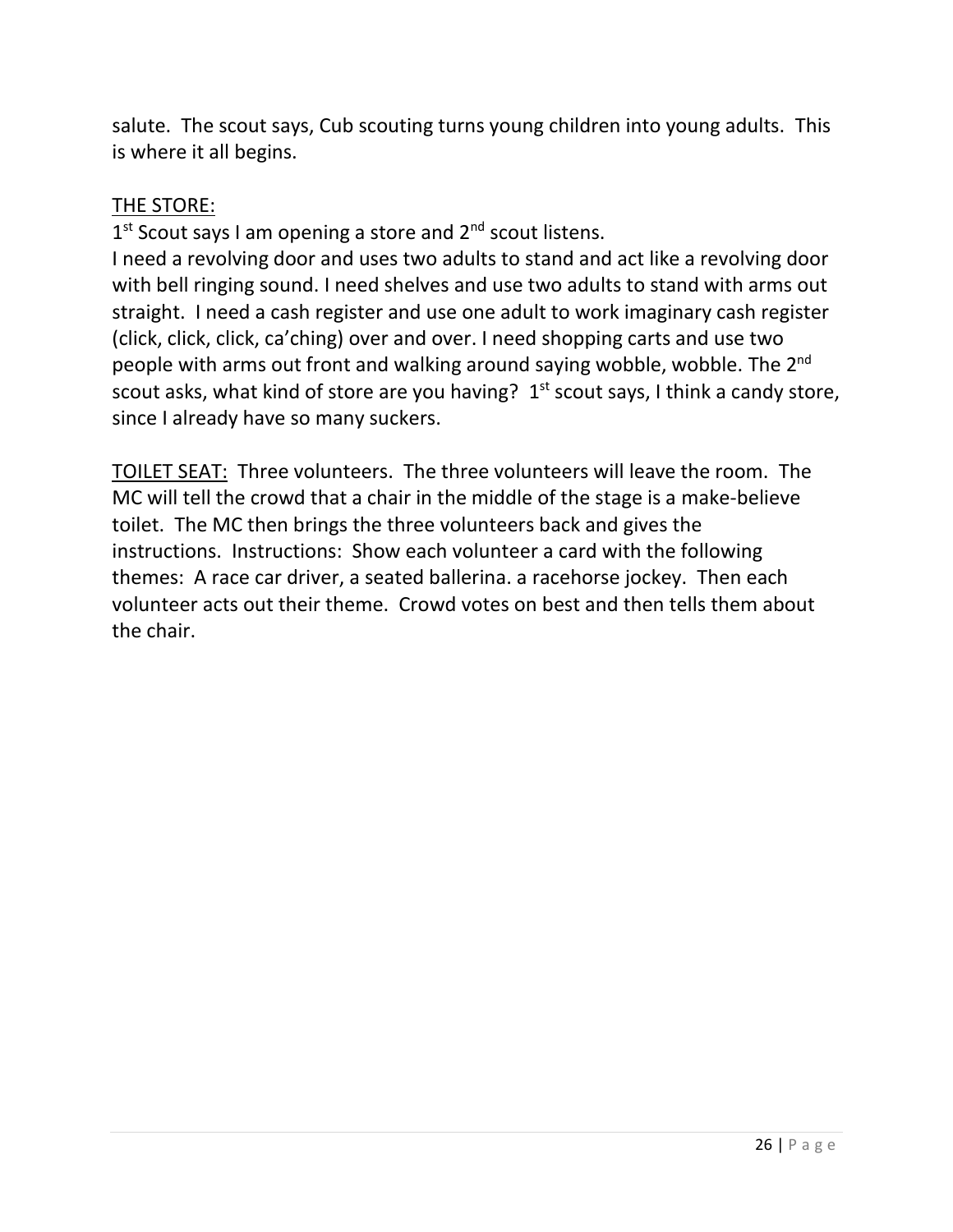## **APPENDIX B ATTENDANCE ACTIVITIES**

Attendance activities for Roundtable are intended to promote and reward Scouters that are making personal sacrifices from their personal lives with their presence at a Roundtable session. The activities may be used as an incentive for young scouts to attend den, pack, and troop meetings as well.

Drawings—a unit number is randomly drawn out of a hat for the prize or the young scout may have their name in the drawing. The larger the number of those in attendance may increase the number of prizes. They must be present to win. Contests-- the first to complete a certain activity or if there are time restraints, the first to reach a certain number of requirements. These are a sample of activities:

- 1. Identify professional sport nicknames: Baseball, Football, Basketball
- 2. Word search with a scouting vocabulary or theme of the month
- 3. Crossword puzzles with a scouting vocabulary or theme of the month
- 4. Sudoko
- 5. Word scramble with a scouting vocabulary or theme of the month
- 6. Brain teasers

Skits—the first to arrive are asked to volunteer to put on a skit and then rewarded for their participation.

Activities—Physical action or participation in activities that only one or a few can participate in at a time. (Jenga, horseshoes, corn hole, tic tack toe)

Scout master, Cub master Minutes – A brief comment for those that serve, which will motivate and thank all volunteer leaders.

End of the year graduation certificates for perfect attendance, or a certain percentage (honor roll, honorable mention).

Awards -- Give the unit leaders attendance beads for a unit totem pole or necklace/bracelet.

A board with all units listed and they receive a star for each time they attend. Practice on skills from previous sessions. (Knot tying)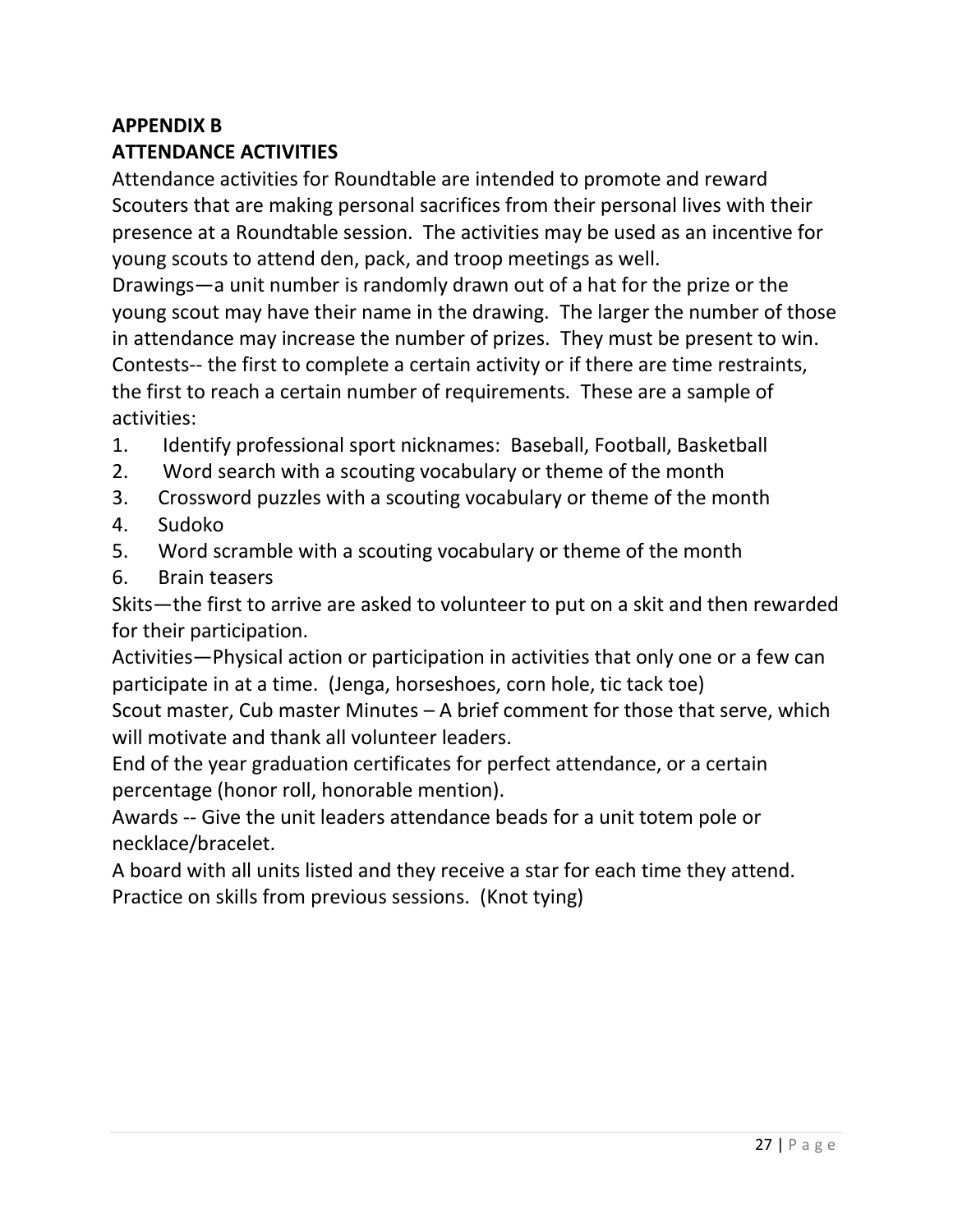### **APPENDIX C**

## **CUBMASTER/SCOUTMASTER MINUTES AND PRAYERS**

Hi, God. Thank you for being with me throughout this day. I know my family loves me and will be home later, so for now, it's just you and me. Touch my hands with good ideas that will keep me busy. When I'm bored bring me awesome sparks of imagination. Remind me that TV and video games are fun for a while, but art projects and music let my own creativity soar. Touch my legs with energy. When I'm lazy, bring me outside games and sports that keep me active. Remind me that many people can't run or jump, and that fresh air contains life. Touch my eyes with vision. When I see a mess, even if it isn't mine, bring me the patience to clean it up. Remind me that books and puzzles also can provide great workouts. Thank you for listening and being there for me.

We will find many heroes within the community this month. Some of them will be Cub Scouts or even older scouts. We will search the neighborhood to find someone who would like to visit your den and share the things that helped them determine their destiny. We will also consider which of our young friends might be leaders of tomorrow – those who show leadership qualities that might land them in positions like president of a company or even president of the United States. We will highlight some of the heroes that we find in our neighborhoods.

- 1. The police officers or the firefighters who risk their lives every time they suit up.
- 2. Postal carriers who are trained to watch out for emergencies that might come their way while delivering the mail.
- 3. A neighbor who helps someone in need on the street could be a hero.
- 4. We will highlight men and women who serve important roles in Cub Scouting – committee members, charter organizations, den leaders and perhaps the Cub master; in older scouting such as Head and assistant Scoutmasters and committee members.
- 5. And then there is the special person who is just about everyone's life their mother and/or father.

Heroes could be any one of many people in your area that you see in silent acts of heroism. Many people in your area that you see in silent acts of heroism are there every day. Many people just go about their business each day but can respond at a moment's notice to help someone in distress. We often read in BOYS' LIFE magazine about young men who were there and prepared when a call for help arose, and what they did to save a life. Search out those heroes in the coming months and maybe sometime you might be one of those heroes.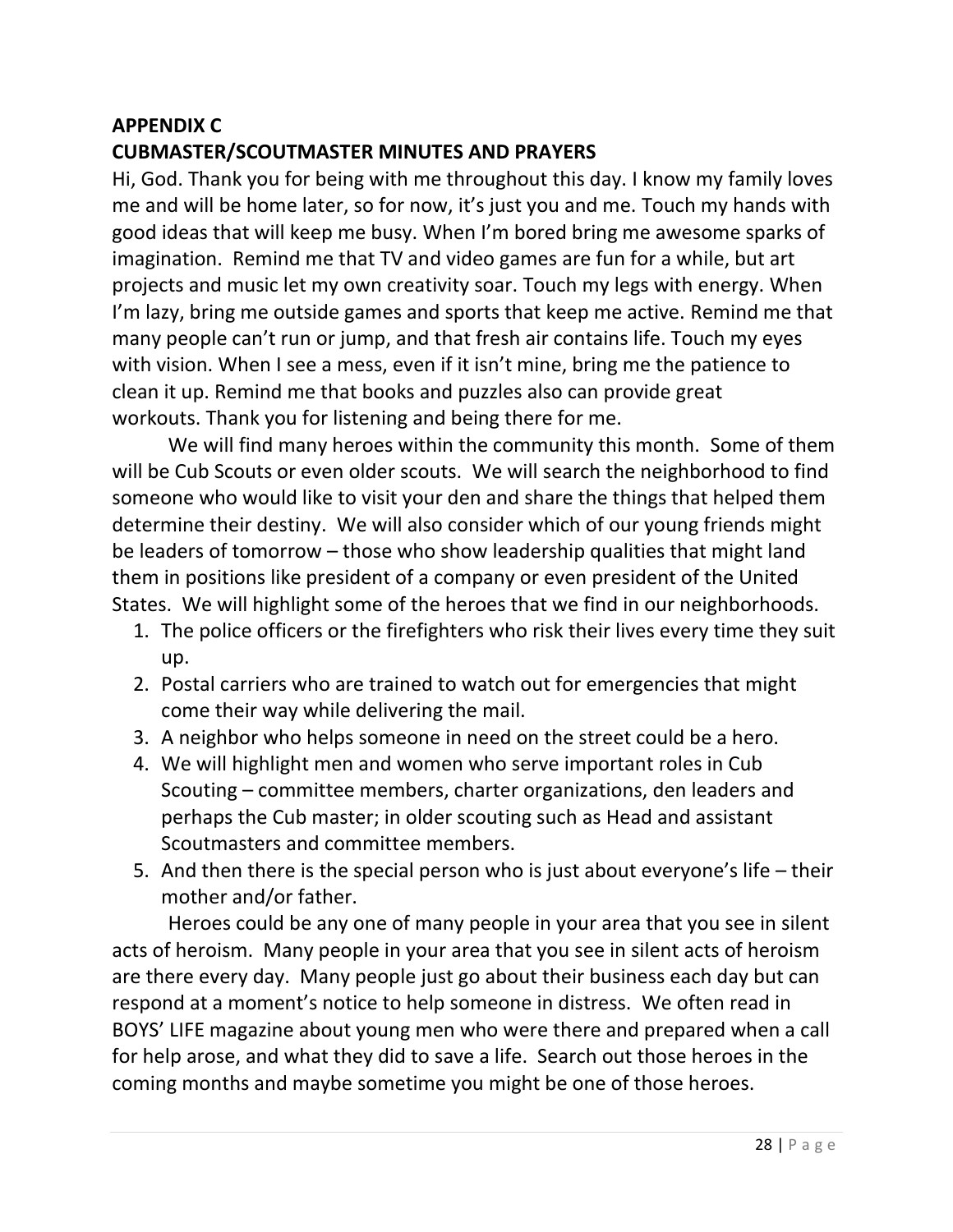We hope to be helpful every day, while we work, and while we play. Then at night we'll safely rest knowing that we've done our best. Amen. We come together, each of us charged with being helpful and taking care of one another. God give us what we need to help and serve each other to the best of our abilities. Amen.

Thank you, Lord, for all you have given us. Teach us to notice people who need our help. Help us to do our best in helping children, who are alone, and our parents and teachers when they need a hand. Amen.

Amidst the cold winds of winter, mat the warmth that we fill through the spirit of Scouting enlighten our lives and the lives of the children and young adults with whom we work. Amen.

A compass is an important tool for Scouts because it gives them a stable reference point – magnetic North – that they can use to set a course and follow it. As long as your compass is accurate and you don't damage it, it will serve you faithfully; you only need to trust in it. Our faith or spirituality is something like that. We have a point of reference that does not change: God. And we have a compass, so to speak, in our relationship with God. It's something we have learned and continue to learn about, just as we learn to use a compass properly. This is the season of lights. It is a time when the days are shorter, so the nights are longer, yet somehow things are brighter. Stores and home are bright with holiday lights. Thousands of homes have a single light to show the way for the Christ child, others have candles burning to commemorate the miracle of Hanukkah, and some light candles to honor the heritage of Kwanzaa. Even the stars in the winter sky seem brighter at this time of year. But the most important glow is from the spirit of this season that we live with year-around and find in the Scout Oath and the Scout Law. Before we leave to get on with our holiday celebrations, let's stand and repeat the Oath and Law together. (Merry Christmas)

Lord, help us to have fun and be good sports whether we win or lose in the great race. Help us remember as Cub Scouts to always do our best. Thank you for our families who guide us on our path. Amen.

Winning isn't everything. It sure is nice to be a winner at a sport, a game of chance, or even a great race! It feels good inside to be the best at something on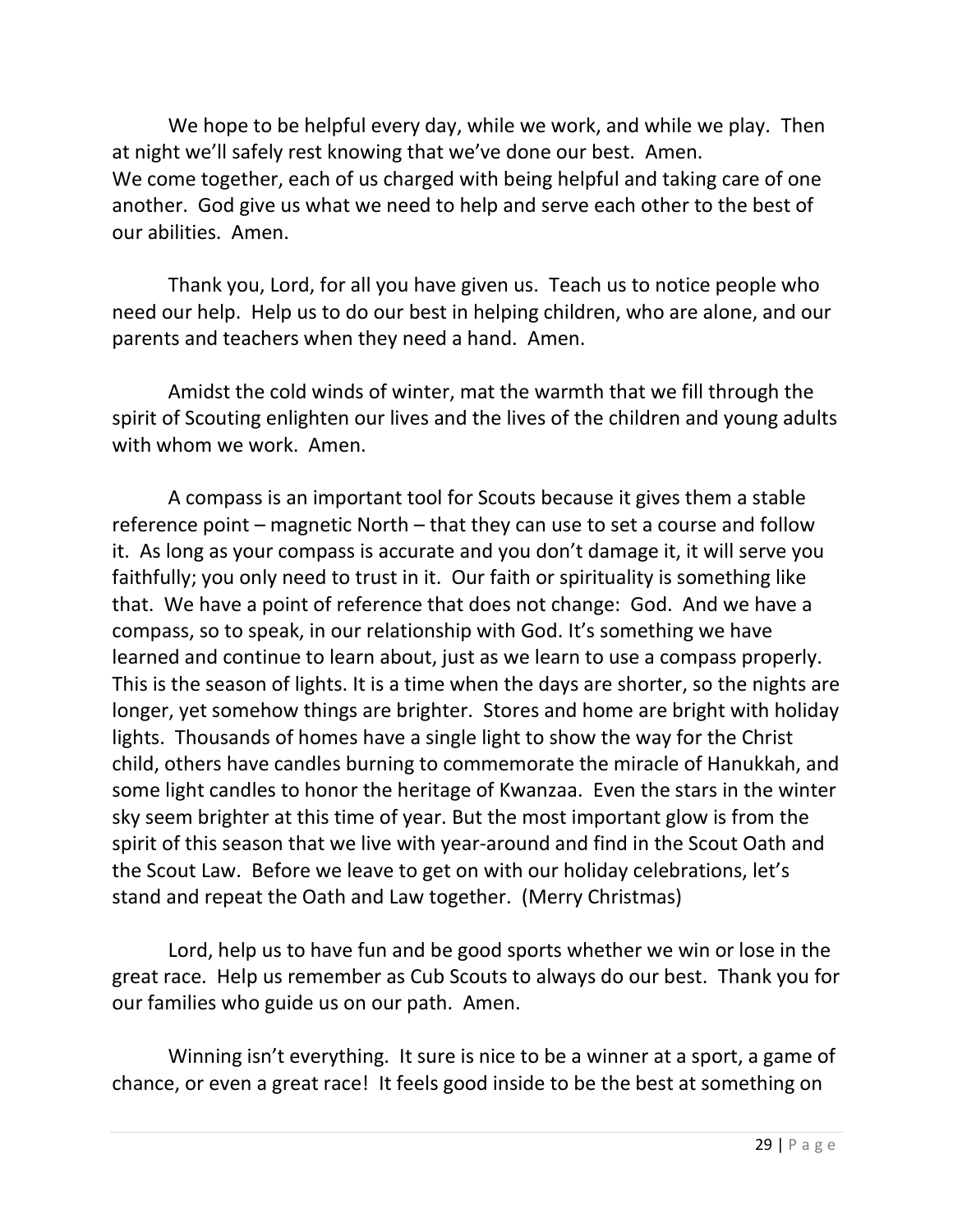that given day. But, unfortunately only one of us can win at any given event on that given day. Maybe you didn't sleep well the night before, maybe you had a cold last week and are just recovering, or maybe you're just not that good at that particular event. If you were the winner, then enjoy the fact that you won – graciously and quietly. If you didn't, here is something to think about: Did you do your best? Did you try hard? Did you prepare, and did you support your team? If you can answer yes to all of these, then you are a winner in your own way for simply doing the best that you can. Learn what you can from any mistakes, and take pride that you did your best!

Dear Heavenly Father, look down on us this evening as we gather together in the spirit of Scouting. Bless these families assembled here and guide them as they go forward in our Savior's path. Amen.

Dear Father, as we come together tonight, we ask you to bless our time together and our meting so that we may all do our best to do our duty to you, our country, our communities, our families, and ourselves. We ask that our Scouts always remember the lessons they learned: To be Trustworthy, Loyal, and Helpful to every one they meet: To be Friendly, Courteous, and Kind to friend and stranger alike: To be Obedient and Cheerful in doing their duty. To be Thrifty so as not to squander the gifts they have received: To be brave and clean, facing the challenges of everyday life with a clean mind and a clean spirit. To be reverent, always remembering your presence in their lives. We thank you, Oh Lord. Amen. Do your best in everything you do on life's way. Always be friendly to brighten someone's day. Give away smiles, for it's rewarding indeed. Be prepared to help others for goodness – not for greed. Be honest and sincere toward others you meet. Be loyal and true – a most commendable feat. Count your blessings and be thankful for the opportunities that come to you. Good night to each and every one, may these thoughts stay with you your whole life through.

We hope to build up our Cub Scouts, just as we show them how to build things in our world. May we maintain the same positive attitude we want our Cub Scouts to have. May they always be reminded of the wonder and beauty of the creation around them as they do their best to create their projects. Amen. This month's theme of Cubstruction is about building things. Anything worth building takes some thoughtful planning so that we know what materials we need, what rules we have to follow, and when we need to get it done. While you are building something useful, you are also building your skills. So if something was tough for you to build this time, it won't be as hard the next time. You're not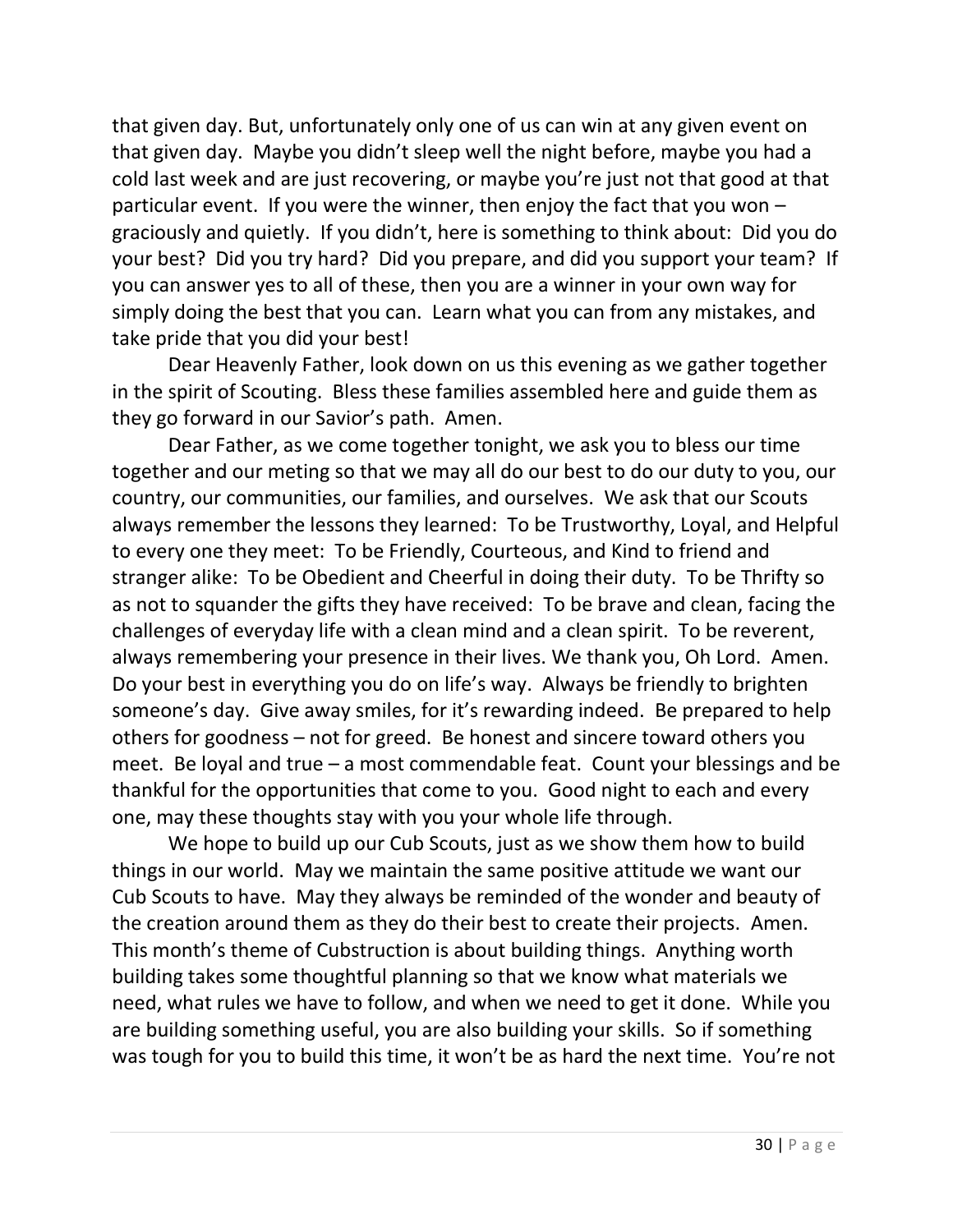only building cool stuff, but your building your own personal toolbox of skills that you may carry with you for the rest of your life.

Oh, Mighty Father, thank you for all the music you have put into our hearts. Please help us to use it throughout our lives to make others and ourselves cheerful. Amen.

Cub Scouts and families, our theme this month has been Animal Friends, and we talked a lot about the need to always be kind to animals. That is given. But there is also a great need to always be kind to their people, as stated in the Scout Law. I noticed many kindnesses displayed by our Cub Scouts and families tonight. Thank you. That makes our world a much better place. Thank you God, for your many blessings on our health and families. Thank you for our health so we can participate in activities. Thank you for our families who support us every day. We give our thanks to you for all these things. Amen. Cub Scouts, we have all watched you at the meeting. You have shown sportsmanship, you have shown friendship to your fellow Scouts, you have demonstrated obedience to the rules and requests provided by your leaders. You are truly living the Scout Law. Please join with me and repeat the Scout Law as we say good night.

Great Spirit, we give you thanks for the everyday people who do heroic things, the firefighters and first responders who answer the call for help, the police officers who work at keeping our cities safe, the military personal who keep our country safe, and the Scouts and Scout leaders who unselfishly give service to others. May we recognize all these everyday heroes and give them our thanks. Amen.

Our flag stands for our freedom and equality. It is the banner of a people who are willing to lay down their lives in defense of right, justice, and freedom. It is the emblem by which we proclaim to the world that this is "the land of the free and the home of the brave." Our flag is an emblem of true patriotism – the patriotism of deeds; the patriotism of courage, of loyalty, of devotion to freedom, justice, and humanity; the patriotism of men and women who have lived and died, not for themselves but for their country. When we look at our flag – its stars and stripes, its vivid red, white, and blue – and read its story and hear its message, when we contemplate what our flag means and what it stands for, and we consider the sacrifices made and the lives given so that our flag could still be flying over us today, we are quietly reminded to cherish, to protect, and to defend it.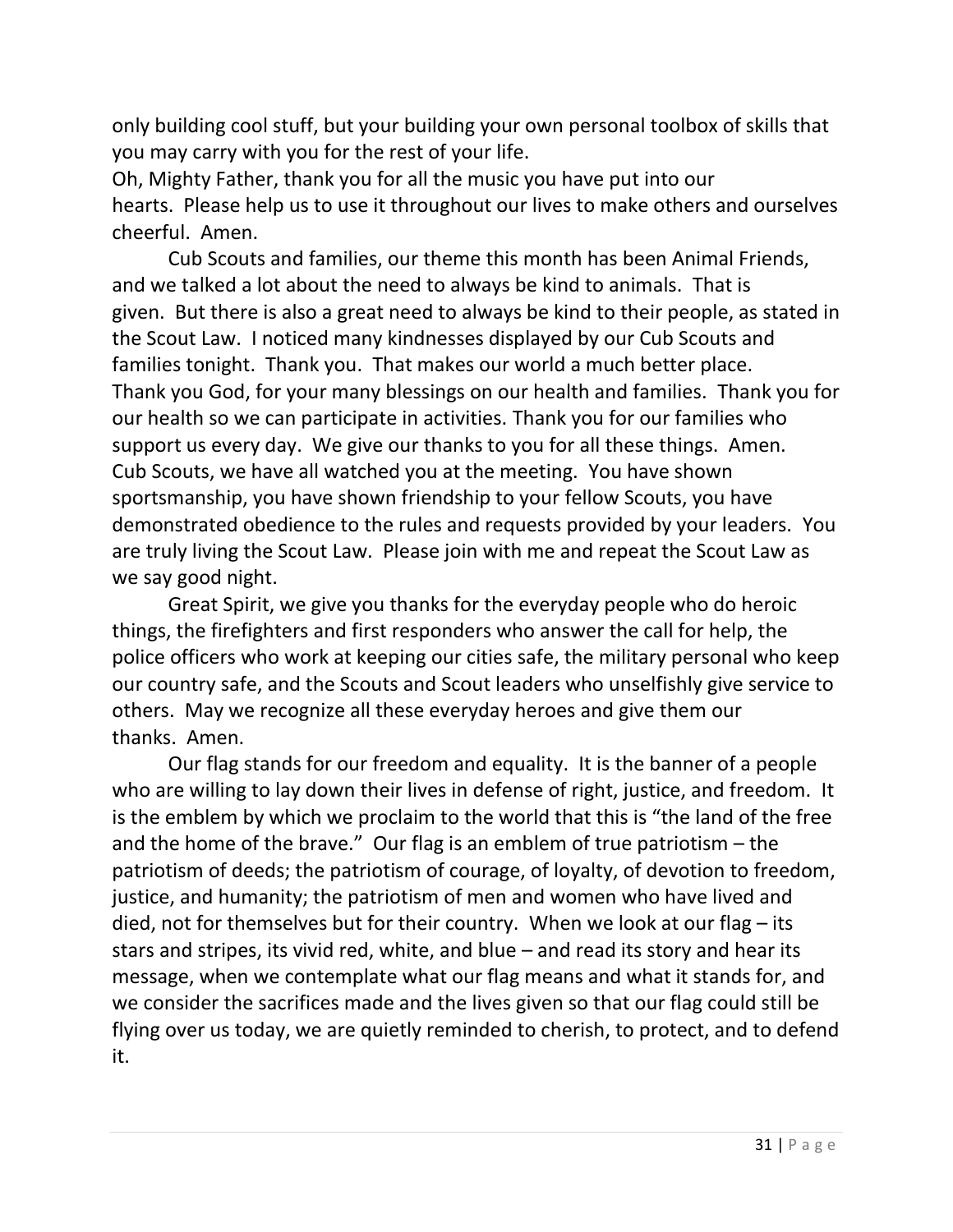Almighty, please watch over us as we enjoy the outdoors that you have created. Watch over us as we shoot arrows and air rifles, and take part in other fun sports. Help us to remember to care for the earth and its creatures as we enjoy out time in the outdoors. Most of all, keep our families happy and safe as we enjoy the warm weather of our time together. Amen.

A scout is Courteous. What does that really mean when it comes to outdoor activities? Well, we would normally think of being respectful of each other and treating each other with kindness when we talk and do activities. Leaving the outdoors how we found it is also courteous to the people and to the animals that we share the planet with. It's not as much fun on that hike when you see litter on the side of the trail. It's not safe for the animals either, considering they could be injured by swallowing plastic or getting something caught around their neck. So when you're sharing this great planet we call earth with others, try to be courteous and leave it as good or better than you found it.

"SMILE" A smile costs nothing – but creates much. It happens in a flash but the memory lasts forever. It cannot be bought, borrowed, or stolen, but it is something that isn't any good until it is given to someone else. So if you meet someone who is too weary to smile, give that person one of yours. No one needs a smile quite as much as the person who has none left to give.

"Toothpaste" Use a tube of toothpaste and push an amount into a dish. Smear the toothpaste in the dish. Ask someone to put the toothpaste in the dish back into the tube. After failures or no one wants to attempt, make the following comment: Putting toothpaste back into a tube is like taking back something you have said to someone else. It is very difficult – there is something always left behind. Remember that when you speak to an individual or to any number of people, the statement may be difficult to take back. Think first. Volunteers like you are priceless! Always caring, always sharing, you represent our country at its best! Whether taking action in your own community or involved in a national effort, your contribution of time, talent, and compassion makes a valuable difference. Volunteers like you are people who reach out to others and, in so doing, become extraordinary! You bring joy and sunshine, and set an an example, wherever you go. Thanks for all you do. You're truly a

treasure!

The miracle is this – the more we share, the more we have. Leonard Nimoy – American actor, director and writer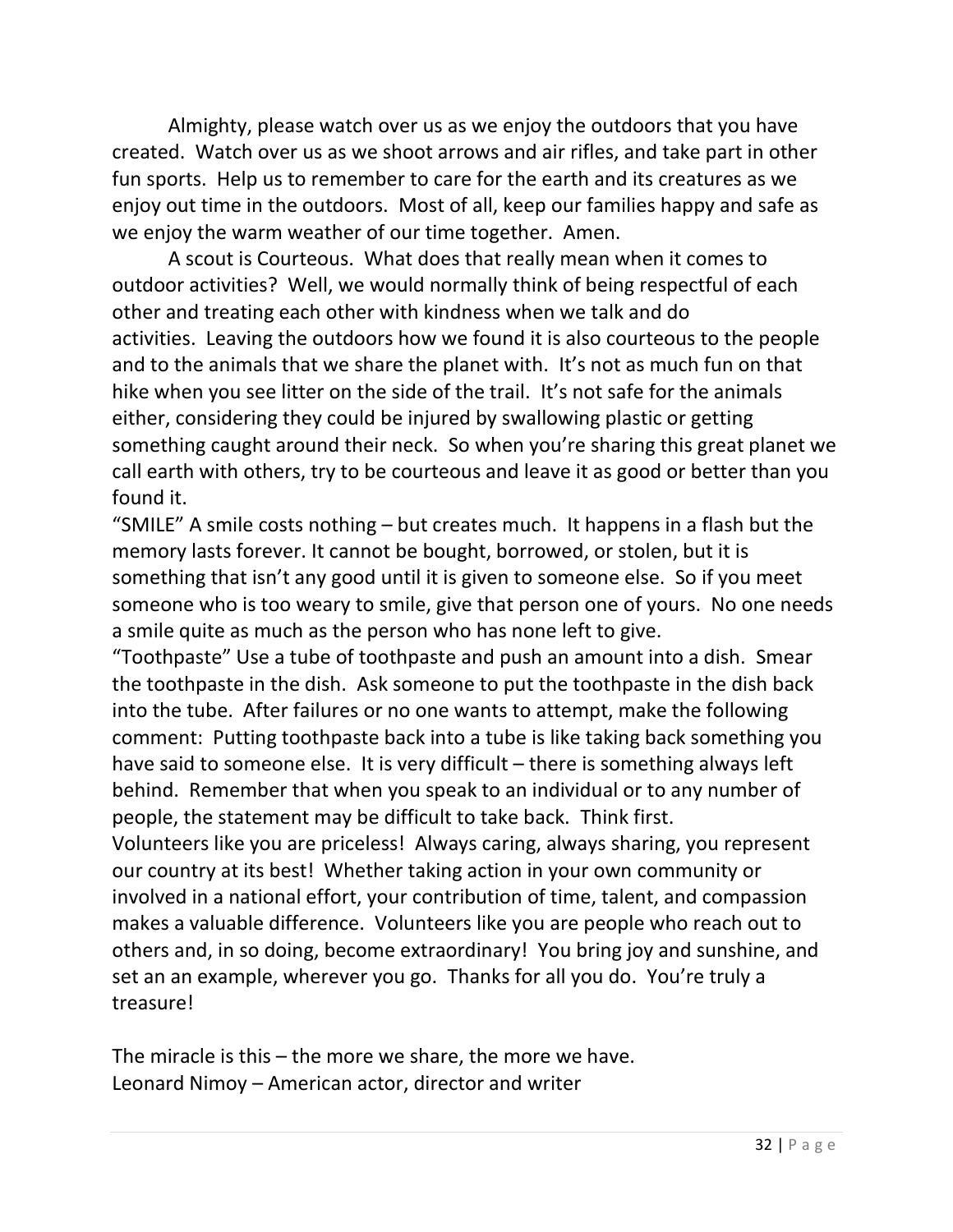I have found that among its other benefits, giving liberates the soul of the giver. Maya Angelou American writer

It is only in the giving of oneself to others that we truly live. Dr. Ethel Andrus Founder of AARP

This is the miracle that happens every time to those who really give, the more they possess. Rainer Rilke German Poet

One of the things I keep learning is that the secret of being happy is doing things for other people. Dick Gregory American comedian and civil rights activist

To give without any reward, or any notice, has a special quality of its own. Anne Lindbergh American pilot and writer

Don't judge each day by the harvest you reap, but by the seeds you plant. Robert Louis Stevenson – British writer

## **GRACE AT MEALS**

#### **A SCOUT IS REVERENT**

Grace

"For food, for raiment, for opportunity; for friendship and fellowship we thank Thee Lord. Amen.

Scout Benediction

"May the Great Master of all Scouts be with us till we meet again. "

Philmont Grace

"For food, for health, for treatment, for health, for life, for opportunity, for friendship, and for fellowship; we thank Thee oh Lord.

Grace suitable for any meal

- 1. "For health and strength and daily food, we give Thee thanks, O Lord."
- 2. "For this and all Thy mercies, Lord, make us duly grateful."
- 3. "For food and health and friendship, we give Thee thanks, O Lord."
- 4. "We thank Thee, our Heavenly Father, for this food. Bless us as we partake of it that it may strengthen us for Thy service.
- 5. "Be present at our table, Lord. Be here and everywhere adored, these mercies bless and grant that we may ever love and serve but Thee."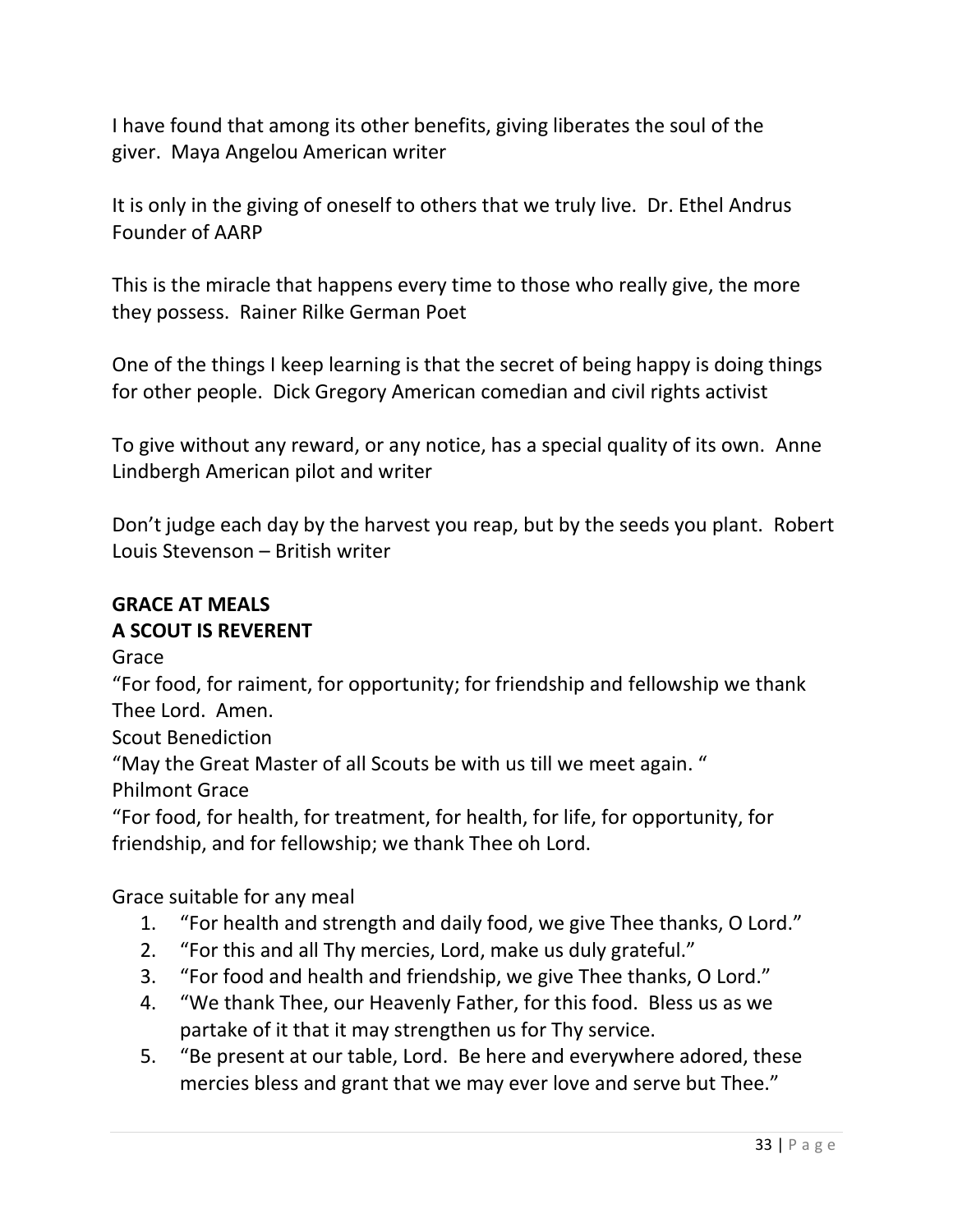Morning graces

- 1. Gracious Giver of all good. Thee we thank for rest and food. Grant that all we do or say, in Thy service be this day."
- 2. "Our Father, we thank Thee for this day and for Thy loving care. Help us to be mindful of Thee in these happy sunlit hours.
- 3. "Heavenly Father, we thank Thee for Thy care through the night and for this new day. Guide us by Thy Spirit, and at the close of the day may we not be ashamed before Thee.

Noon graces

- 1. "Father, for this noonday meal, we would speak the praise we feel. Health and strength we have from Thee. Help us O Lord.
- 2. "Heavenly Father, help us to see the beautiful things in earth and sky which are tokens of Thy love. Walk with us in the days we spend together here. May the food we eat and all Thy blessings help us to better serve Thee.
- 3. "Our Father in Heaven, as the day leads on, let us not forget our obligation to honor and serve Thee. We thank Thee for these gifts of Thy bounty. Bless them to our use and our lives to Thy service."

Evening Graces

- 1. Tireless guardian on our way, Thou hast kept us well this day. While we thank Thee, we request care continued, pardon, and rest."
- 2. "Heavenly Father, we thank Thee for this day and for Thy presence in it. Forgive us if we have not made it a better day and help us to be tomorrow what we have failed to be today."
- 3. "Our Father, God, we thank Thee for this evening meal. As Thou has been mindful of us, so help us to be mindful of Thee, that we may know and do Thy will."

## FOR THE CARE OF CHILDREN

Almighty God, you have blessed us with the joy and care of children. As we bring them up, give us calm strength and patient wisdom that we may teach them to love whatever is just and true and good, following the example or our Lord. God our Father, your son grew in wisdom and stature and in favor with God and men. Bless, guide, and govern the children and young people of your Church by your Holy Spirit that they may grow in grace and in the knowledge or your Word. Grant that they may serve you well and usefully, developing their talents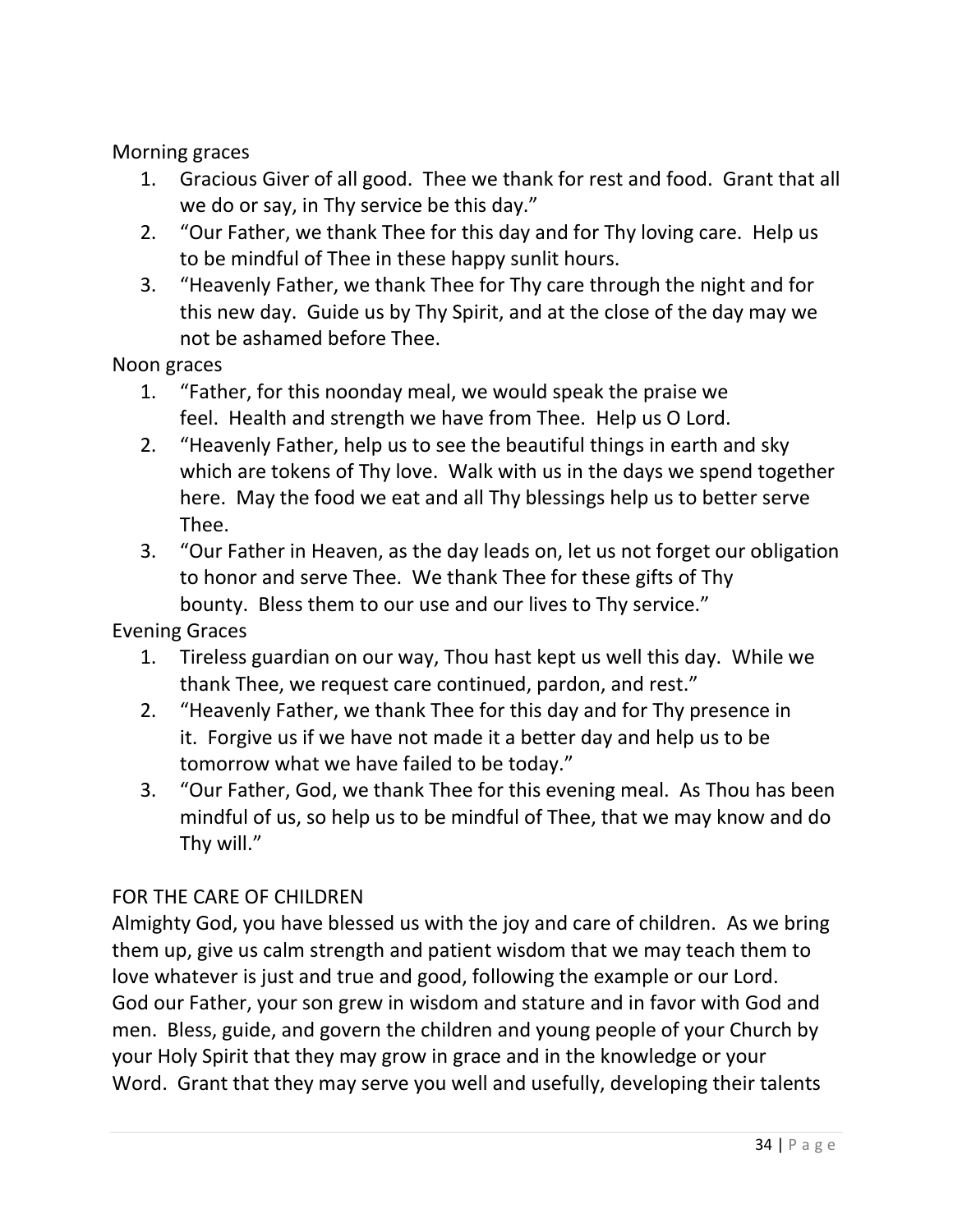not for their own sakes but for the glory of God and the welfare or their neighbor. Protect and defend them from all danger and harm, giving your holy angels charge over them; through our Lord. Amen.

#### FOR RESPONSIBLE CITIZENSHIP

Lord, keep this nation under your care. Bless the leaders of your land that we may be a people at peace among ourselves and a blessing to the other nations of the earth. Help us provide trustworthy leaders, contribute to wise decisions for the general welfare, and thus serve you faithfully in our generation to the honor of your holy name; through our Lord. Amen.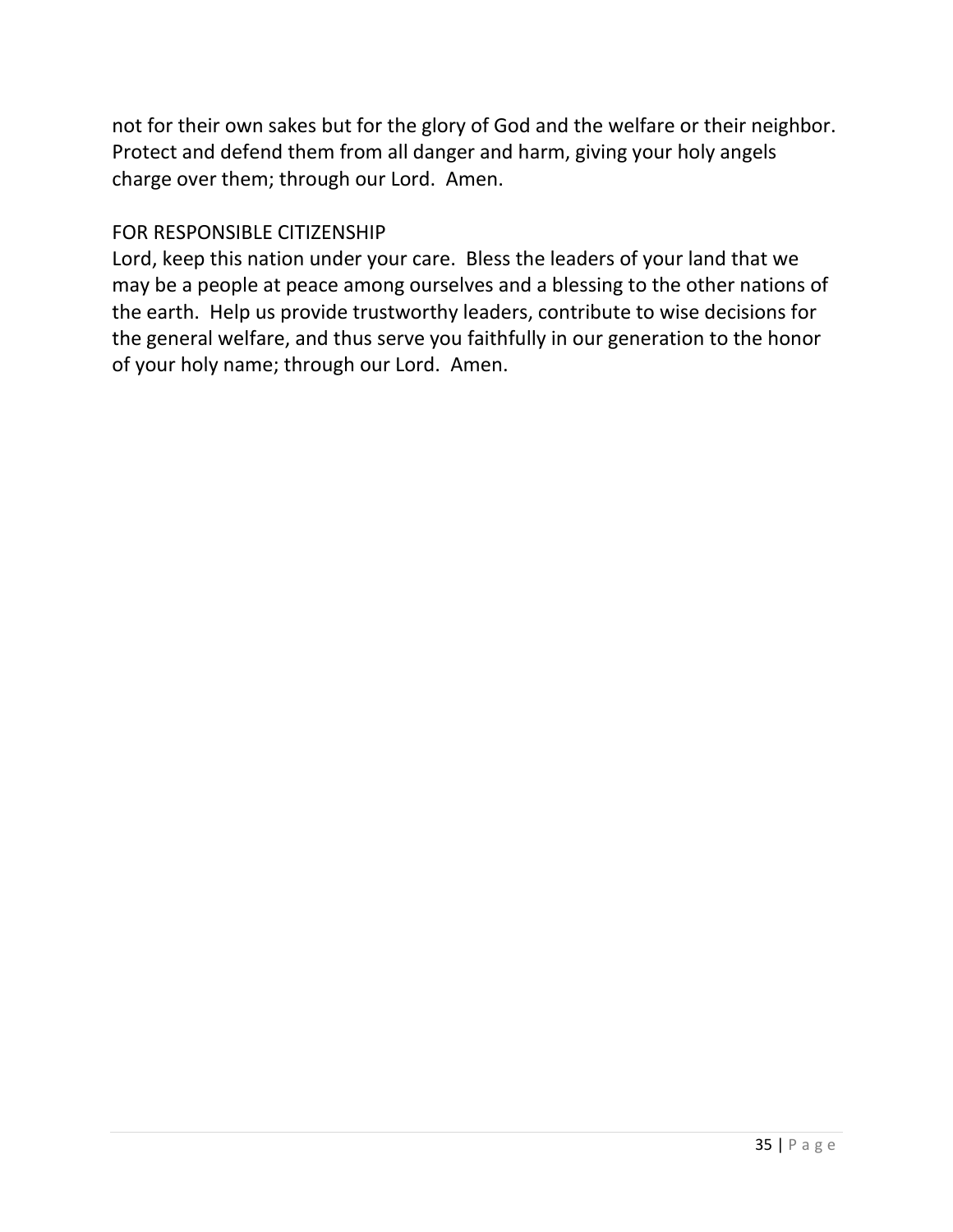## **APPENDIX D SONGS**

There are multiple occasions for songs: At the Den meetings, pack meetings, on a hike, as part of ceremonies, and especially at campfires. The songs may be presented at Roundtables to compliment a Big Rock Topic or Breakout, or to finish on a "good note" for the closing. Adults can have as much fun as the scouters. Scouters will have more fun when the adults join in or lead.

## **I'm Going To Hire A Boy Scout To Decorate Our Home – Akela Calls 1995 Songbook**

Came home late Sunday afternoon…Finally got our all my gear as she opened the door…She said, "You're not gonna do this anymore."

Chorus: She said, I'm gonna hire a Boy Scout to decorate our home…So you'll feel more at ease here, and you won't need to roam…We'll take down the family pictures, hang back packs on the wall…And we'll lash a latrine eat in our bathroom down the hall.

Just bring those tin foil dinners and I'll cook 'em right here…And we'll drink apple bug juice and good old Dad's Root Beer…and just for you I'll keep in stock those aluminum cans…so you can go recycling for your environmental plan…

We'll rip out all the carpet, put pine needles on the floor…and we'll put up a gateway for when you come through the door…And when you want your supper, you can flick your Bic… and instead of gourmet cooking we'll have hot dogs on a stick.

Chorus

Instead of nightly TV, we'll have a campfire show … And you'll get a chance to sing for me those stupid songs you know … and I'll do a funny cheer for you each time you tell a joke … Hey, as long as you don't repeat old skits I'll laugh until I croak. Instead of family planning, we'll have a PLC … And maybe plan our calendar through 2023 … If my trading post is open you can rob your piggy bank … and when you make Silver Beaver, well you'll have me to thank. (Modulation) She said, I'm gonna hire a Boy Scout to decorate our home … So you'll feel more at ease here, and you won't need to roam… So when you want to go camping and you have weekend free … Well there won't be any reason why you can't stay here with me.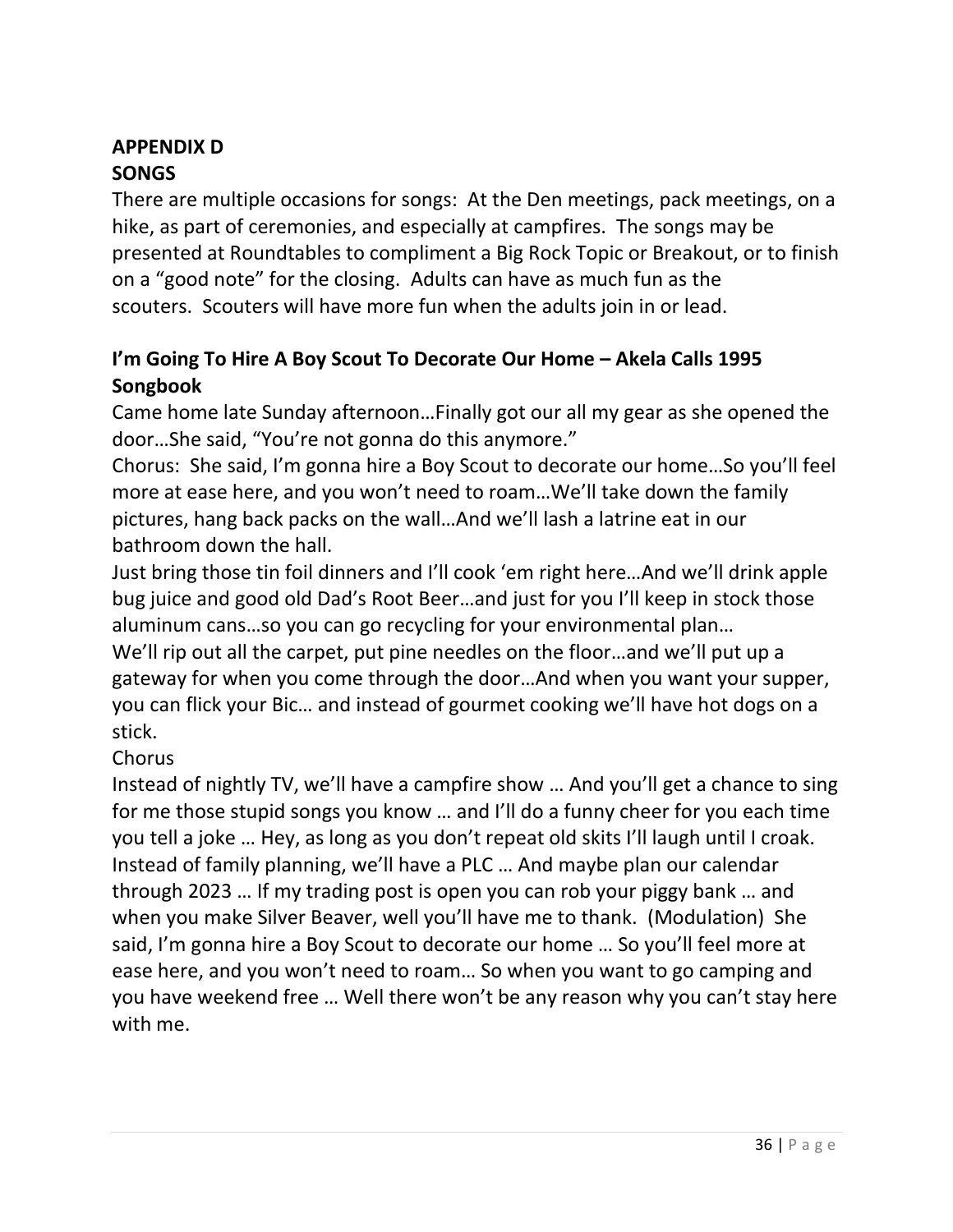## **The Night They Made the First Cub Scout – Steve Henderson**

Many years ago on this very night … Some people gathered 'round a campfire's light .. Everyone was saying the world was in a mess … Not enough people trying to do their best. (So…)

Chorus: They took a little blue … and they took a little gold … They took a little boy about six years old ... turned him around and lo and behold … That's how it became about … The night they made the first Cub Scout.

Now they come in every size, they come in every shape … And everywhere they are, the world's a better place … Every Bobcat and Bear, every Wolf and Webelos … Remembers that night many years ago (when…) (Repeat chorus)

Lion cubs are new the boys aren't very old … you know it won't be long before they wear the blue and gold … To search, Discover, Share with their parents in toe

.. Headed down the path that started years ago (When…) (Repeat chorus) Leaders are the ones who make the program go … And trainers do their best to put the leaders in the know … How the promise and the Law help the Cub Scout grow … And blossom on the trail that started years ago (When…) (Repeat chorus)

## **Scouting Leader Spirit – Leslie Herman, Thomas Edison District, Blue Water Council BSA**

I've got the Boy Scout tents in my living room. My living room, my living room. I've got the Boy Scout tents in my living room, my living room to stay. I've got the Cub Scout flags in the back of my car … back of my car, back of my car, I've got the Cub Scout flags in the back of my car, back of my car to stay. I've got boxes of scout stuff in my bedroom, in my bedroom, I've got boxes of Scout stuff in my bedroom, In my bedroom to stay.

I've got Scouting stuff all over the house, all over the house, all over the house. I've got Scouting stuff all over the house, all over the house to stay. I've got the Pinewood derby track out in the garage. In my garage, in my garage. I've got the Pinewood Derby track in my garage to stay

I've got the Scouting spirit surrounding me. Surrounding me, surrounding me. I've got the Scouting spirit surrounding me to stay.

I've got the Scouting spirit way up to here. Way up to here, way up to here, I've got the scouting spirit way up to here, way up here to stay.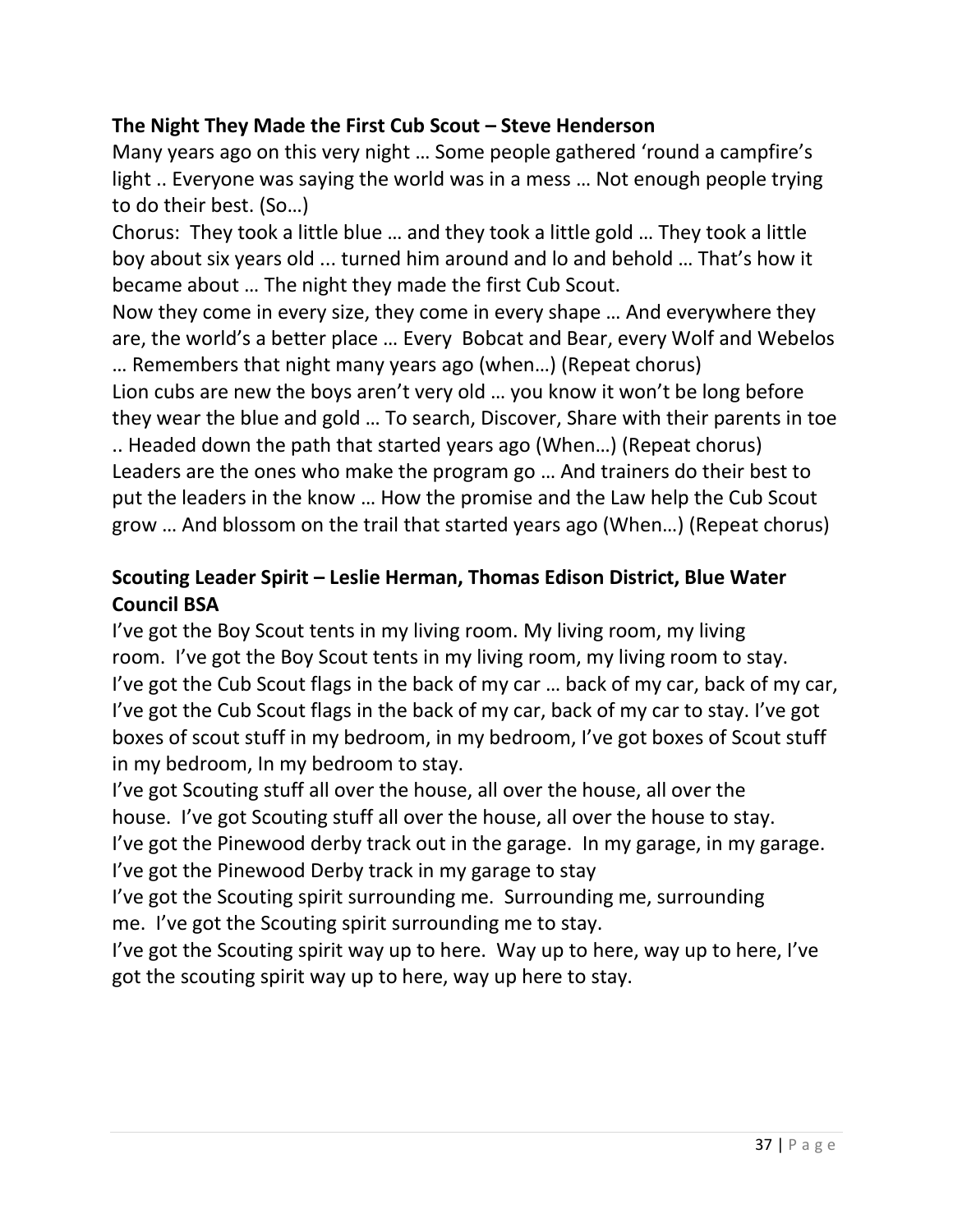## **Alice the Camel**

Alice the Camel has 10 humps, Alice the camel has ten humps, Alice the camel has ten humps, so go Alice go … 1, 2, 3, 4, 5, 6, 7, 8, 9 (Continue with 9, 8, 7, … until) Alice the camel has no humps, Alice the camel has no humps, Alice the camel has no humps, because Alice is a HORSE!

#### **My Bonnie Lies over the Ocean**

My Bonnie lies over the ocean, My bonnie lies over the sea, My Bonnie lies over the over the ocean, Oh bring back my Bonnie to me, to me. (Repeat .) Action: As you sing each word beginning with the letter B, change from a standing position and vice versa. All should be standing at the end of the song. When you have it mastered sing it again, faster.

#### **Boom Chicka Boom**

I said a-boom-chicka-boom! (Group echoes). I said a-boom-chicka boom! (Group echos).

I said a-boom-chick-a-boom,-chick-a rocka-chicka-rocka-chicka boom! (Group echos)

Uh-huh! (Group echos). Oh Yeah! (Group echos). This time! (Group echos) We sing higher (Group echos) Each time adds a new version: LOWER, WHISPER, LOUDER, COOL HEEEEYY

## **A Scout's Campfire Songbook**

#### **When the Scouts Come Hiking In.**

Oh when the scouts come hiking in, when the scouts come hiking in, I want to be at that campfire - when the scouts come hiking in.

Now here comes Dave – he needs a shave, when the scouts come hiking in, and we'll have Dave at that campfire, when the scouts come hiking in.

Now here comes John, with his short shorts on, when the scouts come hiking in. and we'll have John at that campfire, when the scouts come hiking in.

Now here comes Pete with his aching feet, when the scouts come hiking in, and we'll have Pete at that campfire, when the scouts come hiking in.

Now here comes Tom, going like a bomb, when the scouts come hiking in, and we'll have Tom at that campfire, when the scouts come hiking in.

Now here comes Keith, with clean white teeth, when the scouts come hiking in, and we'll have Keith at that campfire, when the scouts come hiking in.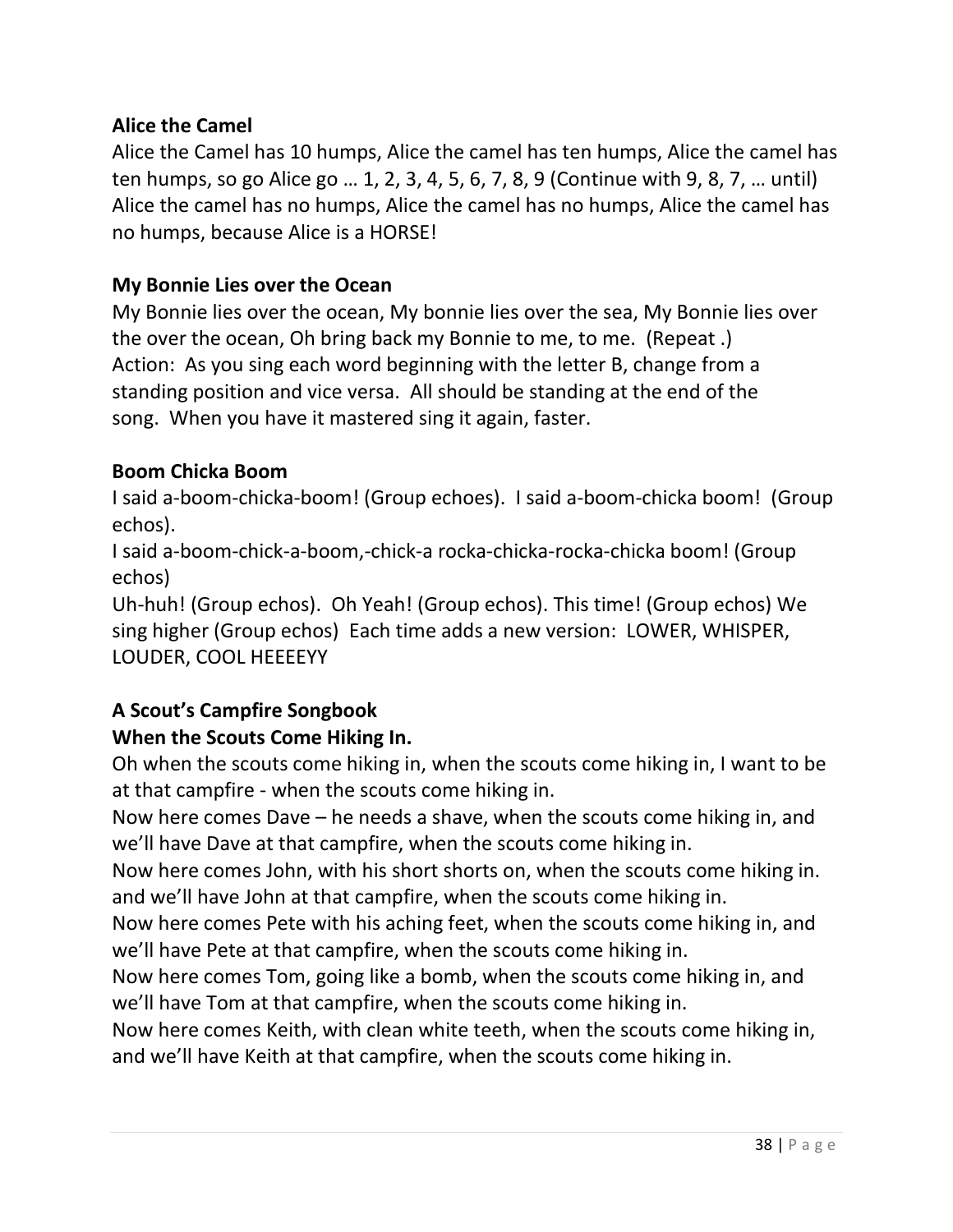Oh when the scouts come hiking in, when the scouts come hiking in, I want to be at that campfire – when the scouts come hiking in.

### **On Top Of Spaghetti**

On top of spaghetti – all covered in cheese – I lost my poor meatball – when somebody sneezed.

It rolled off the table - and onto the floor – and then my poor meatball – rolled out of the door.

It rolled down the garden – and under a bush – and then my poor meatball – was nothing but mush.

So, if you have spaghetti – all covered in cheese – hold onto your meatball – because someone might sneeze.

## **She'll be coming round the mountain**

She'll be coming round the mountain when she comes (Wooh Hooh) She'll be coming round the mountain when she comes (Wooh Hooh) She'll be coming round the mountain, She'll be coming round the mountain, She'll be coming round the mountain when she comes.

She' be riding six white horses when she comes, (Whoa back), She' be riding six white horses when she comes, (whoa back) She' be riding six white horses, She' be riding six white horses, She' be riding six white horses when she comes.

Oh we'll all go down to meet here when she comes, (hi babe) Oh we'll all go down to meet here when she comes, (Hi babe) Oh we'll all go down to meet here, Oh we'll all go down to meet here Oh we'll all go down to meet here when she comes.

Oh we'll kill the old red rooster when she comes (whack, whack), Oh we'll kill the old red rooster when she comes (whack, whack), Oh we'll kill the old red rooster, Oh we'll kill the old red rooster, Oh we'll kill the old red rooster when she comes (whack, whack).

Oh we'll have chicken and dumplings when she comes (yum, yum), Oh we'll have chicken and dumplings when she comes (yum, yum), Oh we'll have chicken and dumplings, Oh we'll have chicken and dumplings, Oh we'll have chicken and dumplings when she comes (yum, yum),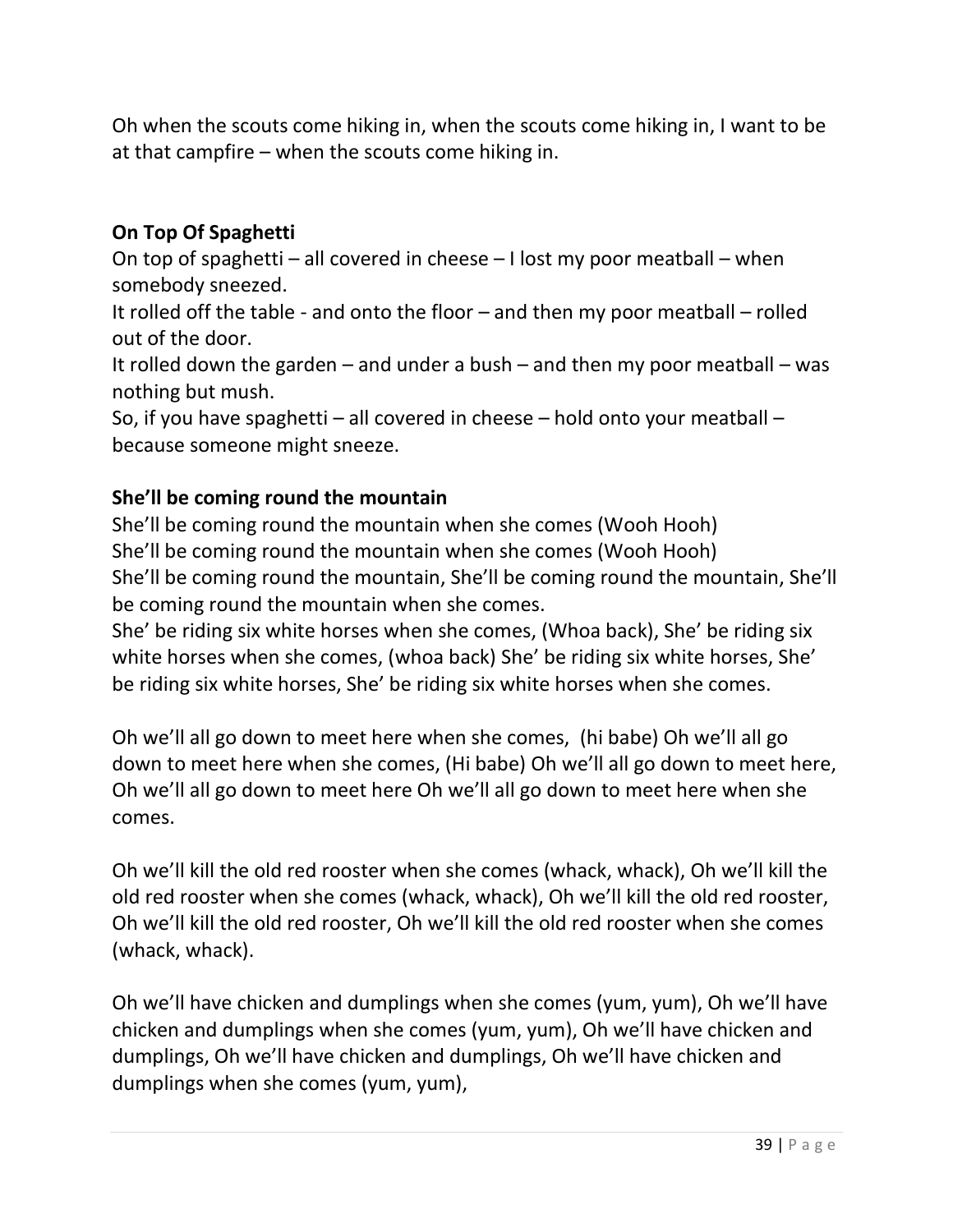Oh she'll have to sleep with grandma when she comes (snore, snore), Oh she'll have to sleep with grandma when she comes (snore, snore), Oh she'll have to sleep with grandma, Oh she'll have to sleep with grandma, Oh she'll have to sleep with grandma when she comes (snore, snore),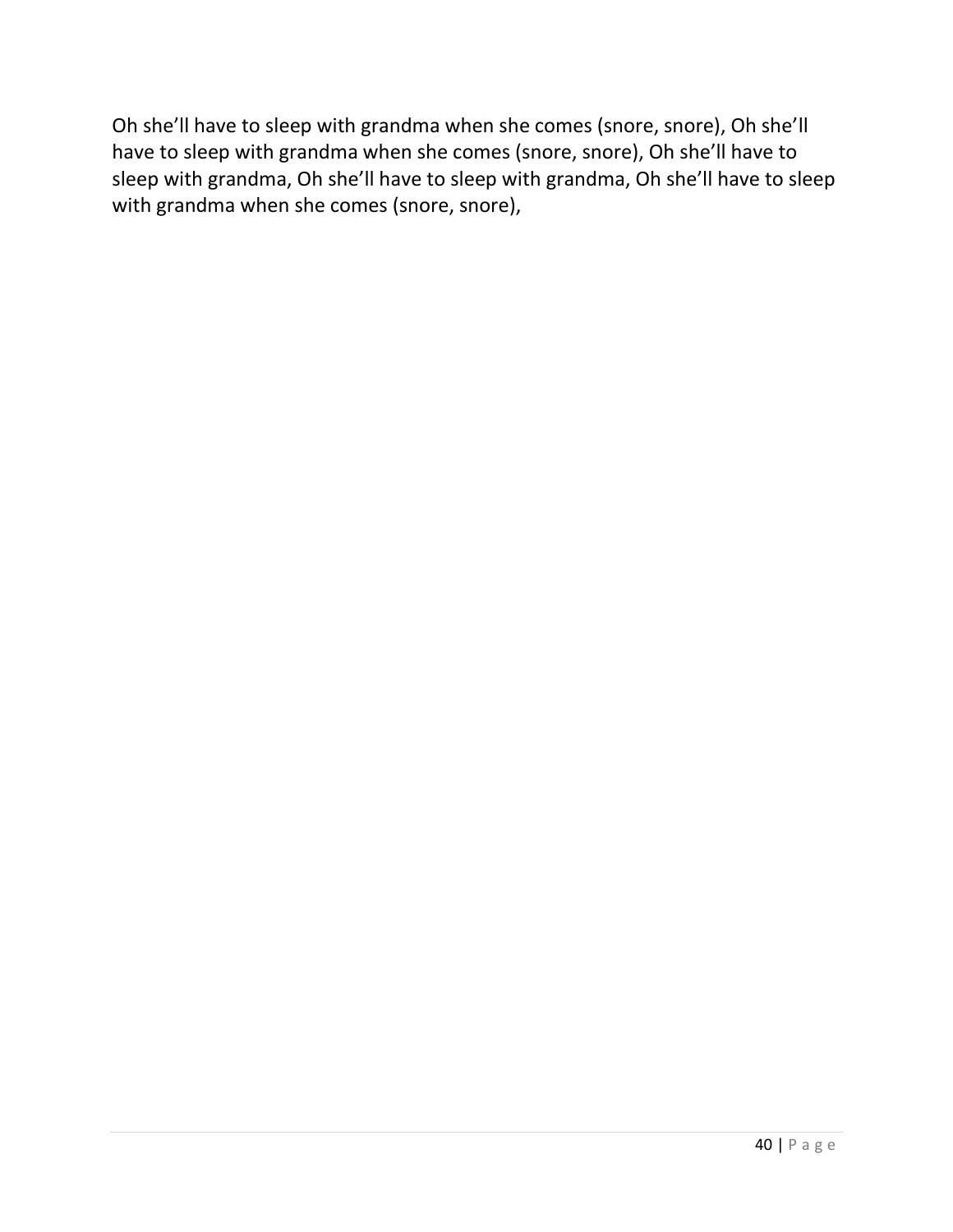#### **APPENDIX E**

#### **SURVEYS AND RESULTS**

**Survey #1**: This survey is used two to three times throughout the year and completed at the end of the Roundtable session.

- 1. Scout position. \_\_\_\_\_\_\_\_\_\_\_\_\_\_\_\_\_\_\_\_\_\_\_
- 2. Distance traveled.

Circle one

**1** is Do it again (Best), 2, 3, **4** is Never do it again (Worst)

- 1. Opening ceremony 1, 2, 3, 4 **Comments**
- 2. What are the worst parts of attending Roundtable? **Comments**
- 3. Announcements 1, 2, 3, 4 **Comments**
- 4. Big Rock Topic 1, 2, 3, 4 **Comments**
- 5. Breakout topic 1, 2, 3, 4 **Comments**
- 6. Activities 1, 2, 3, 4 **Comments**

Additional comments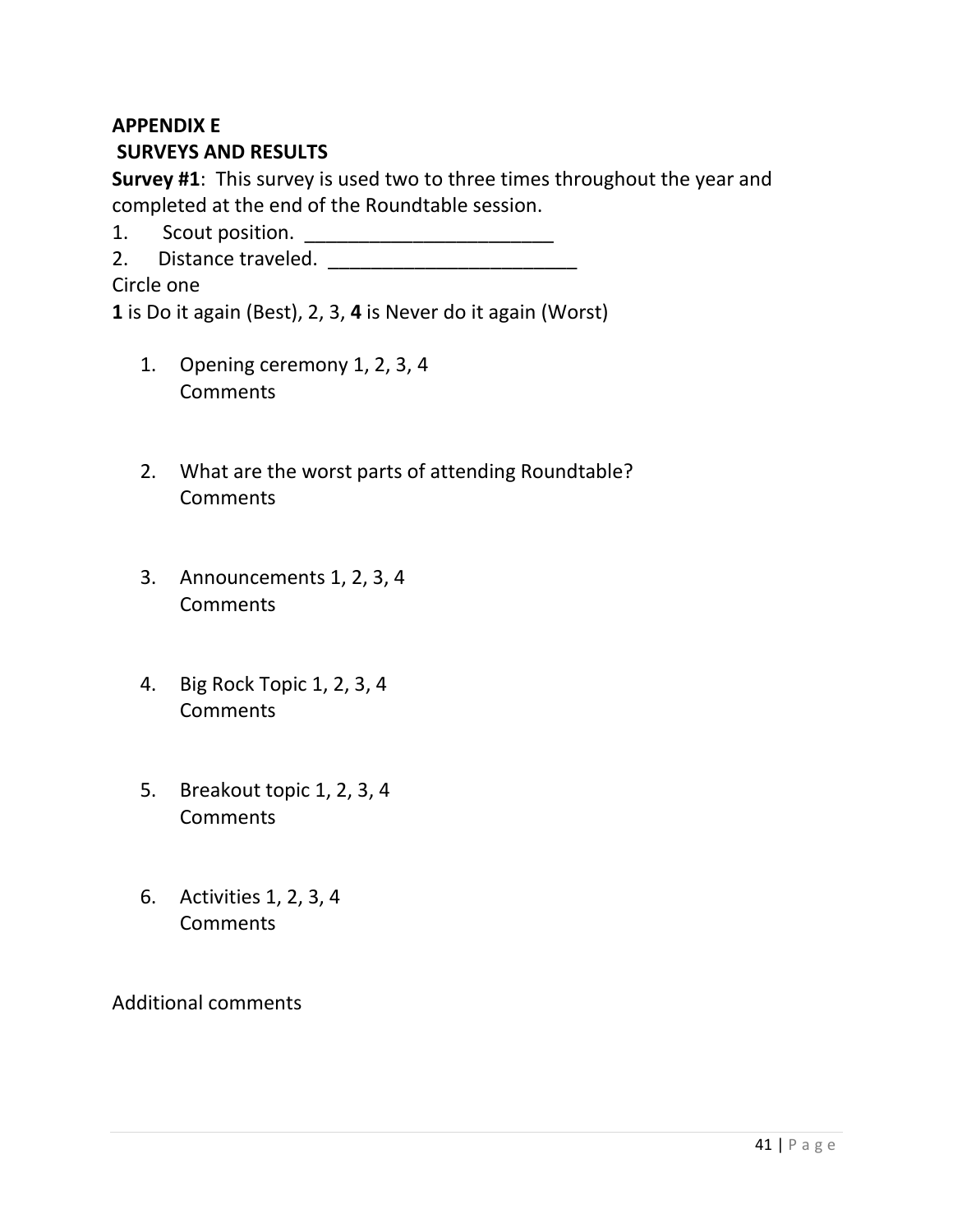## **SURVEY #1 AND RESPONSES (This survey was repeated in May)**

1. On the average, how often have you attended District Roundtables? Answers:

"I didn't know committee people could attend." (There were three similar answers.)

"I thought only scout leaders attended."

"Twice, If I was in the area." "It is a three hour round trip."

"Twice, the one meeting at the beginning and one other."

"Our unit made four meetings, when we knew the agenda or needed to talk to someone."

"I made a few." "When the Roundtable worked in my schedule, I would come." "Seven, try to make them all."

7-9

"As many as I can."

2. How far would you have to travel to the District Roundtable in Seward?

20 miles

25 miles

30 miles

45 miles

70 miles

85 miles

3 hours round trip

3. What are the best parts of attending a District Roundtable?

"A great way to meet other Scoutmasters and representatives of other communities." (2)

"Getting updated scout information." (3)

"Fellowship – Comrades sharing."  $(4)$ 

"Contact with the District Representatives."

"It is an obligation I took on as a scoutmaster to attend."

"New ideas—need more."

4. What are the worst parts of attending a District Roundtable?

"Distance driving, Lack of time to travel long distances." (3)

"Not knowing what will be discussed-no monthly agenda beforehand." (6)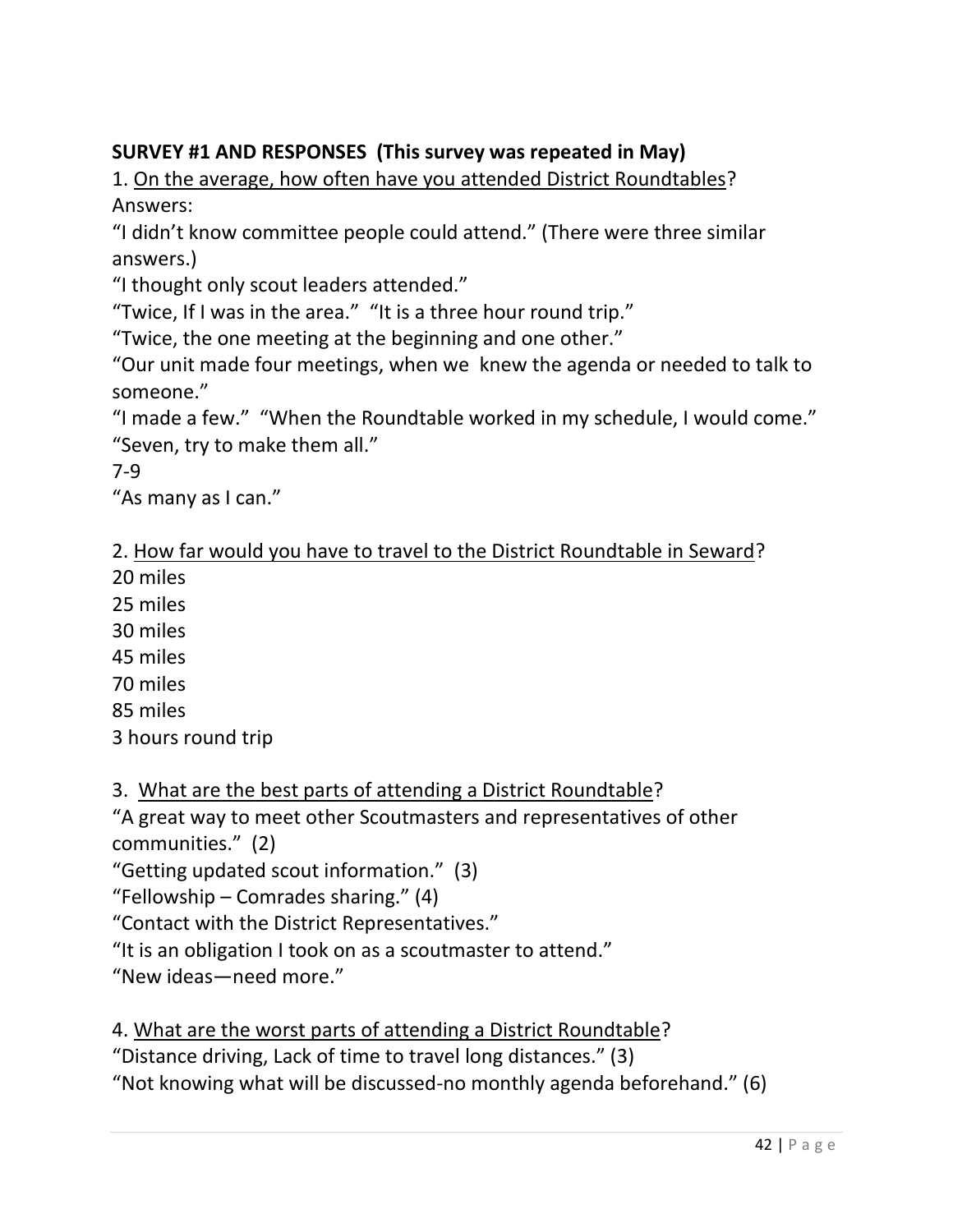"No introductions-name, troop, city, position."

"A large block of time that doesn't always relate to your unit, just council information."

"Too many announcements and interruptions from other (leaders-commissioners, and district executives,) let the speaker, speak; and if there are questions, ask and answer when meeting is over." "The topics are not pertaining to the group but more for individual attention. Sometimes the discussion was caused by the scout leaders or other representatives of the council or district."

"Need separation of cub scouts and scouts BSA after opening remarks and general information."

"Sometimes the Big Rock topic was good for all in attendance, but the breakout sessions sometimes wasted the time of half of the people in attendance. If no information for one group or other they should not have to attend."

"Have agenda/announcement for specific activity- re-chartering, popcorn sales, camp information, etc. This way the correct people are in attendance."

"There is a lack of participation by other units. Sometimes there are more people to run the meeting and give information, then people to receive the information." "Units are being "volunteered" or pressured to host activities on the spot without advanced notice. Have initial private request prior to meeting (sometimes several days in advance that group (leaders and committees) may have time to make decision for the meeting."

"More respect to non-scout leaders that attend."

"There are too many people running the meeting or interjecting. If the district executive has one important item for all, then do it without interference unless asks for assistance." "I THINK SHE IS DOING A GREAT JOB", but there is too much discussion and council updates during the meeting. If there are other questions, cover them after the meeting. Make an announcement at the beginning that question and answer will be at the conclusion of the meeting."

"Don't want to know about the other districts and if we are keeping "up".

5. What topics of interest would you like to cover at District Roundtables?

"Scout skills-Ideas-for retention and keeping crossovers from cubs to scouts." "Keeping leaders and parents actively involved. Make a list of ideas for

community involvement, recognition and support."

"Recruiting ideas- small communities and combined communities/schools."

"Questions/topics on day-to day items units face every week?"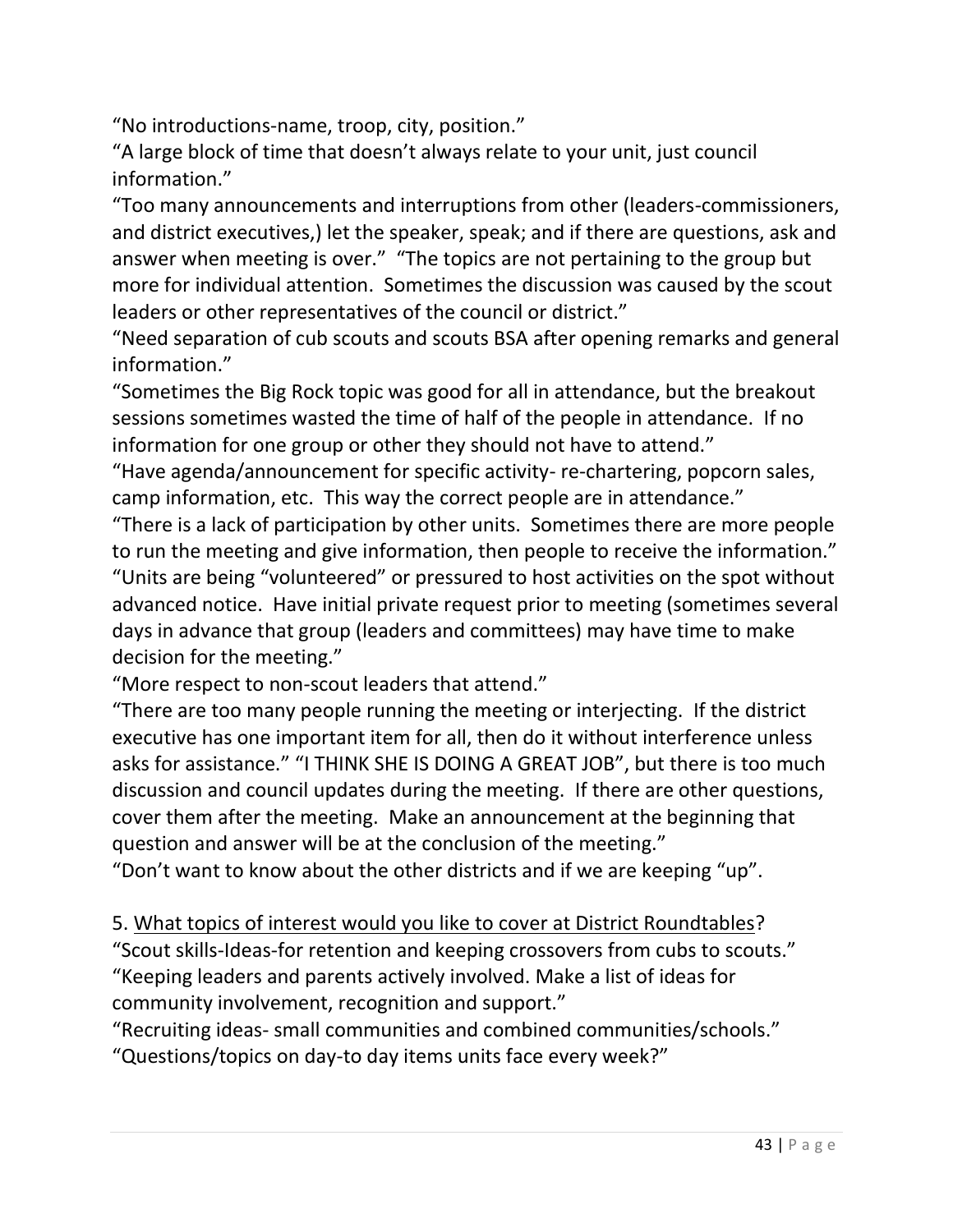"Scoutmasters share about successful outings-overnighters, weekends, camp ideas hosted only by a local unit. Make this one meeting."

"Camp Cornhusker promotion earlier to give troops a chance to promote locally." "Strategies for dealing with scouts who have sensory issues, physical and special need issues."

"Minutes available to those who can't attend, such as upcoming events. " "Make a list of Scoutmaster's names, locations, addresses, phone numbers, and emails. Maybe put in our troop packets at roundtable meeting."

"Attention to years of service, birthdays of the month, eagle recognition, community and individual troop activities."

"The units are setting up activities with invitations to other troops." "Give advanced notice of local troop activities."

"Door Prizes for attendance, number of attendees from each troop. Distance traveled. Have prizes or activities for attendance from drawings."

"Technology night-Scouters are set up with computers-laptops to do a specific training or activity. Maybe hosted by a local school."

\*Topics or information that can only be obtained by attending the Roundtable. "You do not want to miss this."

## 6. What are your suggestions to make a better roundtable?

The First Roundtable will have a publishing of an agenda prior to meeting. A program for the entire year that is available at the opening meeting in August. Random drawings. Gas cards, scout catalog gifts, gift cards from businesses— Walmart, Scheels, Dick's Sporting goods, Scout trading post, Orschelins, Have an Option to use "Zoom" or "Skype" for the main theme (Big Rock) and/or break-out sessions in person.

Allow more time for Scout leaders to bounce ideas off of each other. Have a designated time for interaction (maybe during cracker barrel) or a break out session, or in the parking lot if needed.

Remind leaders of their obligation as a Scoutmaster to attend or have their unit represented.

Build back a bridge between Cub and Scout leaders with District and Council. No trainings are at Roundtable- all on internet- maybe have something for training that can only be obtained at Roundtable.

Maybe have a pack/troop/district/council make monthly theme activity-plan at beginning of the year- Flag ceremony, skit, and presentation of craft or merit badge training or activity.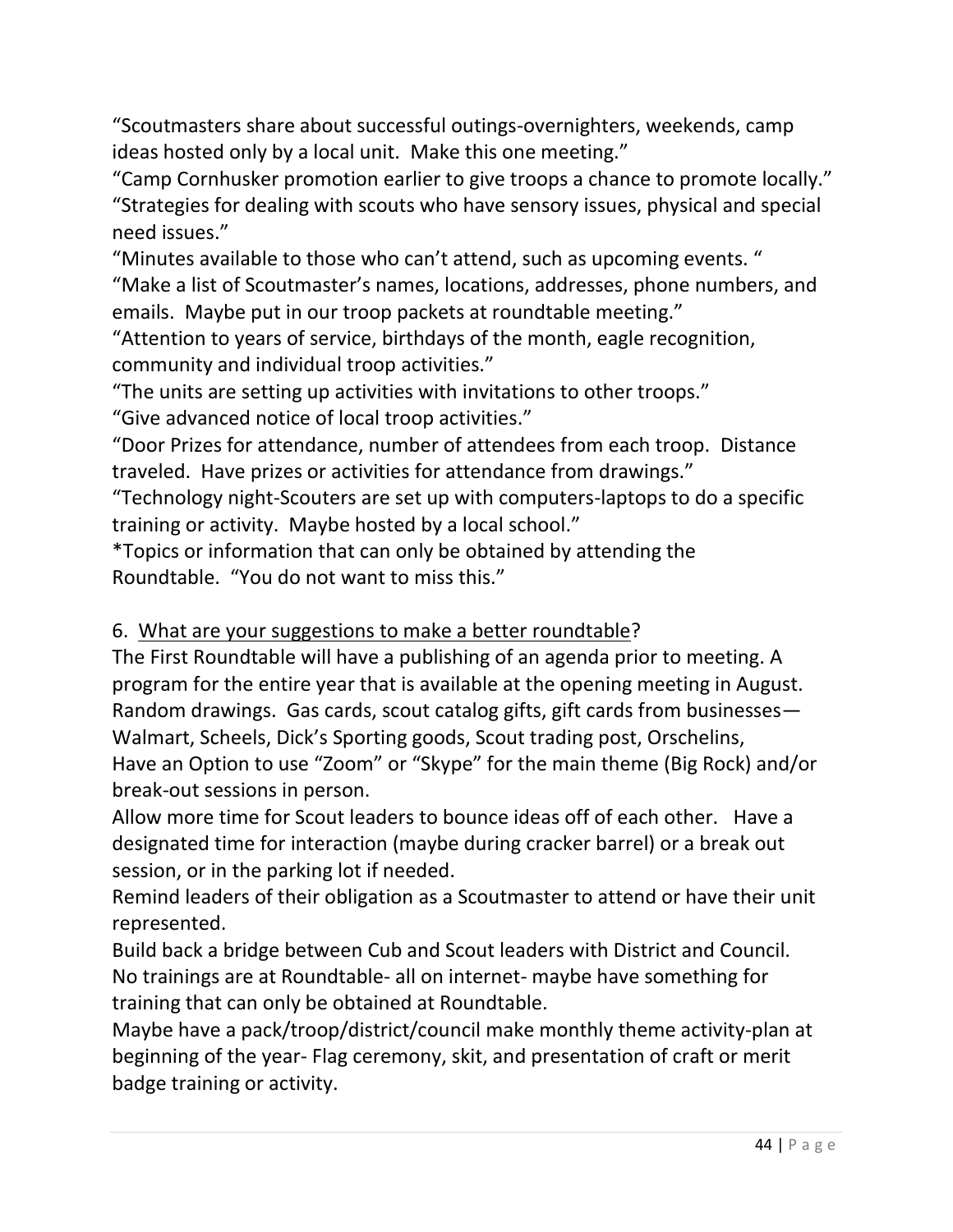Use and promotion of Council scout trailer.

There is a need for more use and promotion of Outdoor Education Center. Have a presentation of ideas for unit leaders to have community activities for Cub Scouts and Scouts BSA.

Outside speakers that would/could work with Scouting.

Make a calendar in place of announcements at opening or closing. Holiday activities/National themes-Military/Police/Fire and Rescue, Troop anniversaries, recognition of scouts and scout leaders in community and school activitiesathletics, music, FCCLA, FBLA, FFA, 4-H etc.

Make a directory of all leadership by District and Council. List all of the Executives, Commissioners, Committee's Unit Commissioners, and Staff. Make a directory of the entire district and unit leaders. A listing of the Key three for personal interaction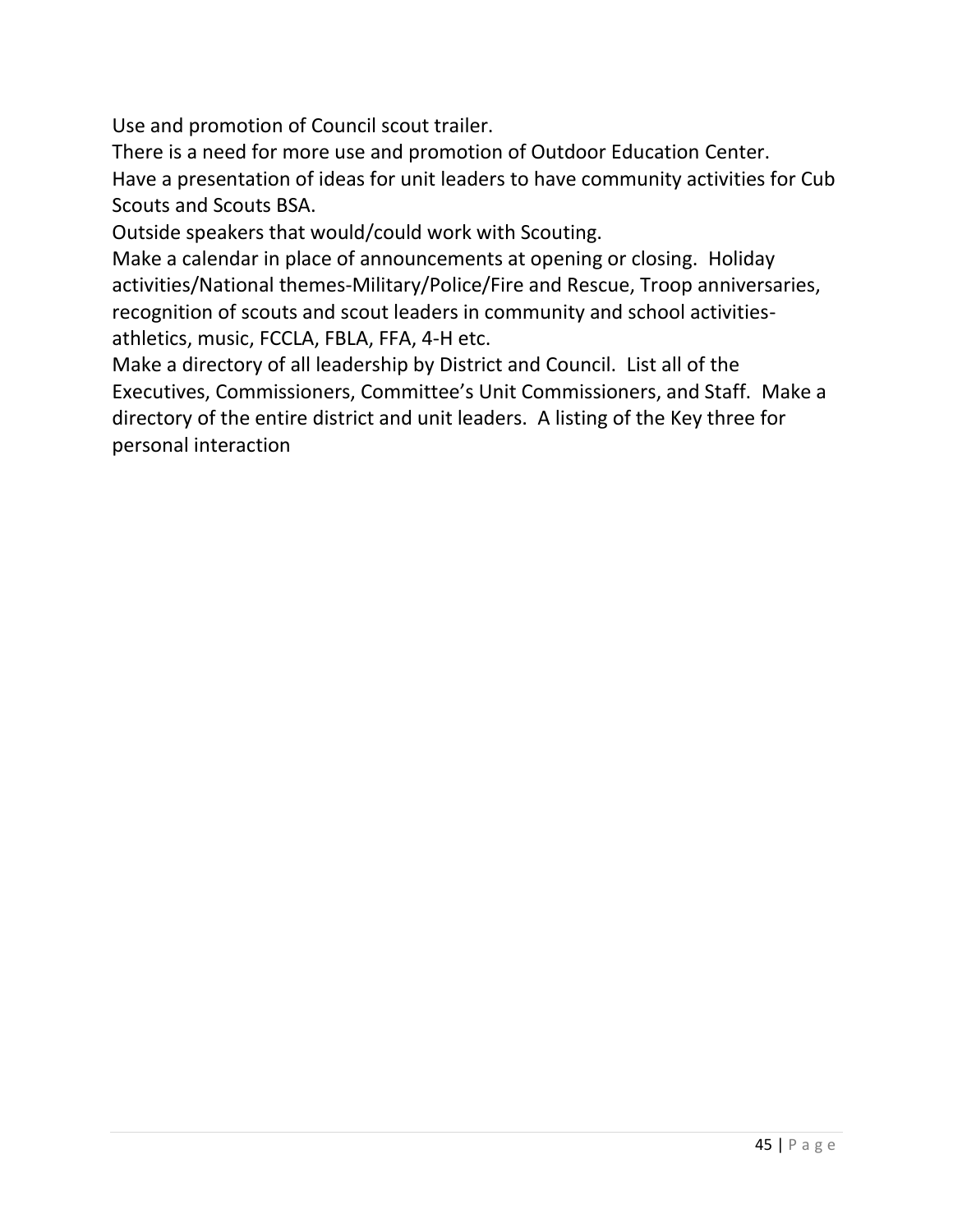## **Survey #2**

This survey was used during the summer prior to the August Roundtable.

## **GREETINGS FELLOW SCOUTERS OF THE PRAIRIE WINDS DISTRICT**

My name is Lonnie Pohlman of Troop 290, in Milford Nebraska. I have had about every position that exists at the local level of Cub Scouts and Scouts BSA over the past 25 years. There are many of you that have served in the same positions with even more years of experience. There are also some of you that may just be getting started in scouting leadership.

I am in my first year as Roundtable Commissioner for the Prairie Winds District. The emphasis the first year was on the Troop program simply because I was more current with the Scout program at this level. My goal for next year is to continue building program ideas for the Scout level, while revitalizing the Cub Scout program at Roundtable for next year. A similar letter was sent out last summer to Scout leaders. I am looking for reliable and sound ideas for Cub Scouts from veteran scouters and new/fresh ideas from those starting their adventure. Along with the ideas are the leadership possibilities that you may be interested in for Roundtable implications. I would like to develop a Roundtable committee.

I am sending you a questionnaire that is between **you and me**. From the questions and answers you and your fellow scouters of the Prairie Winds District send back; I will try to make or suggest these thoughts to the District level. Our suggestions may help in:

1. Setting an advanced monthly theme for the entire roundtable season.

- 2. Increase interest.
- 3. Increase attendance.
- 4. Strengthen the bond between the scout leaders.

5. Strengthen the bond between the scout leaders and representatives of the district and council.

6. Making the experience enjoyable for our leaders and young scouters. Please share this questionnaire with assistant pack leaders, den leaders, and committees **if** you think it will help. I have full approval from our district to do this survey. Again this report will be confidential between you and me. Only the information to improve the round table will be presented and no names will be involved.

Thank you for your support of Scouting. Lonnie Pohlman [Lpohlman53@gmail.com](mailto:Lpohlman53@gmail.com)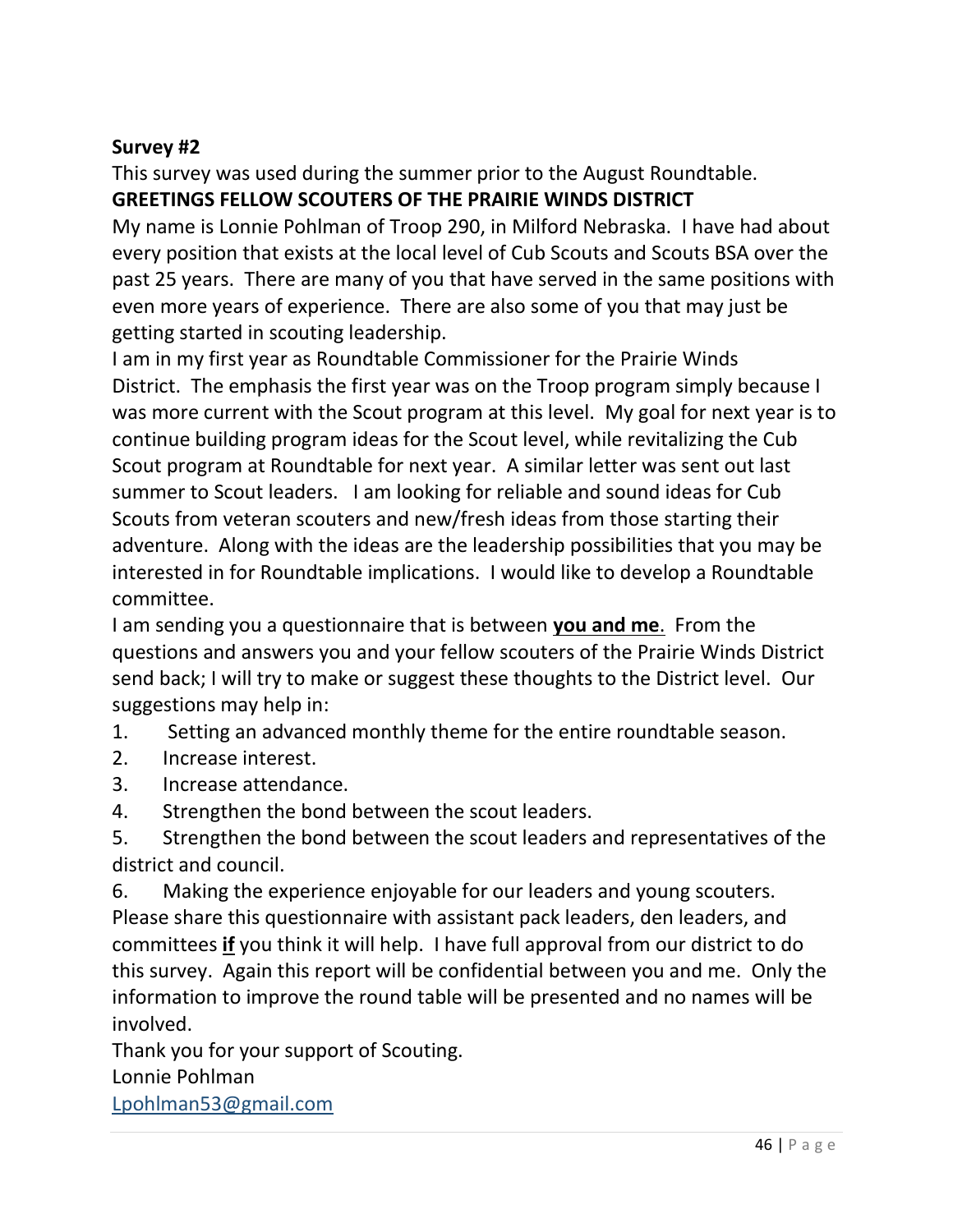Enclosure: Please use the self-addressed envelope to reply back to me with **page 2**. I would like to use May and June to compile and discuss the information as a new roundtable committee with the District Executive and Unit Commissioners. This way the Pack leaders and potential Roundtable committee may be organized before the opening of the new scout year in August.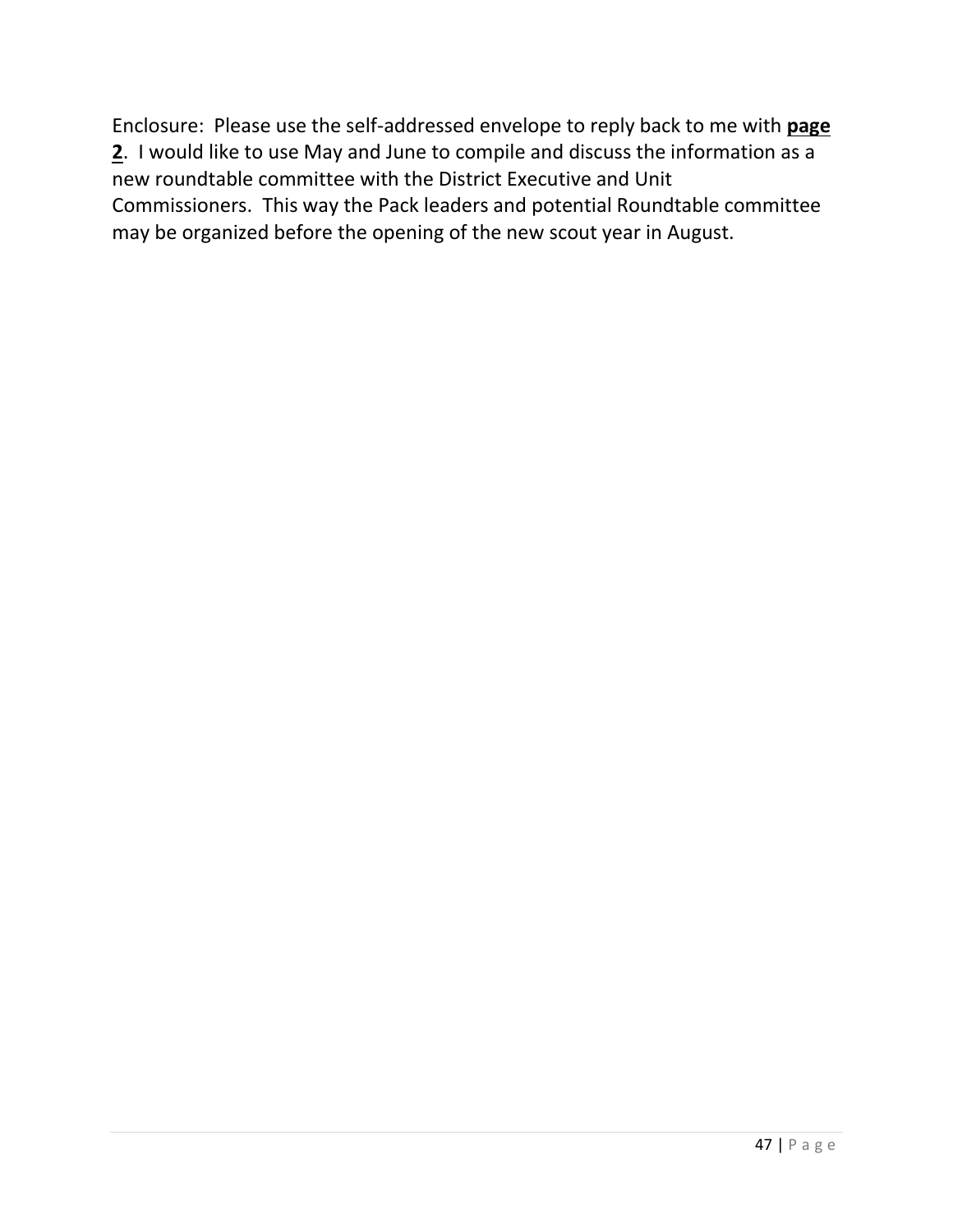#### **SURVEY #2**

| Name:                                     | Troop/Pack# |
|-------------------------------------------|-------------|
| Position:                                 |             |
| Years of scout leadership:                |             |
| Have you ever served in any capacity with |             |
| Roundtables?                              |             |

#### **Use the back of this paper if necessary.**

\_\_\_\_\_\_\_\_\_\_\_\_\_\_\_\_\_\_\_\_\_\_\_\_\_\_\_\_\_

- 1. On the average, how often have you attended District Roundtables in a year?
- 2. How far would you have to travel to the District Roundtable in Seward round trip?
- 3. What are the best parts of attending a District Roundtable? A.
	- B.
	- C.
- 5. What are the worst parts of attending a District Roundtable?
	- A.
	- B.
	- C.
- 6. What topics of interest would you like to cover at District Roundtables?
	- A.
	- B.
	- C.
- 7. What are your suggestions to make a better roundtable?
	- A.
	- B.
	- C.
- 8. Would you be interested in a Roundtable position? YES NO
- 9. If Yes, there are many possibilities:

Roundtable Commissioner for Cub Scouts, Scouts BSA,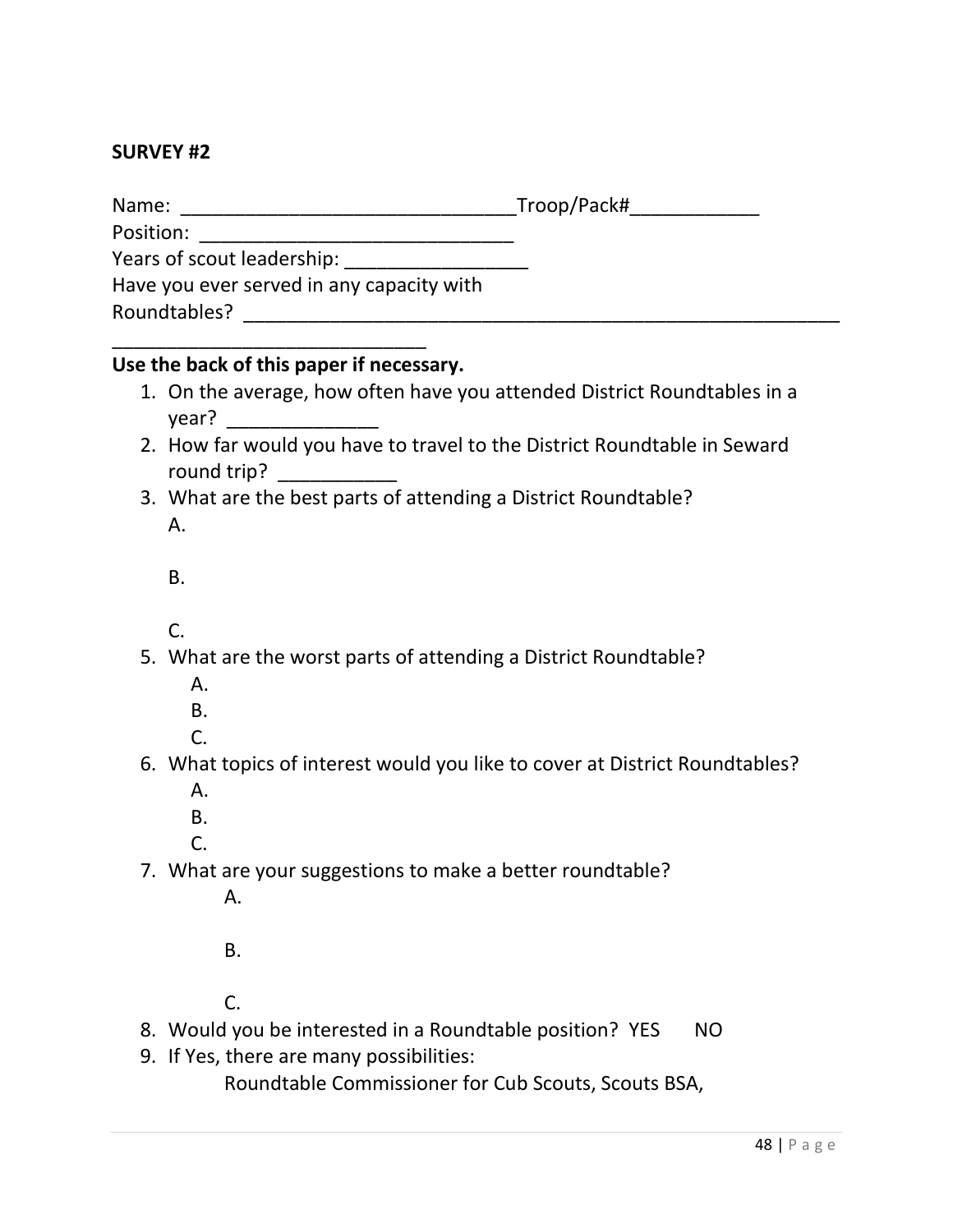Assistant Roundtable Commissioner,

Roundtable Committee—endless directions to go here.

10. Do you have questions about the Roundtable positions?

A. Do I need to be at every meeting? Although that would be nice, it is not always possible. The Roundtable leaders and committee would/could share this responsibility.

B. Do **I** have to present a theme at every meeting? No

C. Do **I** have to speak at every meeting? No

D. May I speak at a meeting or present a theme? YES. As many as you feel comfortable with. Any scout interest you have is an interest to us.

E. Do I need to be a registered member of Scouts BSA and take Youth Protection training? **YES**

F. Is there training available for Roundtable leaders and committees? YES. As much as you want. I gained valuable information from our District Executive, Commissioners, online training through Scouting.org and Commissioner Universities. I also gained insight and encouragement by talking to other leaders throughout the course of the Roundtable season.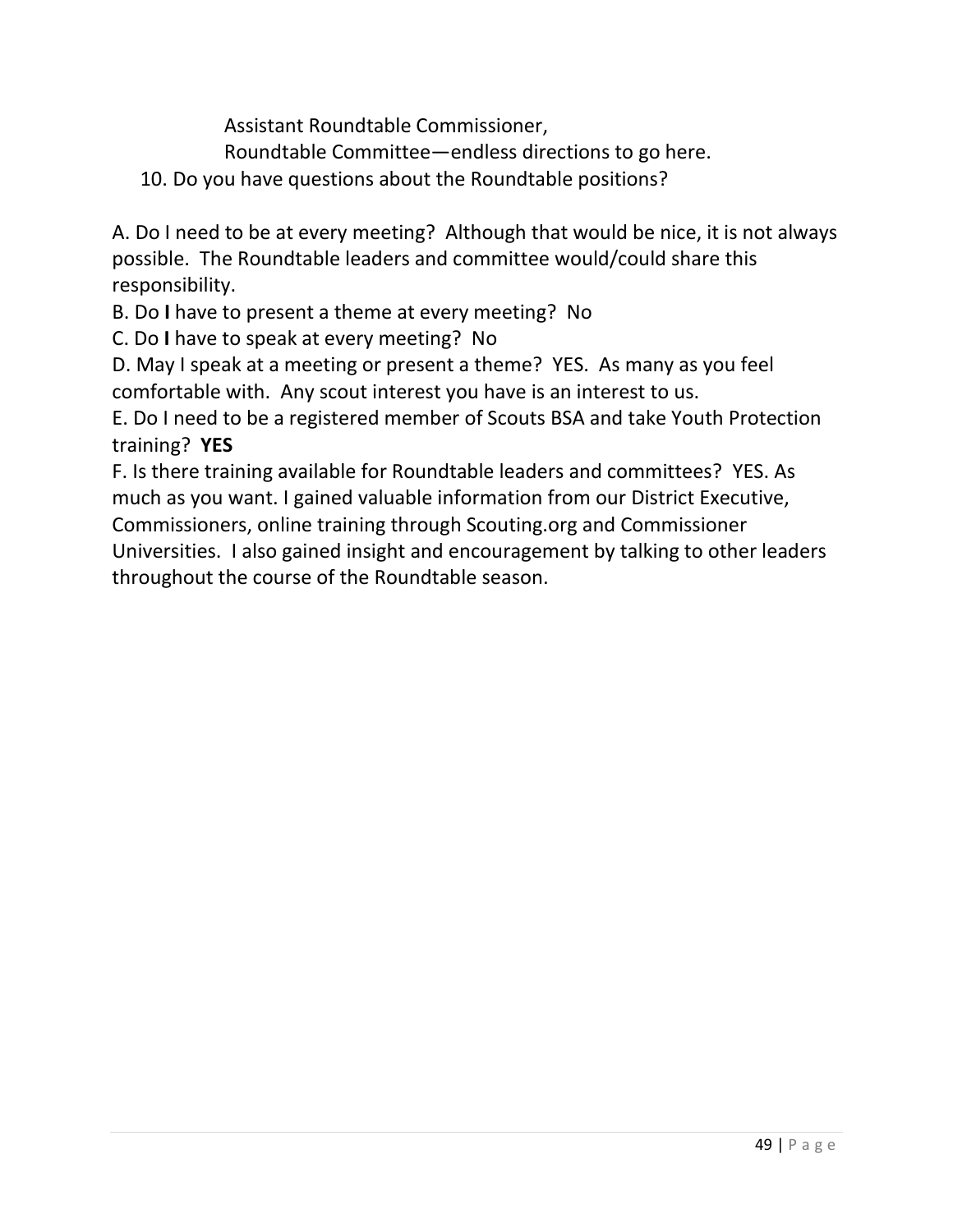## **Survey #1 Responses (Given again May)**

1. Most responses showed an increase in the number of Roundtable attendances as well as an increase of units in attendance.

- 2. Distance traveled increased with new units in attendance.
- 3. Answers:
	- a) "Topics covered were relevant to my unit and to me as a unit leader."
	- b) "As a participant, I was kept engaged throughout the presentations."
	- c) "I was kept informed and up-to-date on useful information for my troop."
	- d) "I was able to use the information for my pack and all the activities, skits, and kept me involved with the meeting. I will use these ideas at my den meetings."
	- e) "I would always look forward to the next Roundtable."
	- f) "The other leader's sharing ideas that were brought up at the Roundtable."
	- g) "Information from the council and district was usually shared in paper form and not in a lengthy lecture."
	- 4. Answers:
		- a) "Personal stories from other leaders that had no relevance to my troop were a little out of place. Fortunately the stories were usually redirected to after the meeting had concluded."
		- b) "Covid, which no one could control." Roundtable did keep up us upto-date on the protocols."
		- c) "The council updates were usually good to know about, but didn't always need to know bout the other districts status."
		- d) "Didn't need the spreadsheet numbers from the District or Council but enjoyed hearing about the progress and plans for our District.
	- 5. Answers:
		- a) "Big Rock topics were covering things I needed to hear, and most often I did not know where to find the answers."
		- b) "Big Rock topics were (up to date) and relevant to my unit or me as a unit leader."
		- c) "I can really use the Big Rock information."
	- 6. Answers:
		- a) "I liked the variety of Breakout topics that were just to the pack or troop; and sometimes were kept together for both."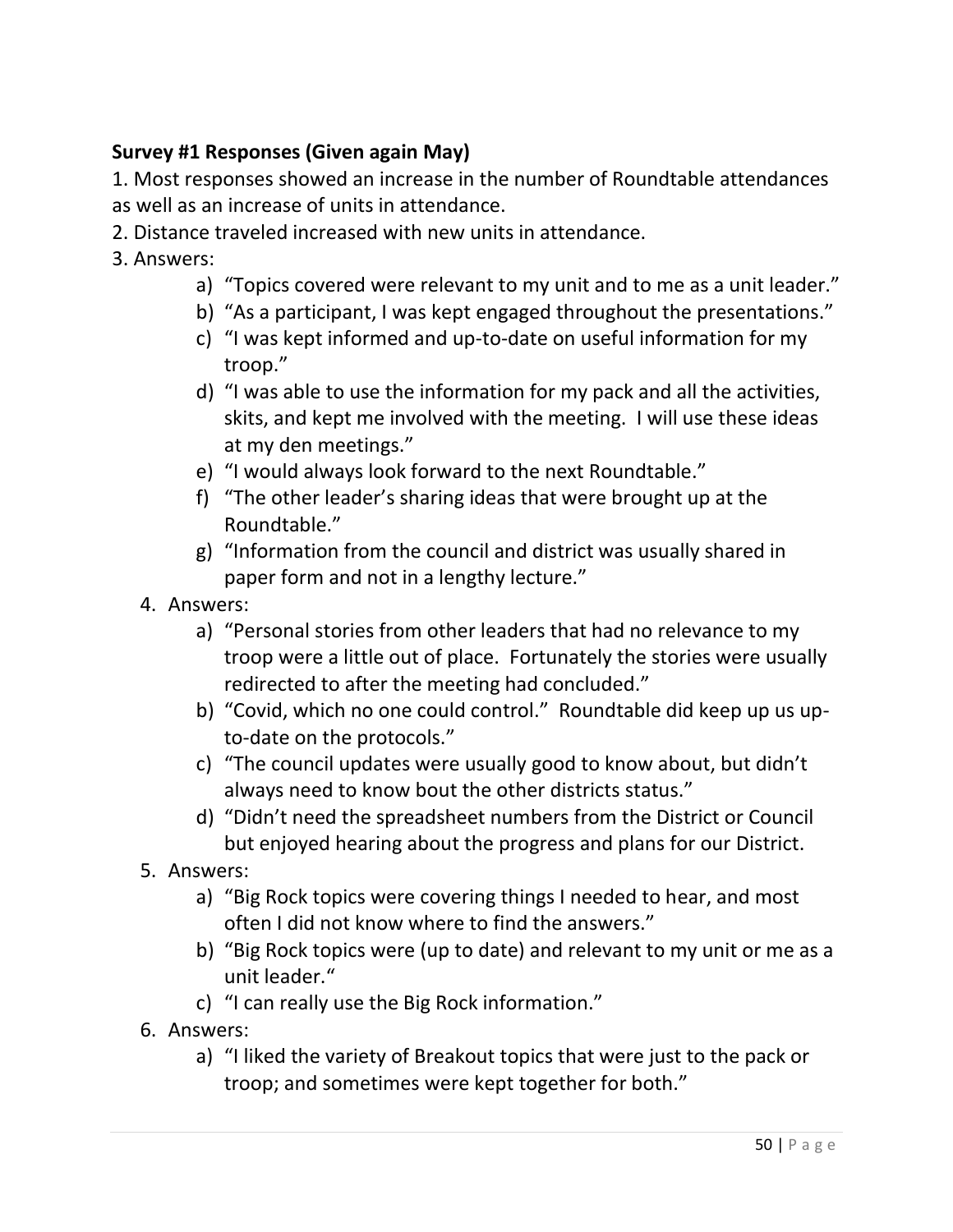- b) "Good variety"
- c) "Good time to talk about current issues to just the pack or troop."
- d) "Breakouts became more specific and therefore more meaningful."
- 7. Answers:
	- a) "Activities always fun with a challenge."
	- b) "I will use these at my unit."
	- c) "My scouts arrive earlier so they can do the activities I bring home from Roundtable."
	- d) "We have used several of the skits at our pack meetings, not sure if they would fit some of the scout meetings."
	- e) "Good teamwork building for our scouts."
	- f) "The presentation and recognition of leader awards are nice to see at our level."
	- g) "The attendance awards are a nice touch at the end of the year."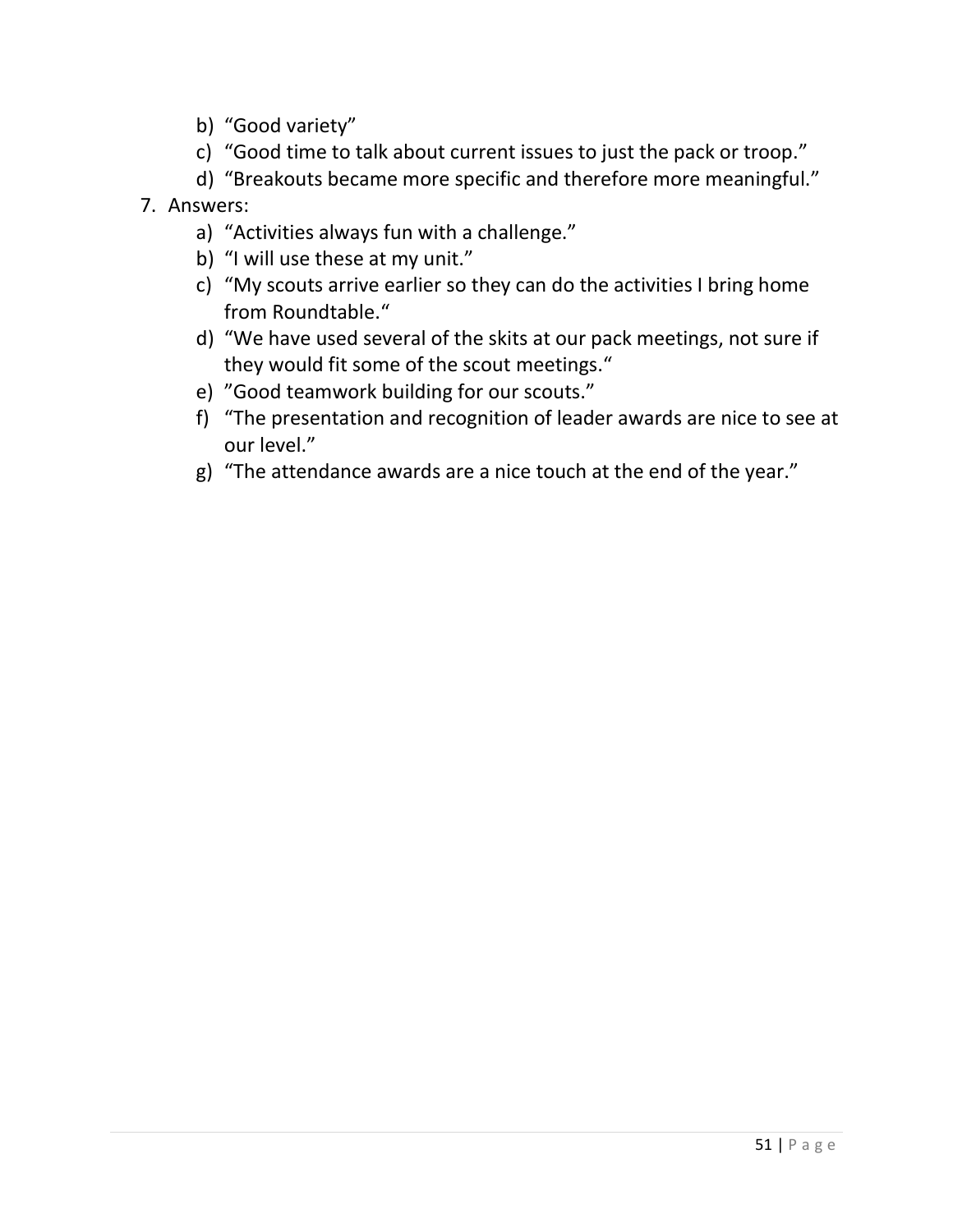#### **APPENDIX F**

#### **RESULTS FROM ATTENDANCE**

**By year**  2018 (average) 23% 2019 (average) 24% 2020 (Average) 32.6% August 2020 through May 2021- 50%

#### **By month**

January 2020 33.33% February 2020 36.67% March 2020 51.85% April 2020 28% Virtual (Covid Protocol) May 2020 Cancelled (Covid Protocol) August 2020 30.77% September 2020 26.9% Youth Protection Training October 2020 48.1% November 2020 49.4% December 2020 53% January 2021 18% 1<sup>st</sup> total virtual (Covid Protocol) February 2021 50% March 2021 53.7% April 2021 57.1% May 2021 58.3%